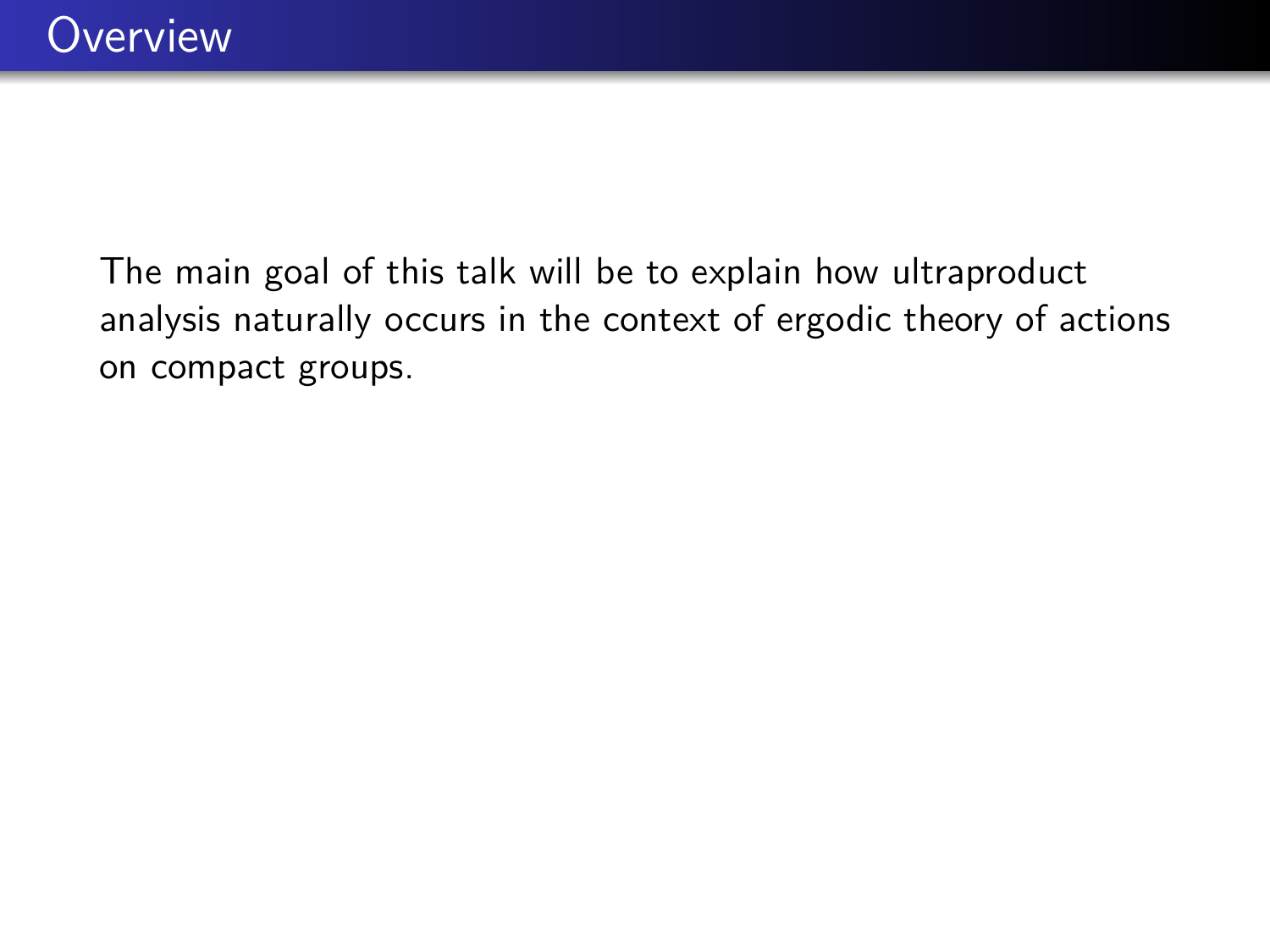• Discussion of algebraic actions.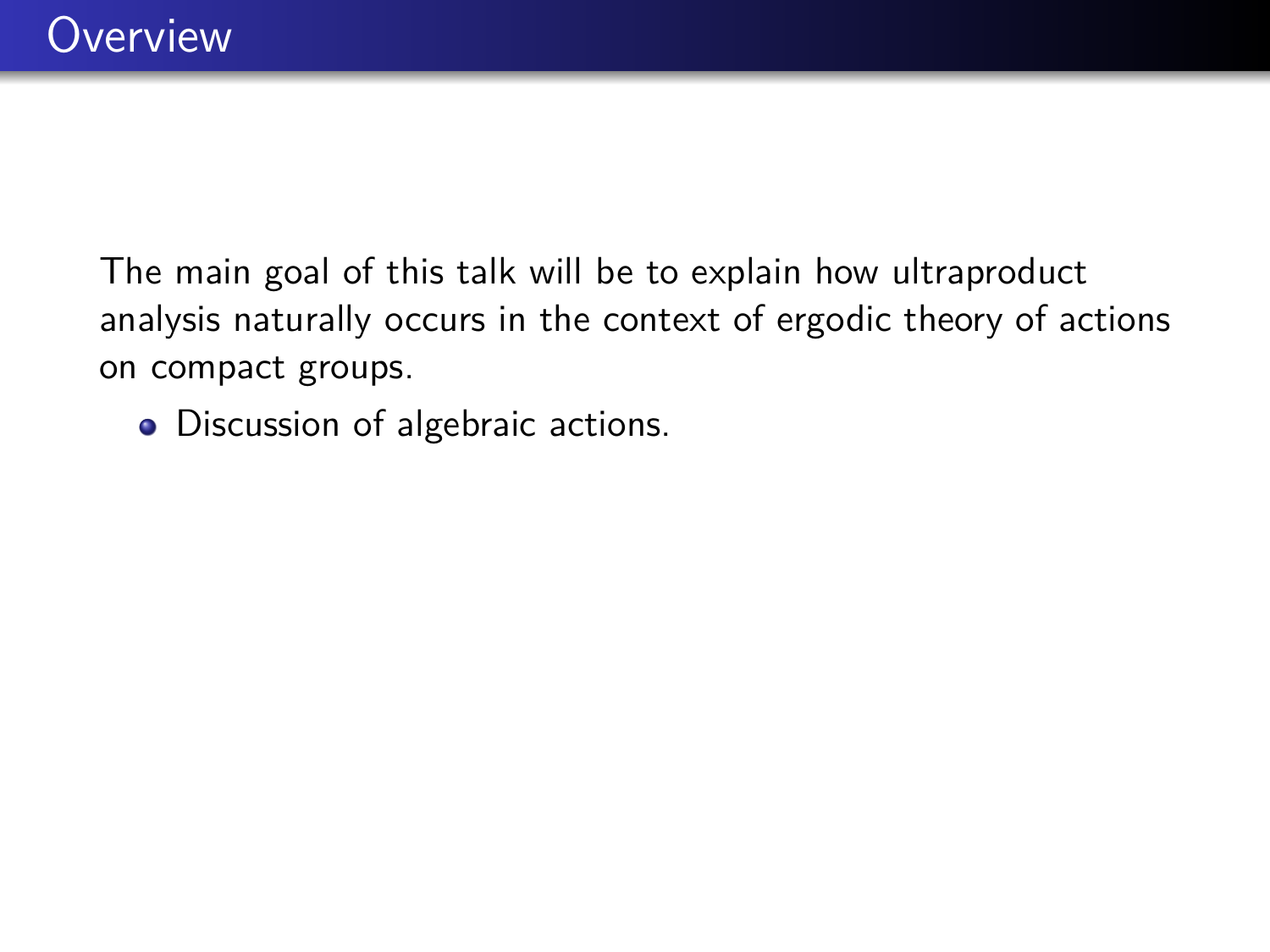- Discussion of algebraic actions.
- Sofic groups.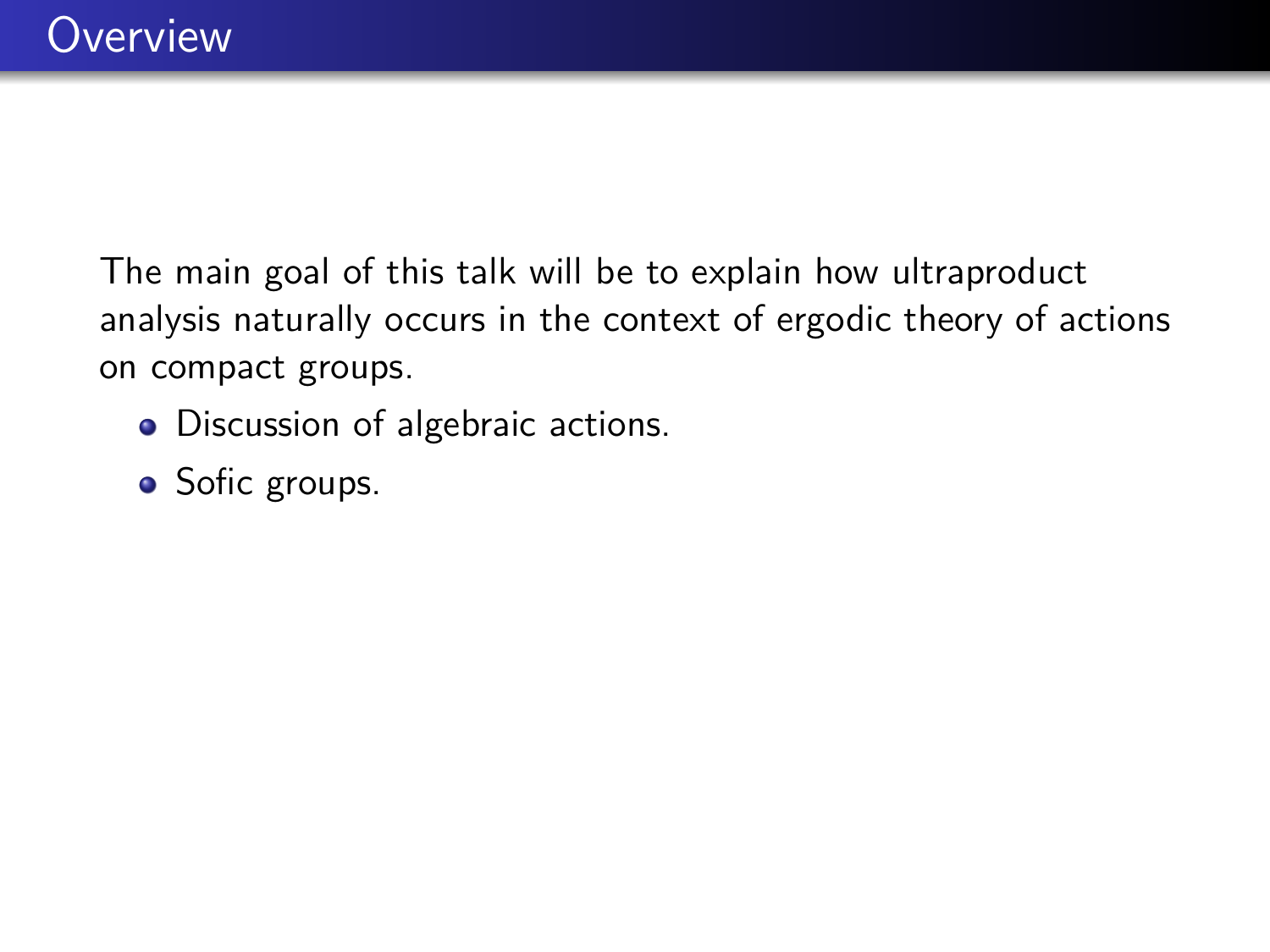- Discussion of algebraic actions.
- Sofic groups.
- Discussion of entropy.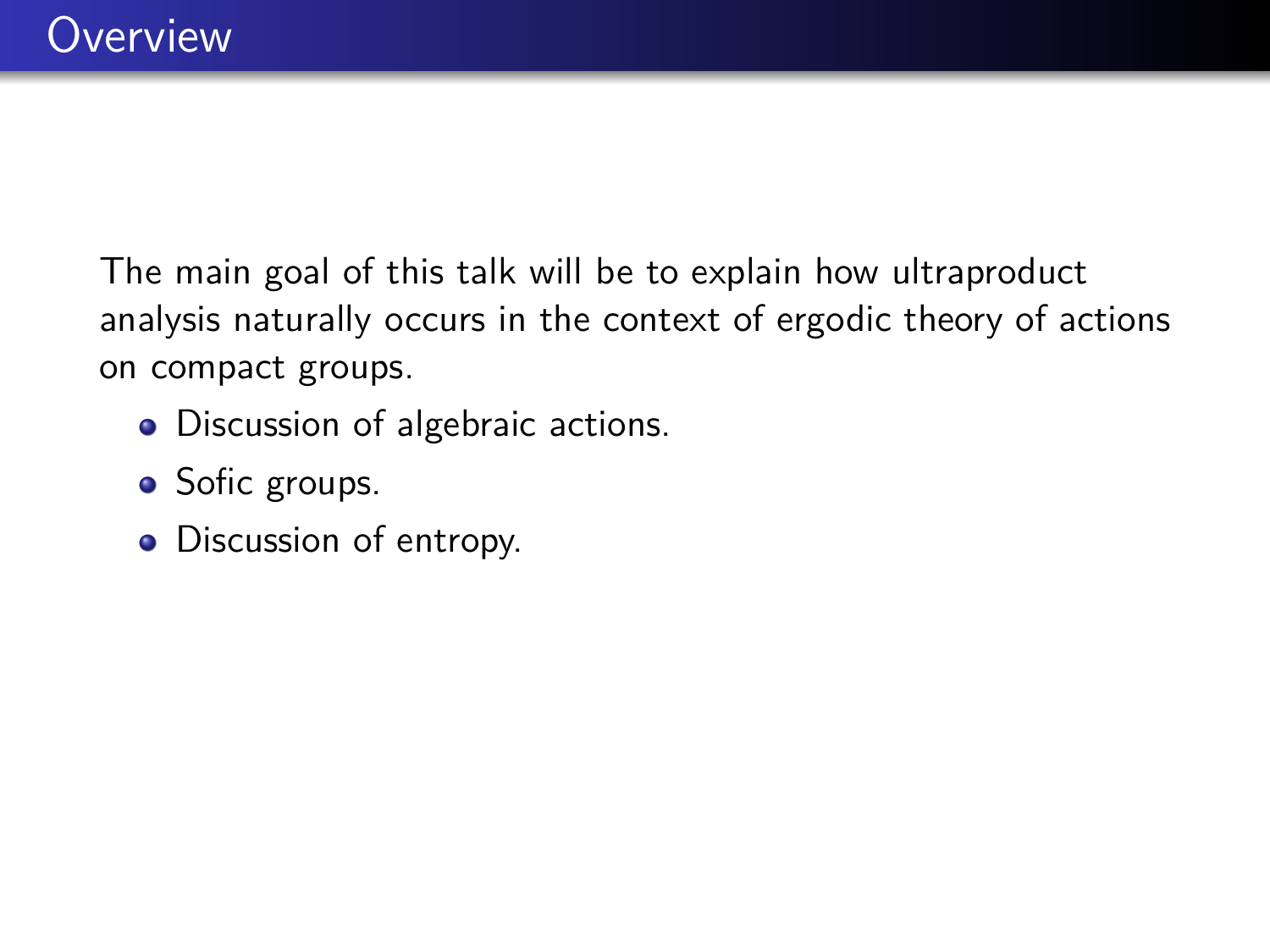- Discussion of algebraic actions.
- Sofic groups.
- Discussion of entropy.
- The appearance of the Loeb measure space.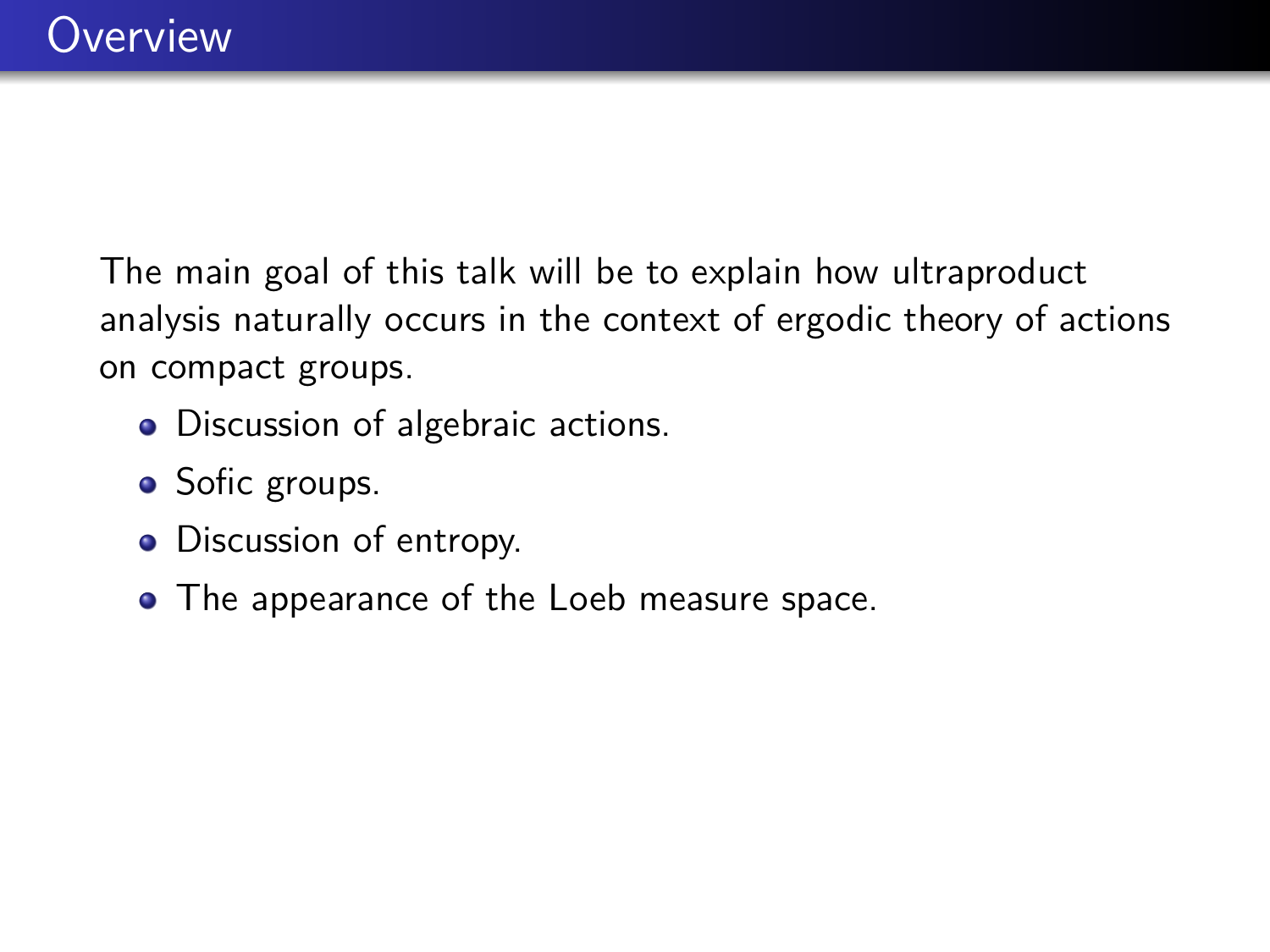- Discussion of algebraic actions.
- Sofic groups.
- Discussion of entropy.
- The appearance of the Loeb measure space.
- Order lattices associated to the Loeb measure space.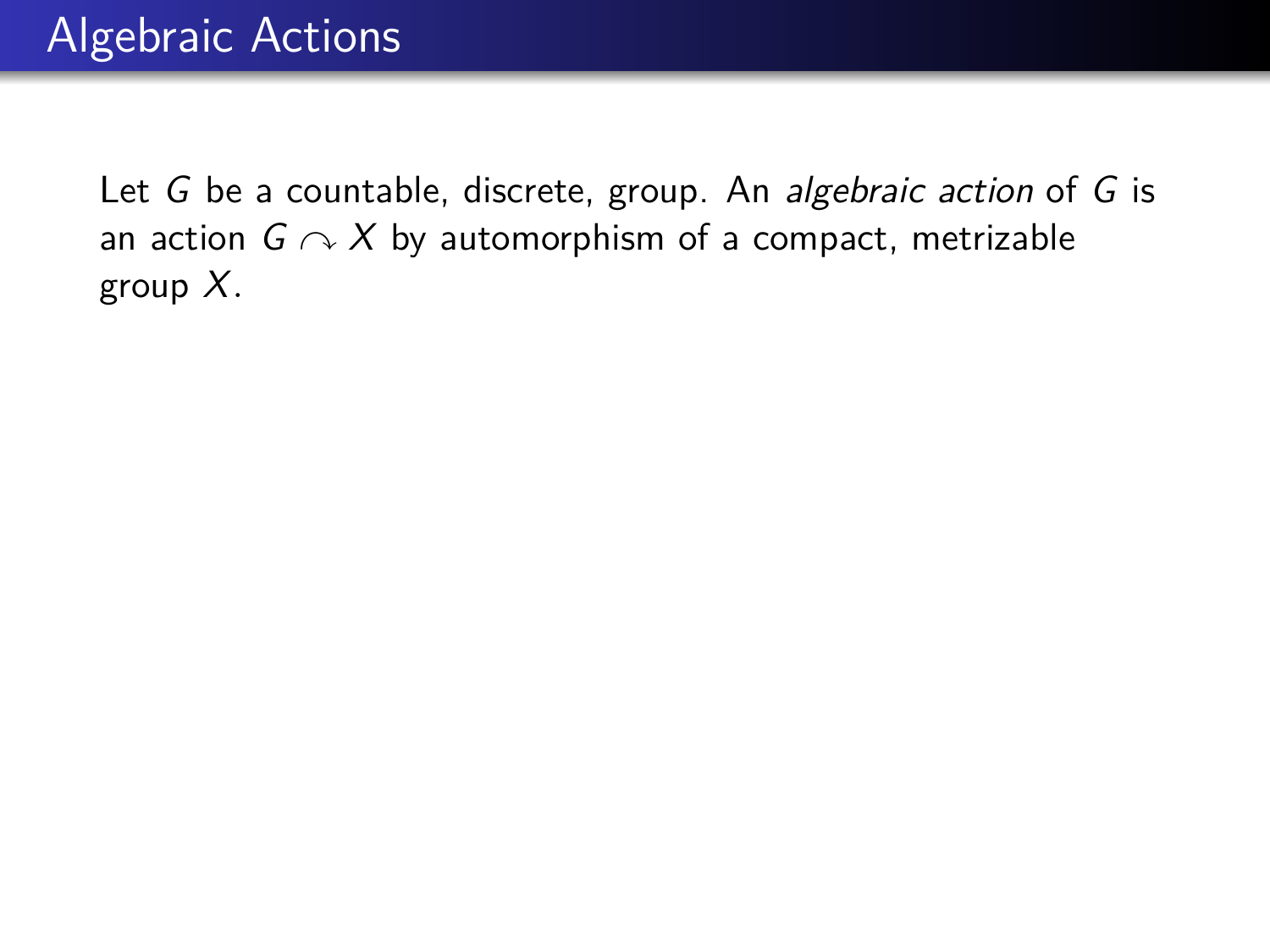This is measure-preserving, if we give G the Haar measure,  $m_X$ .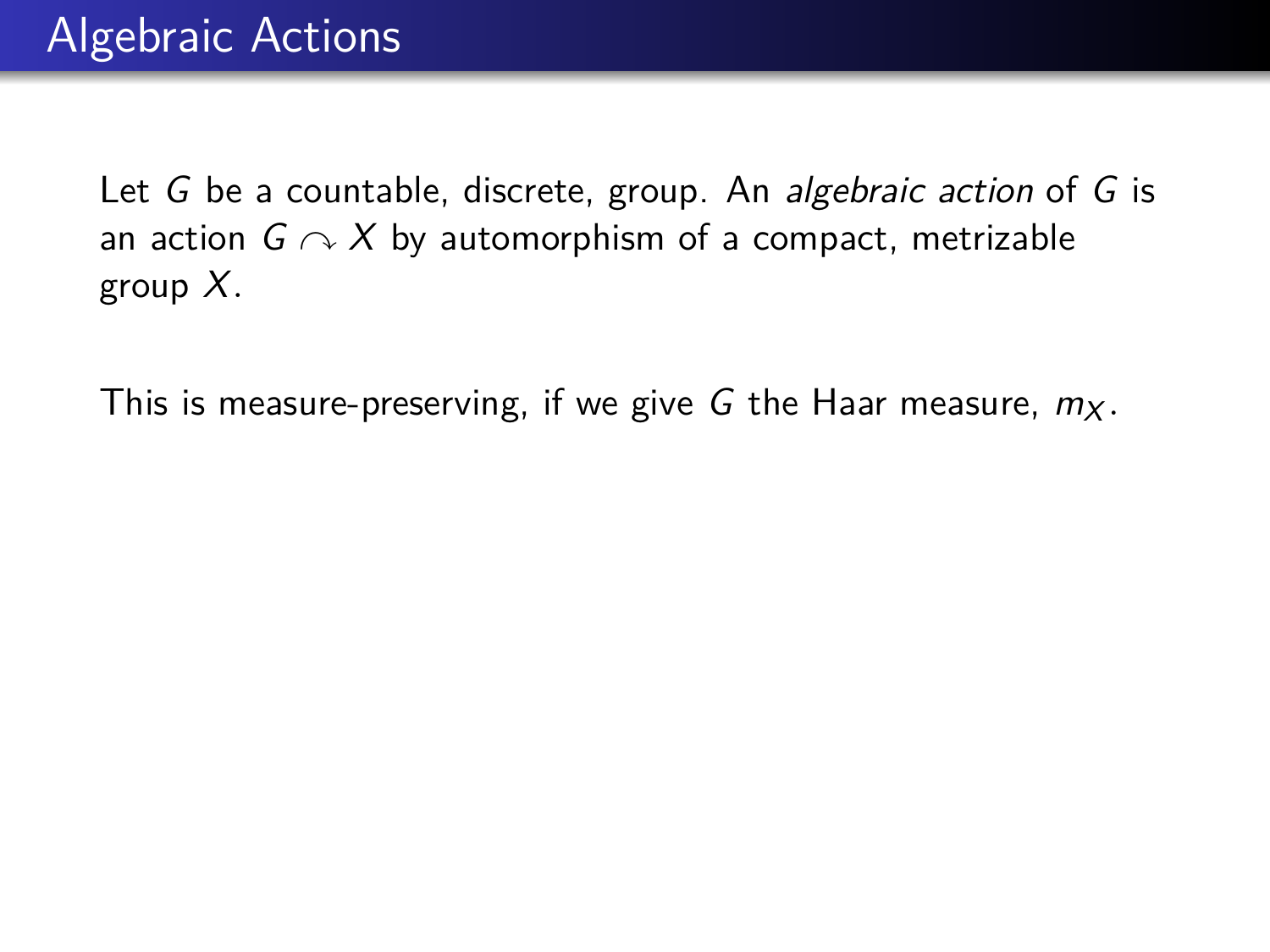This is measure-preserving, if we give G the Haar measure,  $m_X$ .

View this as either part of topological dynamics or as a probability measure-preserving action.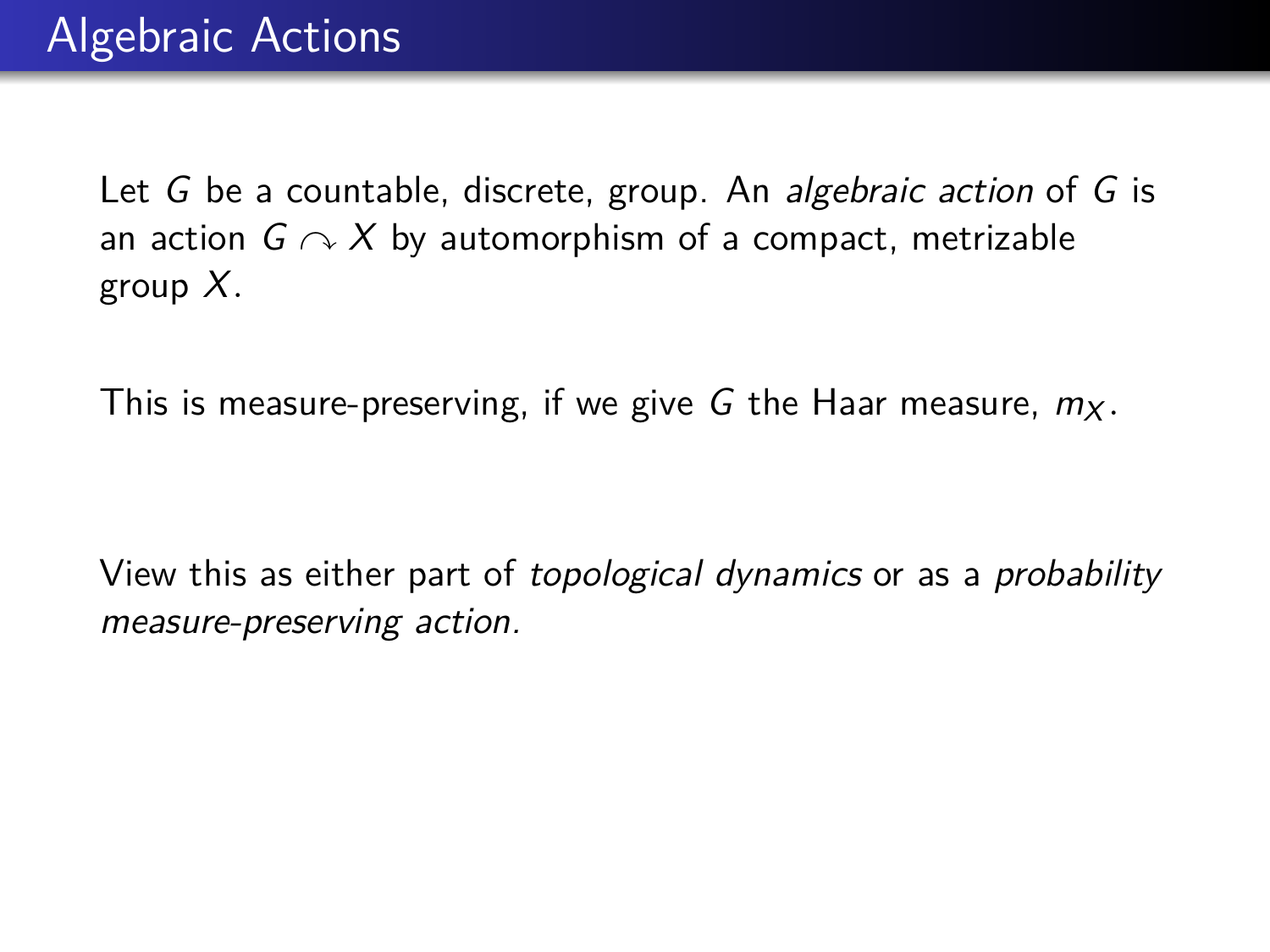This is measure-preserving, if we give G the Haar measure,  $m<sub>X</sub>$ .

View this as either part of topological dynamics or as a probability measure-preserving action.

For certain groups, we have the notion of (topological or measure-theoretic) entropy of these actions.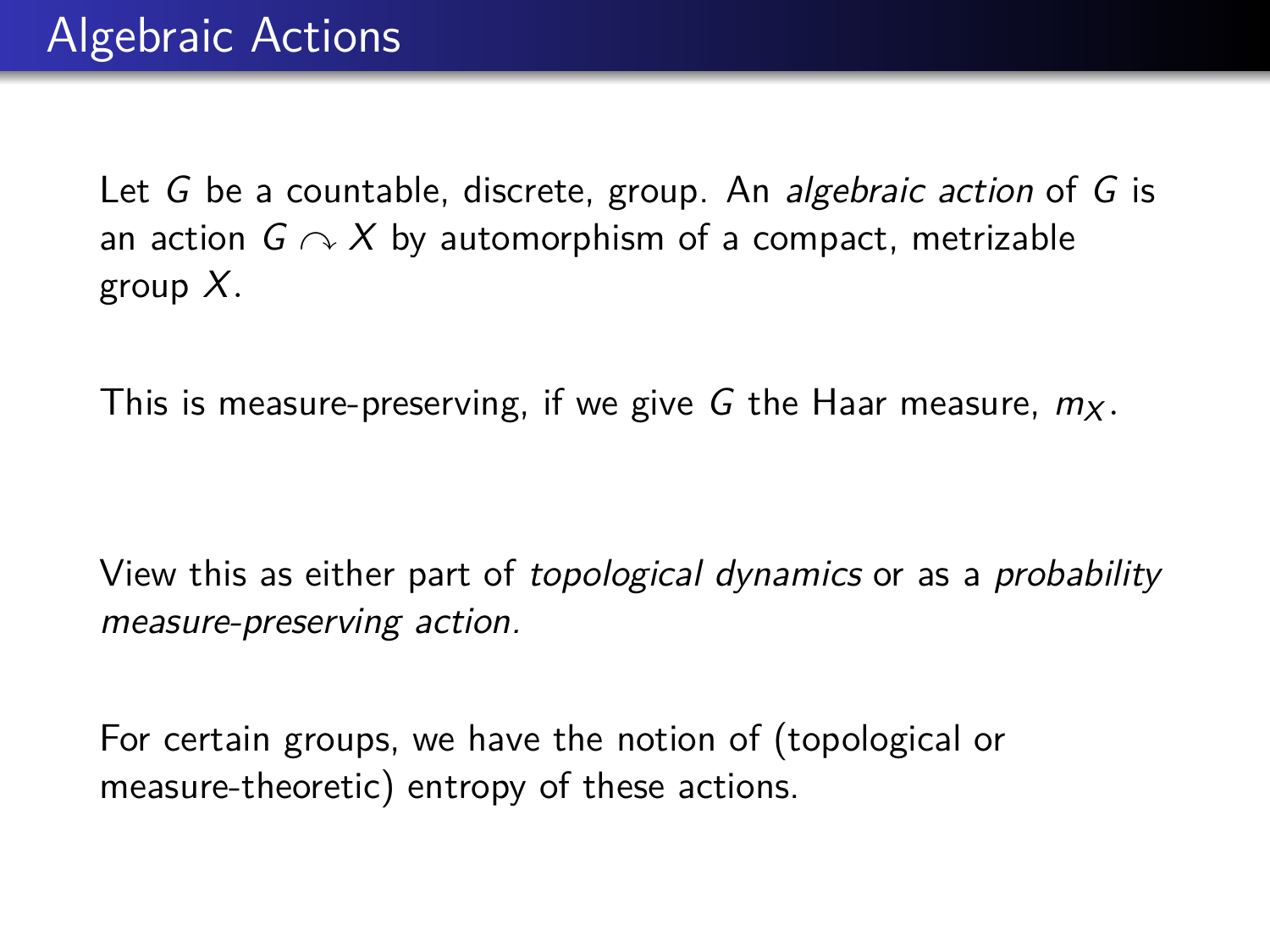This is measure-preserving, if we give G the Haar measure,  $m<sub>X</sub>$ .

View this as either part of topological dynamics or as a probability measure-preserving action.

For certain groups, we have the notion of (topological or measure-theoretic) entropy of these actions. Which groups?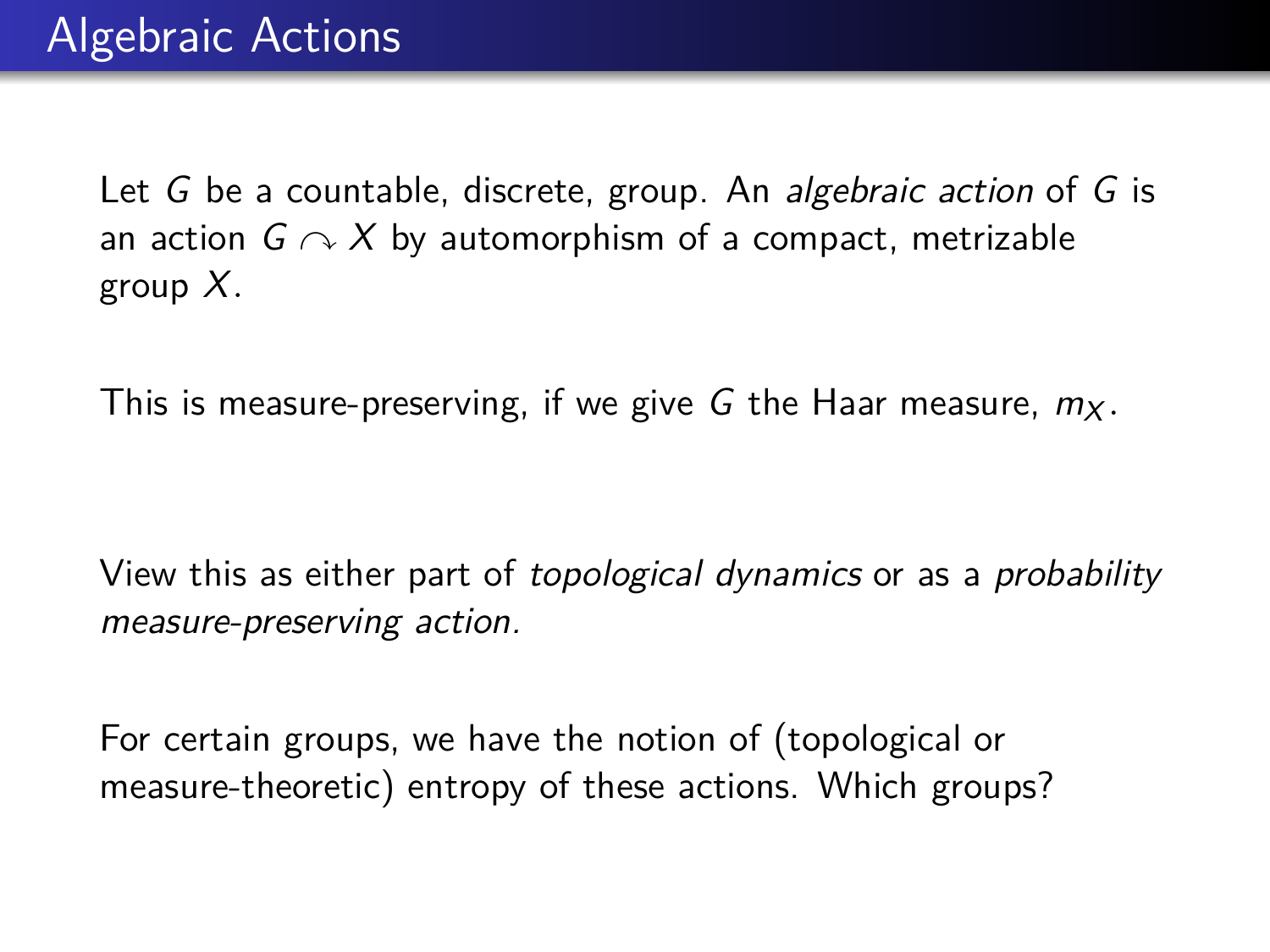$$
d_H(\sigma,\tau)=\frac{1}{n}|\{j:\sigma(j)\neq \tau(j)\}|.
$$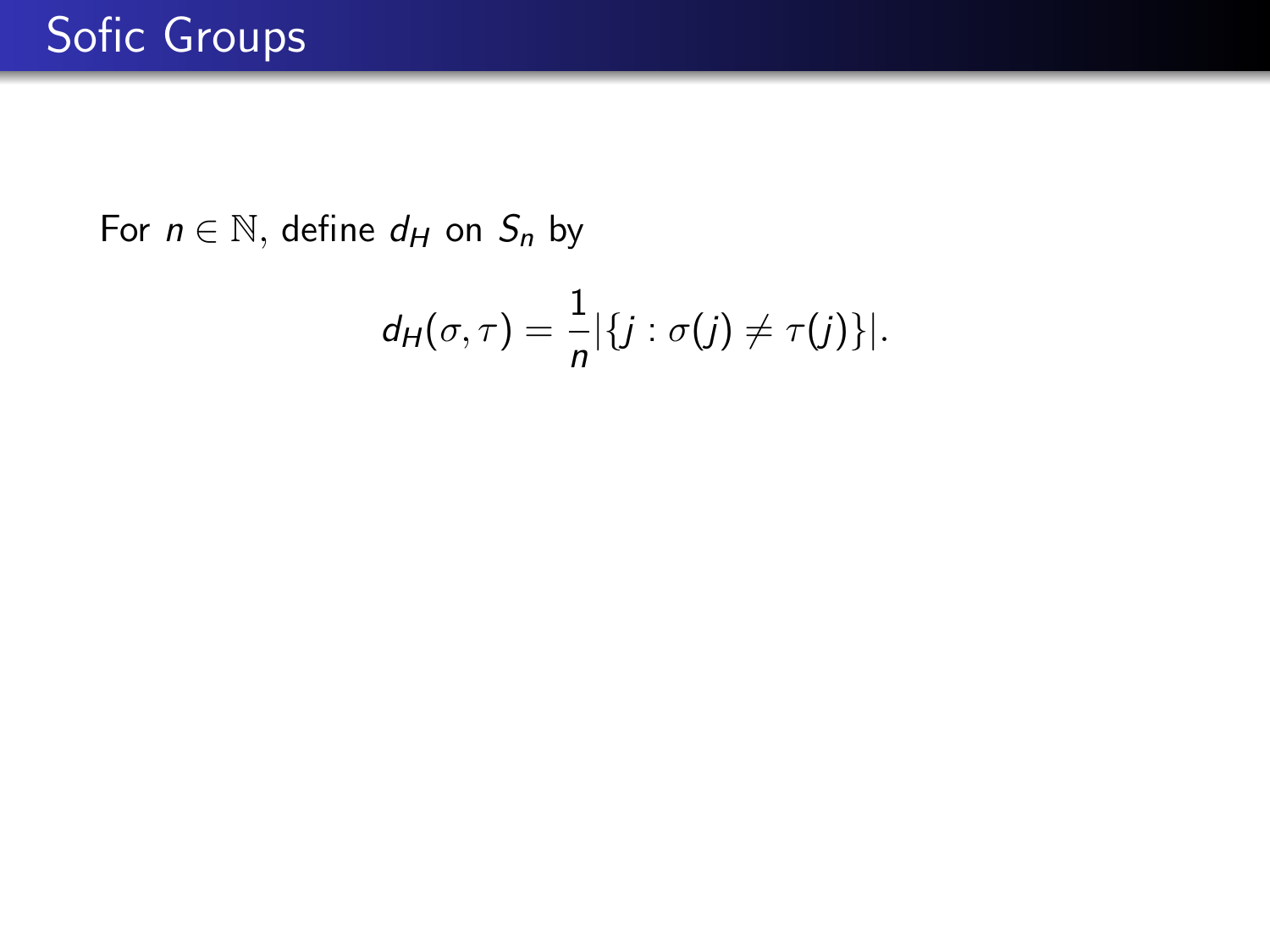$$
d_H(\sigma,\tau)=\frac{1}{n}|\{j:\sigma(j)\neq \tau(j)\}|.
$$

Fix a free ultrafilter  $U$  on  $N$ .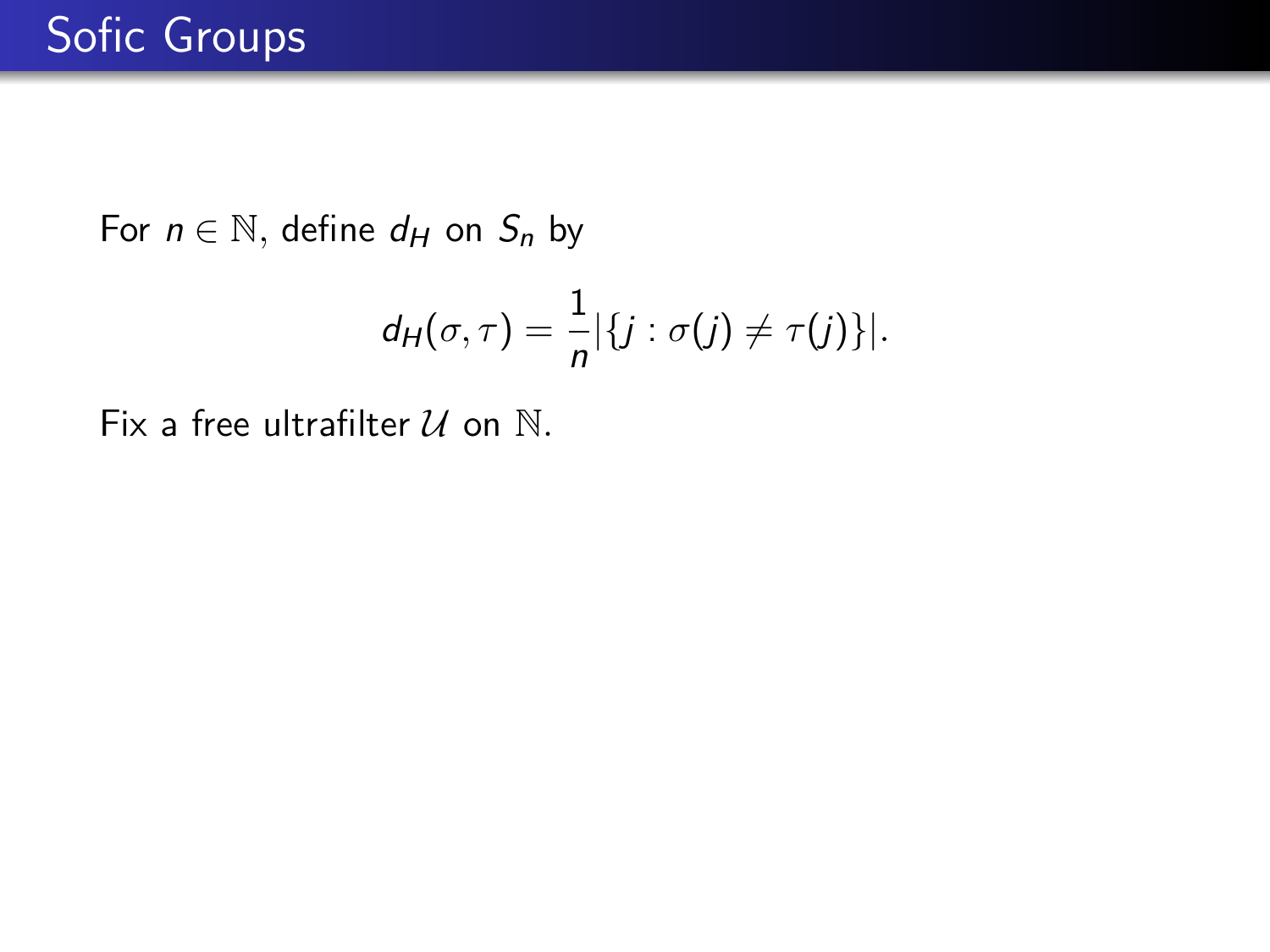$$
d_H(\sigma,\tau)=\frac{1}{n}|\{j:\sigma(j)\neq \tau(j)\}|.
$$

Fix a free ultrafilter U on N*.* Set

$$
(\mathcal{S}, d_H) = \prod_{n \to \mathcal{U}} (S_n, d_H) := \frac{\prod_n S_n}{\{(\sigma_n)_n : \lim_{n \to \mathcal{U}} d_H(\sigma_n, id)\}}.
$$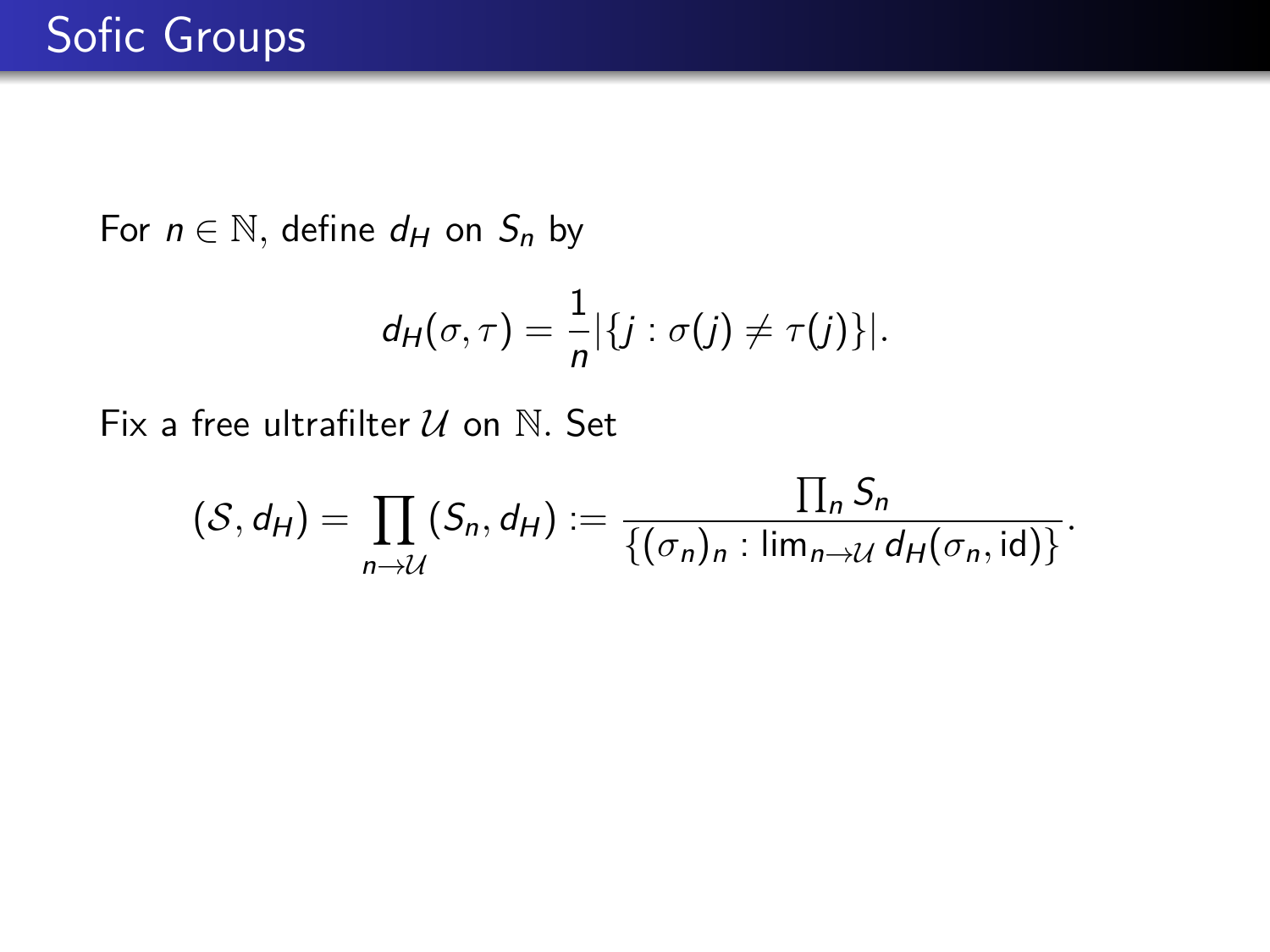$$
d_H(\sigma,\tau)=\frac{1}{n}|\{j:\sigma(j)\neq \tau(j)\}|.
$$

Fix a free ultrafilter U on N. Set

$$
(\mathcal{S}, d_H) = \prod_{n \to \mathcal{U}} (S_n, d_H) := \frac{\prod_n S_n}{\{(\sigma_n)_n : \lim_{n \to \mathcal{U}} d_H(\sigma_n, id)\}}.
$$

A group G is sofic if there is a homomorphism  $\sigma: G \to S$  so that  $d_H \circ (\sigma \times \sigma)$  is the discrete metric.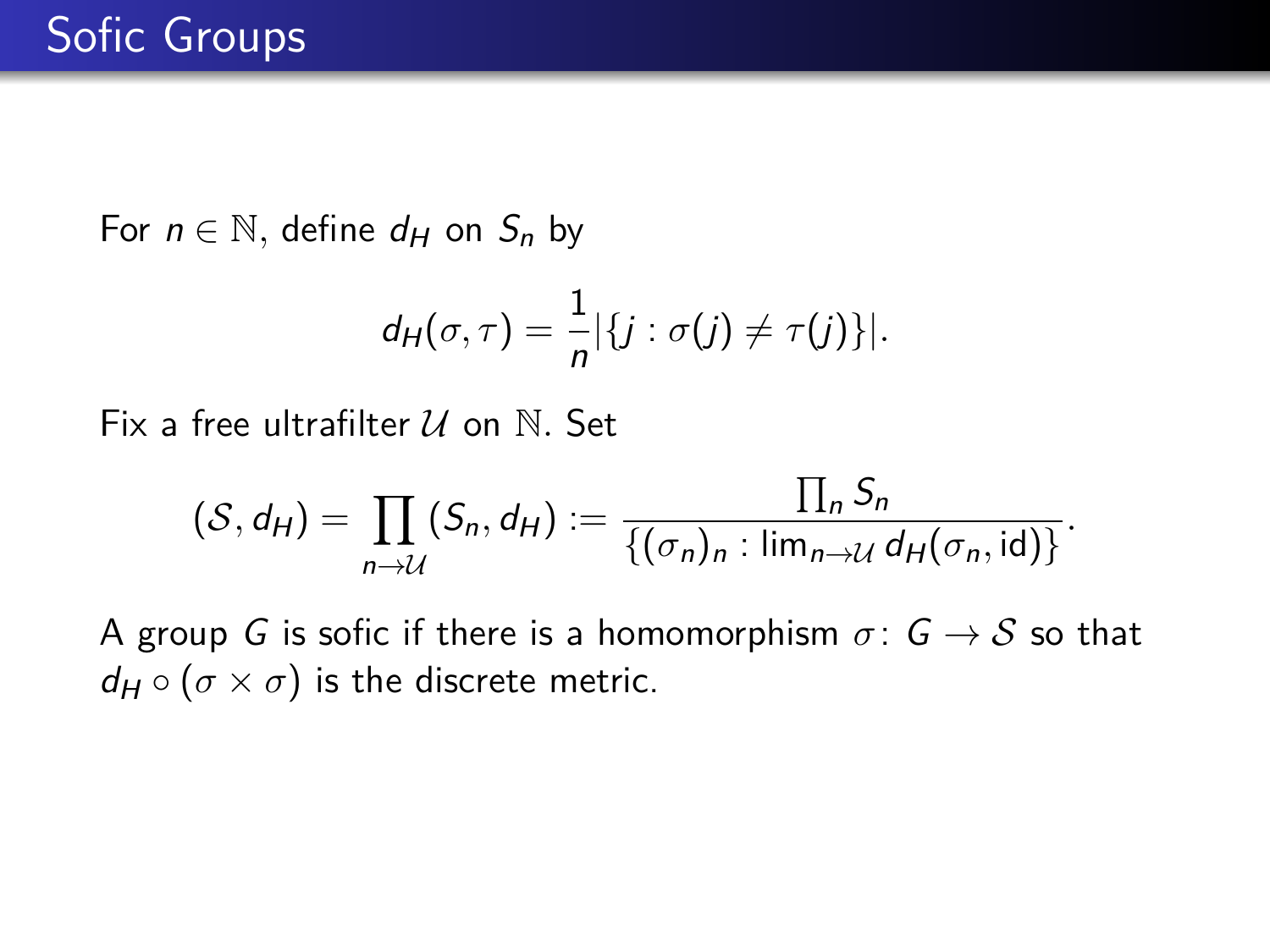$$
d_H(\sigma,\tau)=\frac{1}{n}|\{j:\sigma(j)\neq \tau(j)\}|.
$$

Fix a free ultrafilter U on N*.* Set

$$
(\mathcal{S}, d_H) = \prod_{n \to \mathcal{U}} (S_n, d_H) := \frac{\prod_n S_n}{\{(\sigma_n)_n : \lim_{n \to \mathcal{U}} d_H(\sigma_n, id)\}}.
$$

A group G is sofic if there is a homomorphism  $\sigma: G \to S$  so that  $d_H \circ (\sigma \times \sigma)$  is the discrete metric. Write  $\sigma(g) = (\sigma_n(g))_{n \to \mathcal{U}}$ , we call  $(\sigma_n)_n$  a sofic approximation.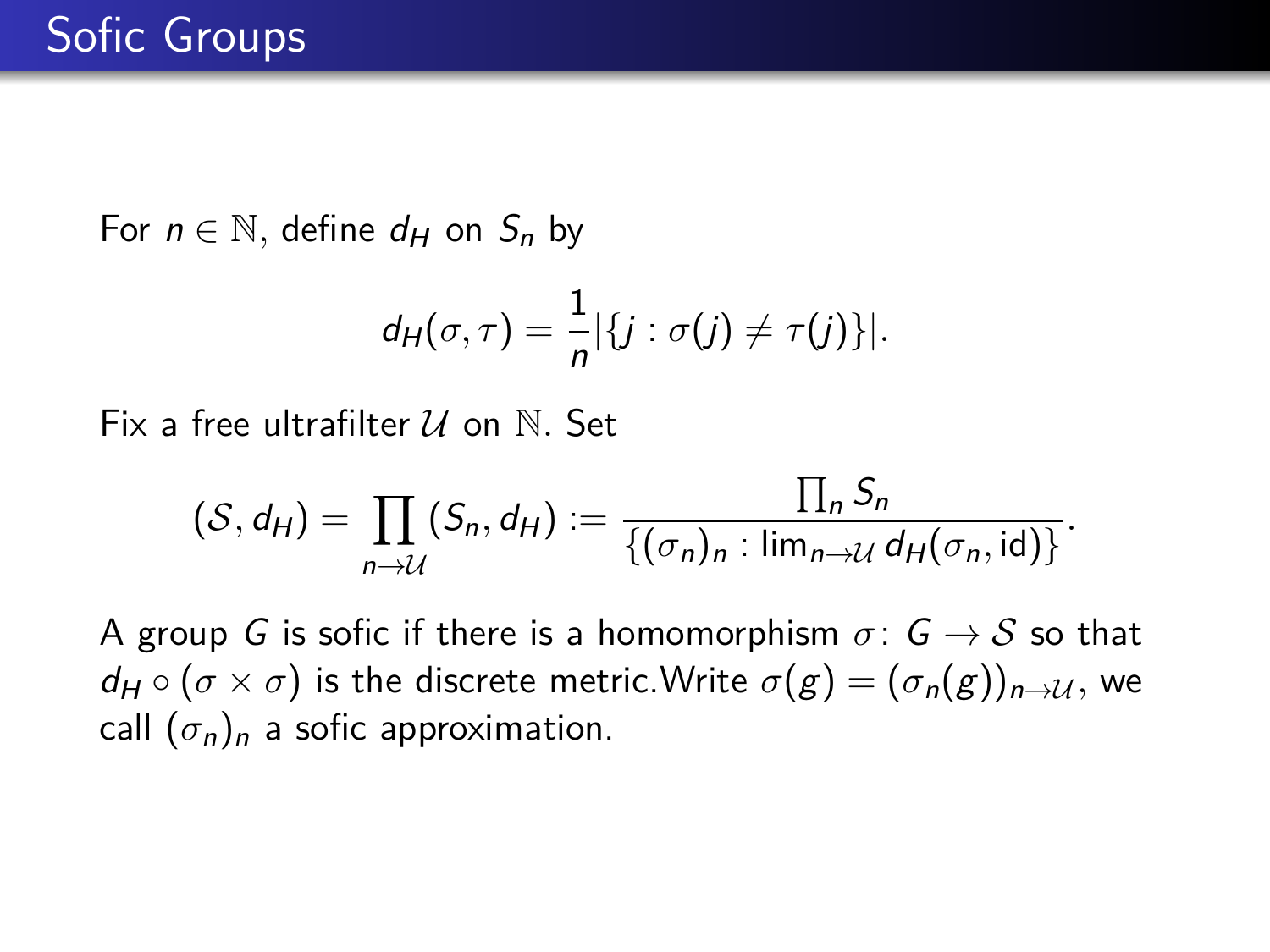

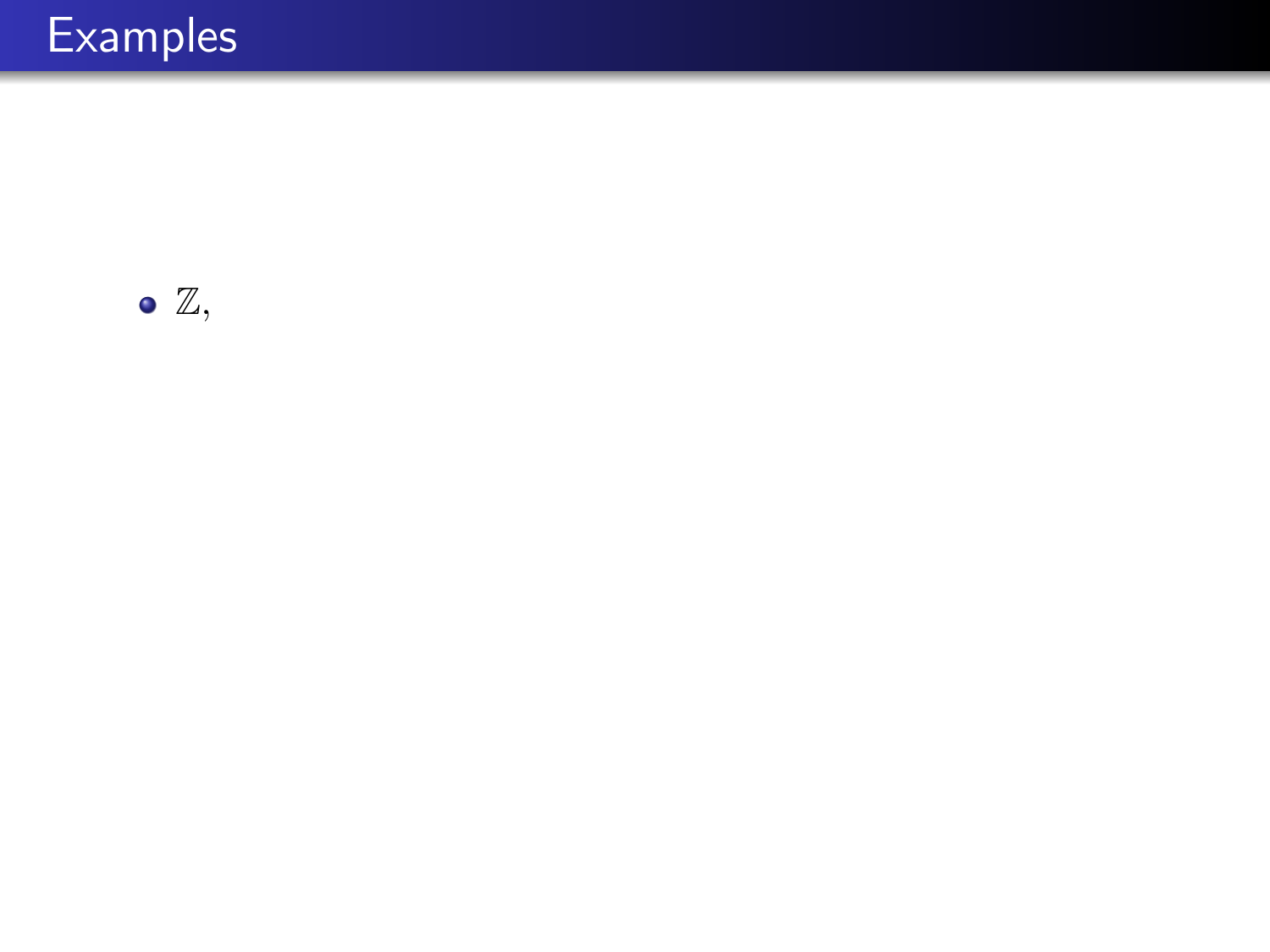

Amenable groups,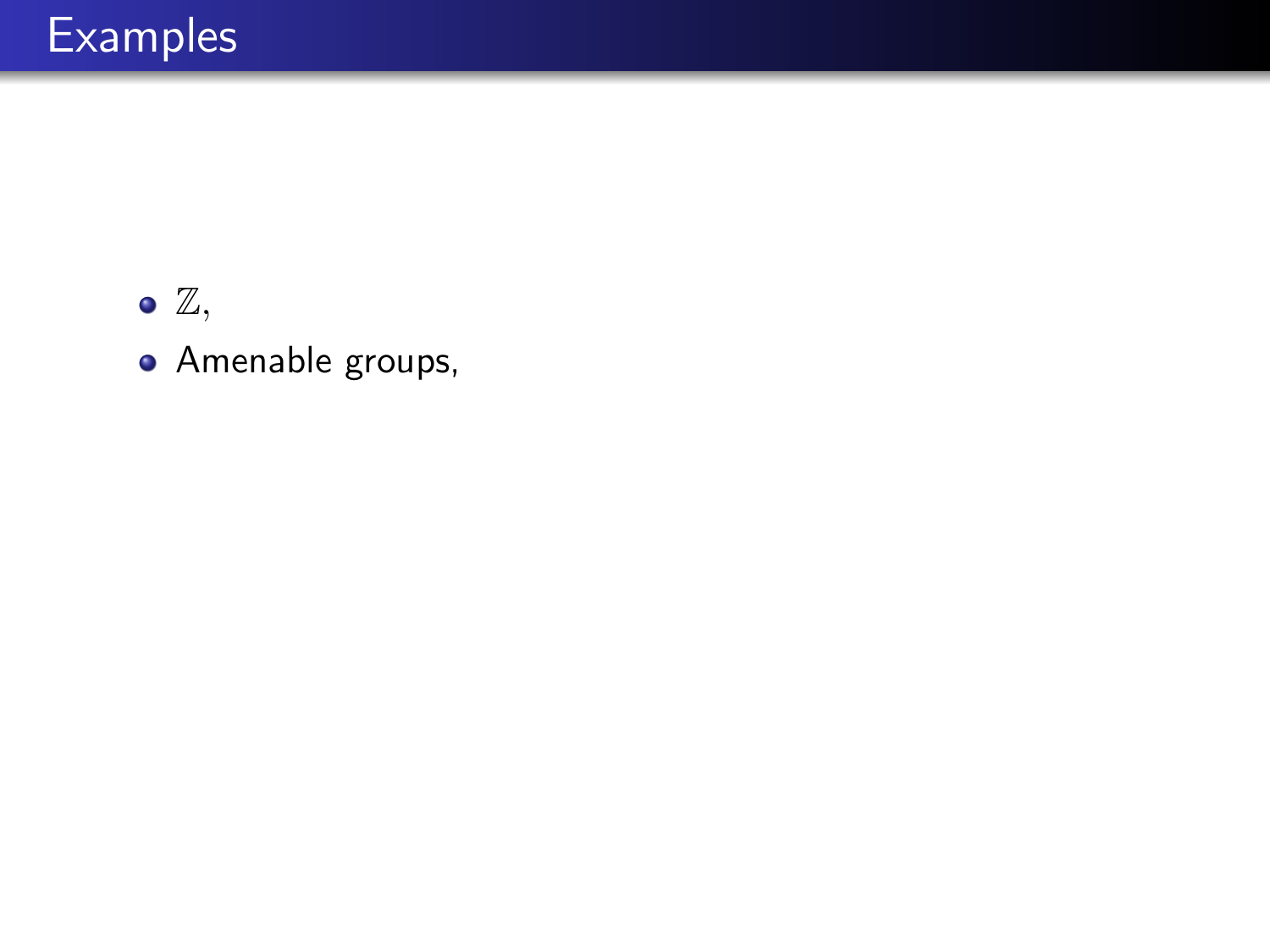- Amenable groups,
- Residually finite groups,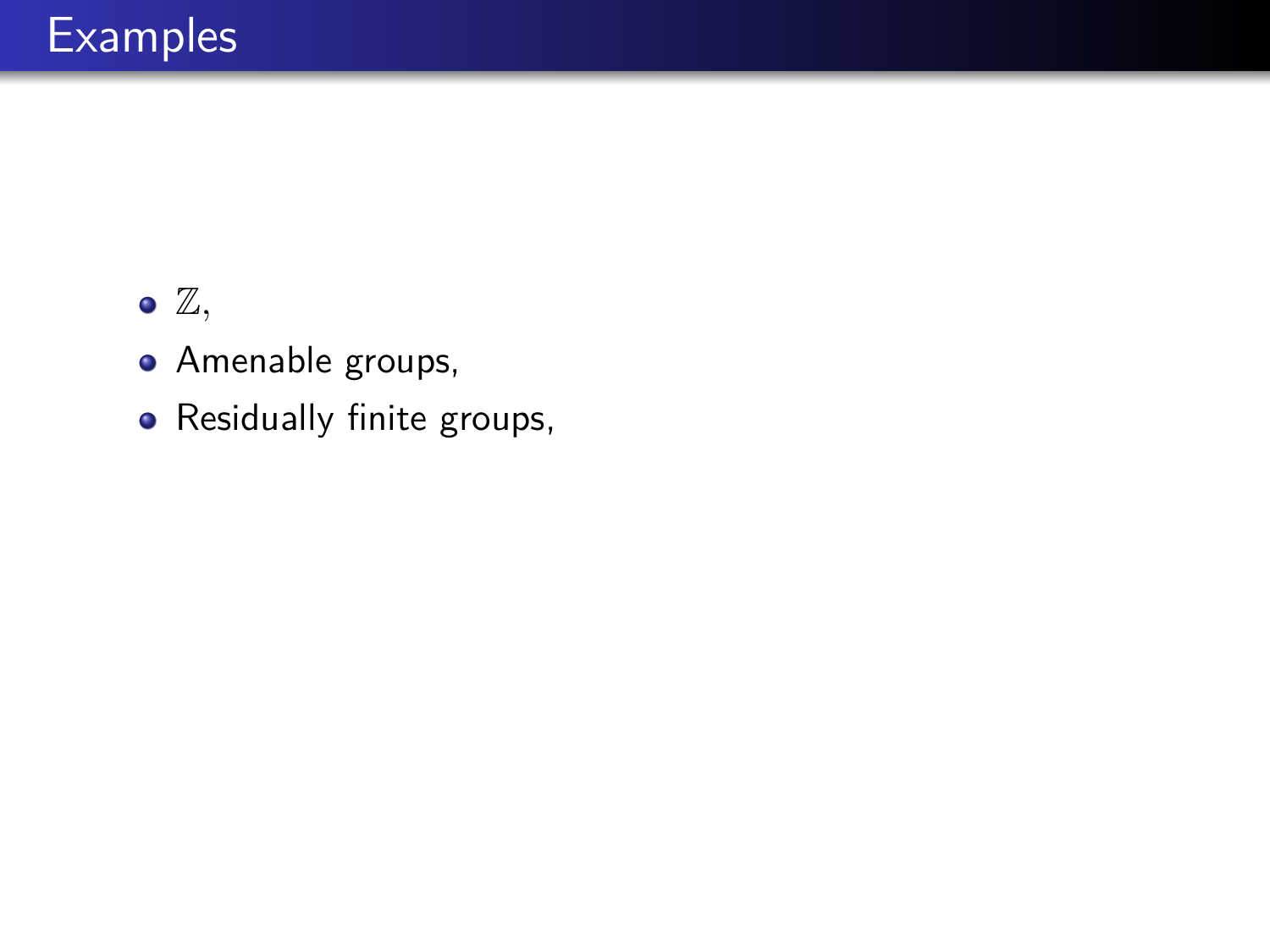- Amenable groups,
- Residually finite groups,
- Linear groups,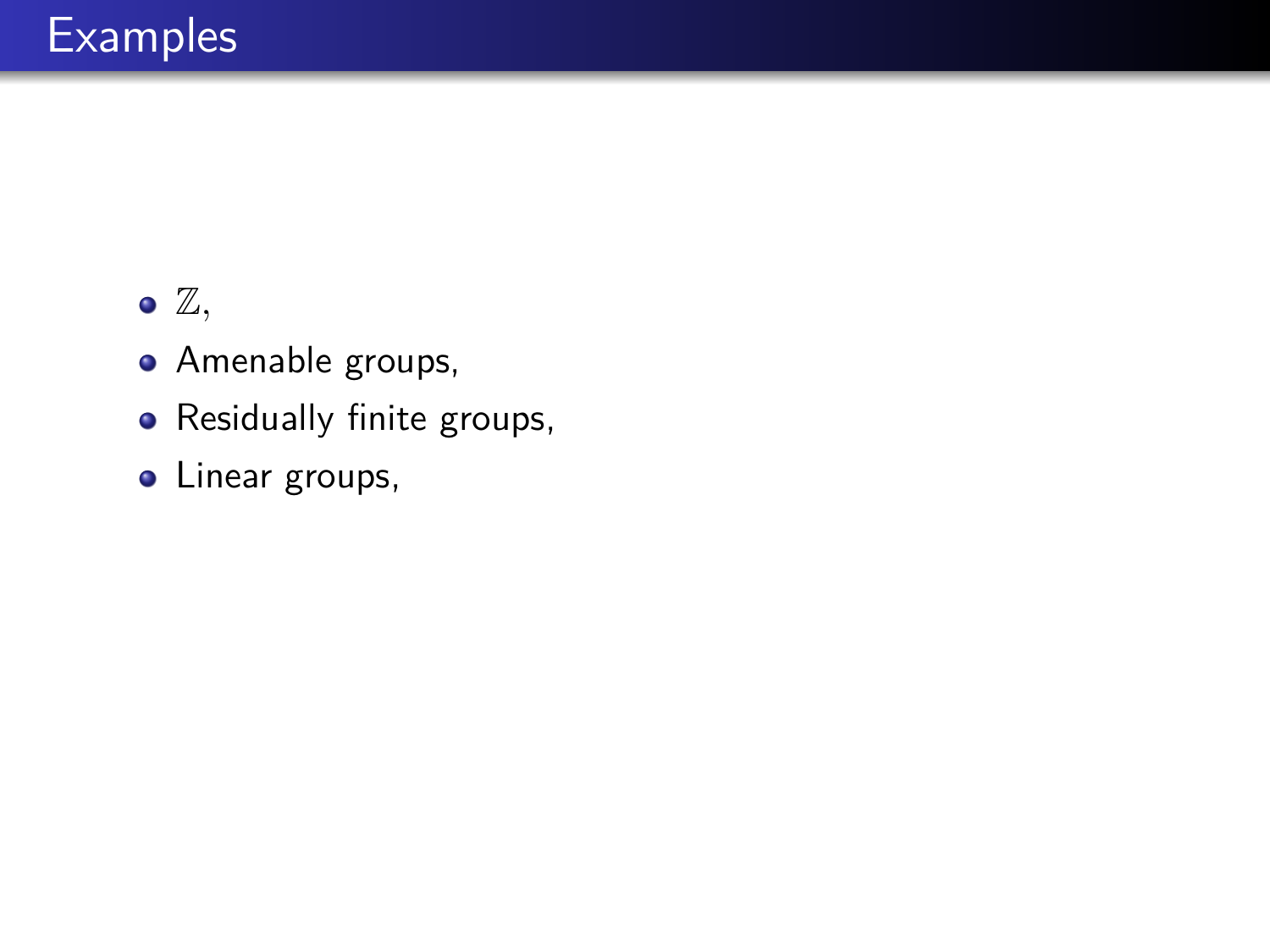- Amenable groups,
- Residually finite groups,
- Linear groups,
- Closed under direct products,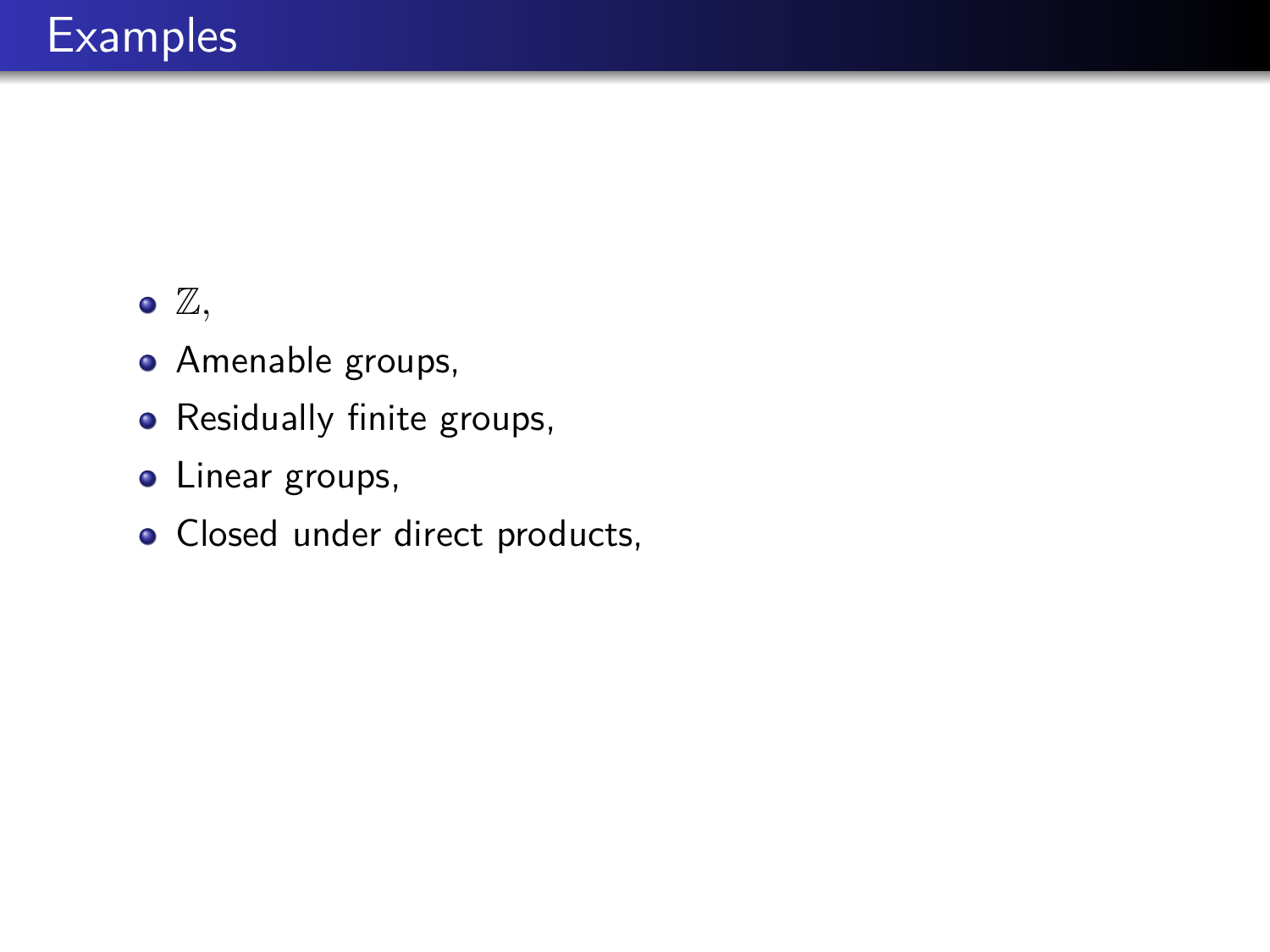- Amenable groups,
- Residually finite groups,
- Linear groups,
- Closed under direct products, free products with amalgamation over amenable groups, (Paunescu, Dykema-Kerr-Pichot, Popa)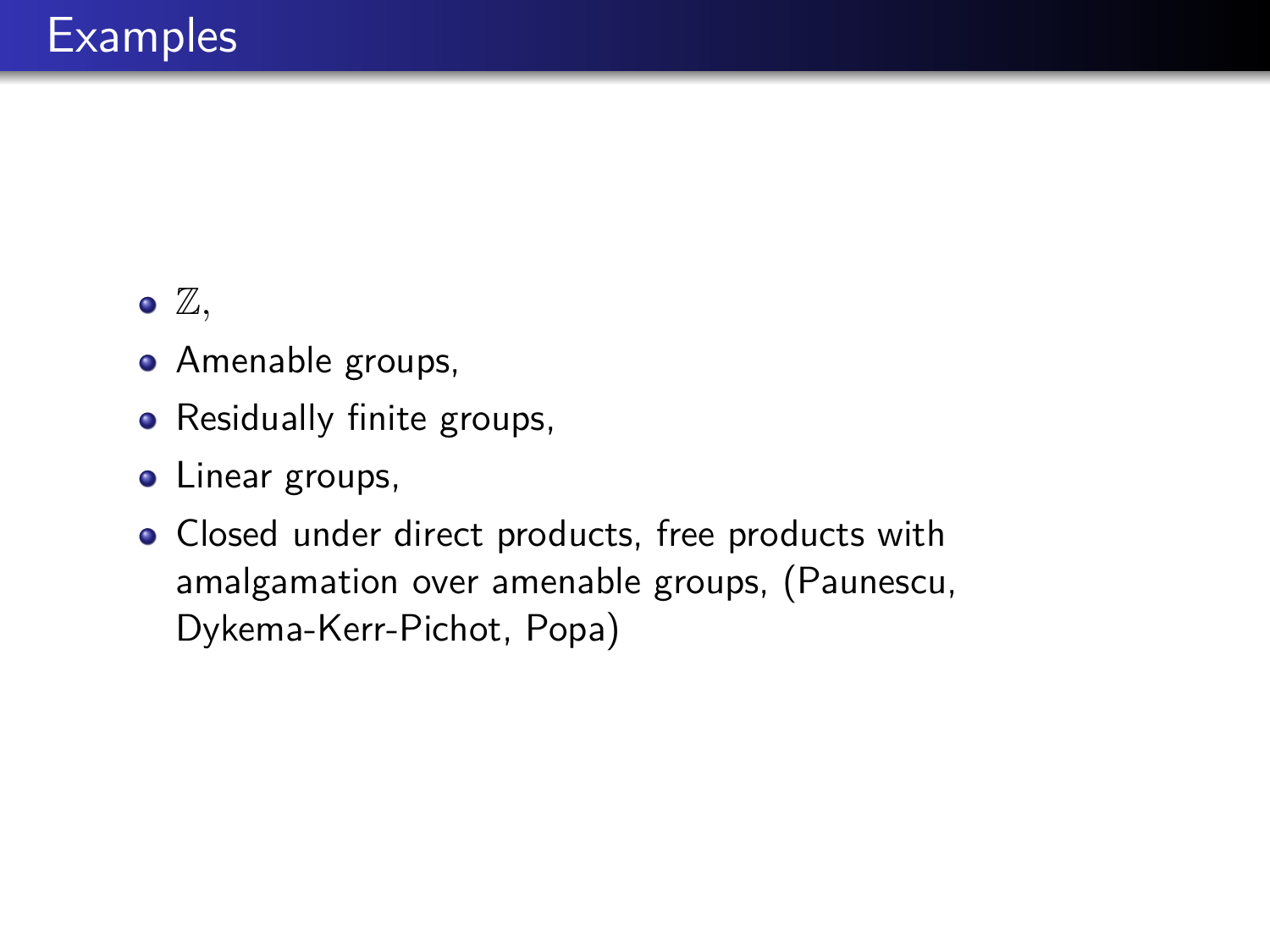- Amenable groups,
- Residually finite groups,
- Linear groups,
- Closed under direct products, free products with amalgamation over amenable groups, (Paunescu, Dykema-Kerr-Pichot, Popa) and wreath products (H-Sale).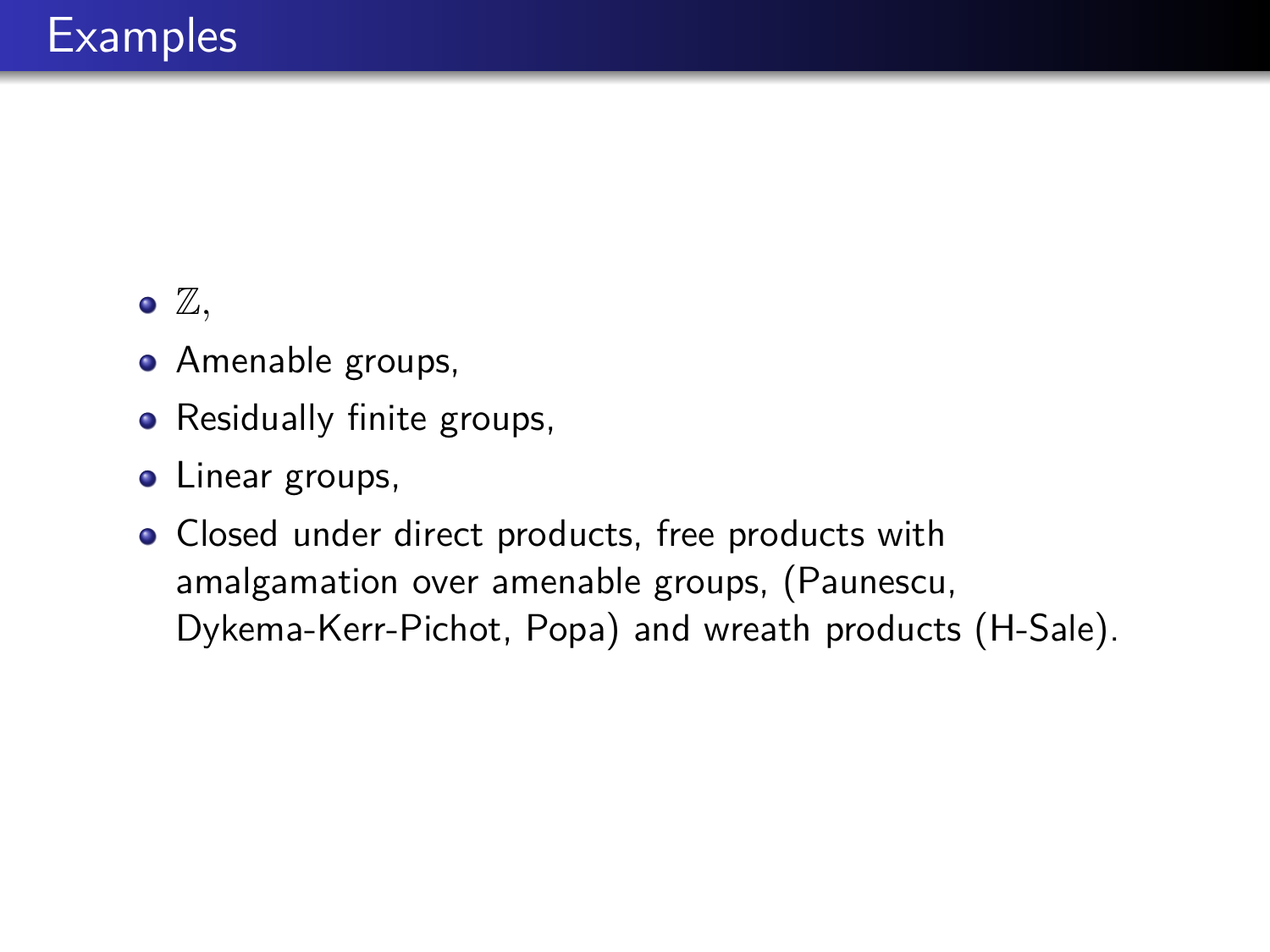### Consider the Loeb measure space  $(Z_{\mathcal{U}}, u_{\mathcal{U}}) = \prod_{n \to \mathcal{U}} ([n], u_n)$ .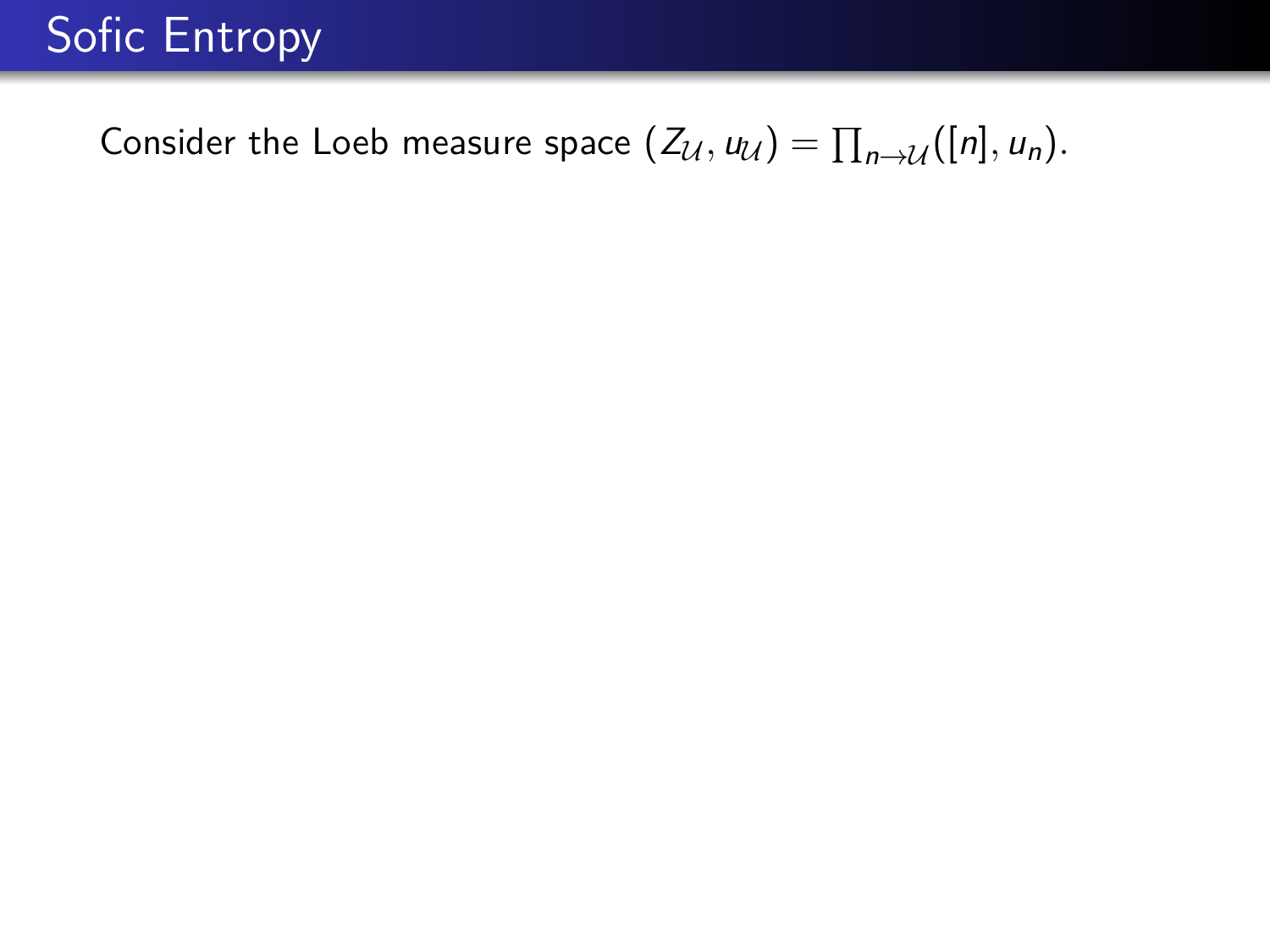Consider the Loeb measure space  $(Z_{\mathcal{U}}, u_{\mathcal{U}}) = \prod_{n \to \mathcal{U}} ([n], u_n)$ . So  $Z_{\mathcal{U}}$  as a set is  $\prod_n [n]$  modulo the relation  $(j_n)_n = (k_n)_n$  if  $j_n = k_n$ along  $U$ , and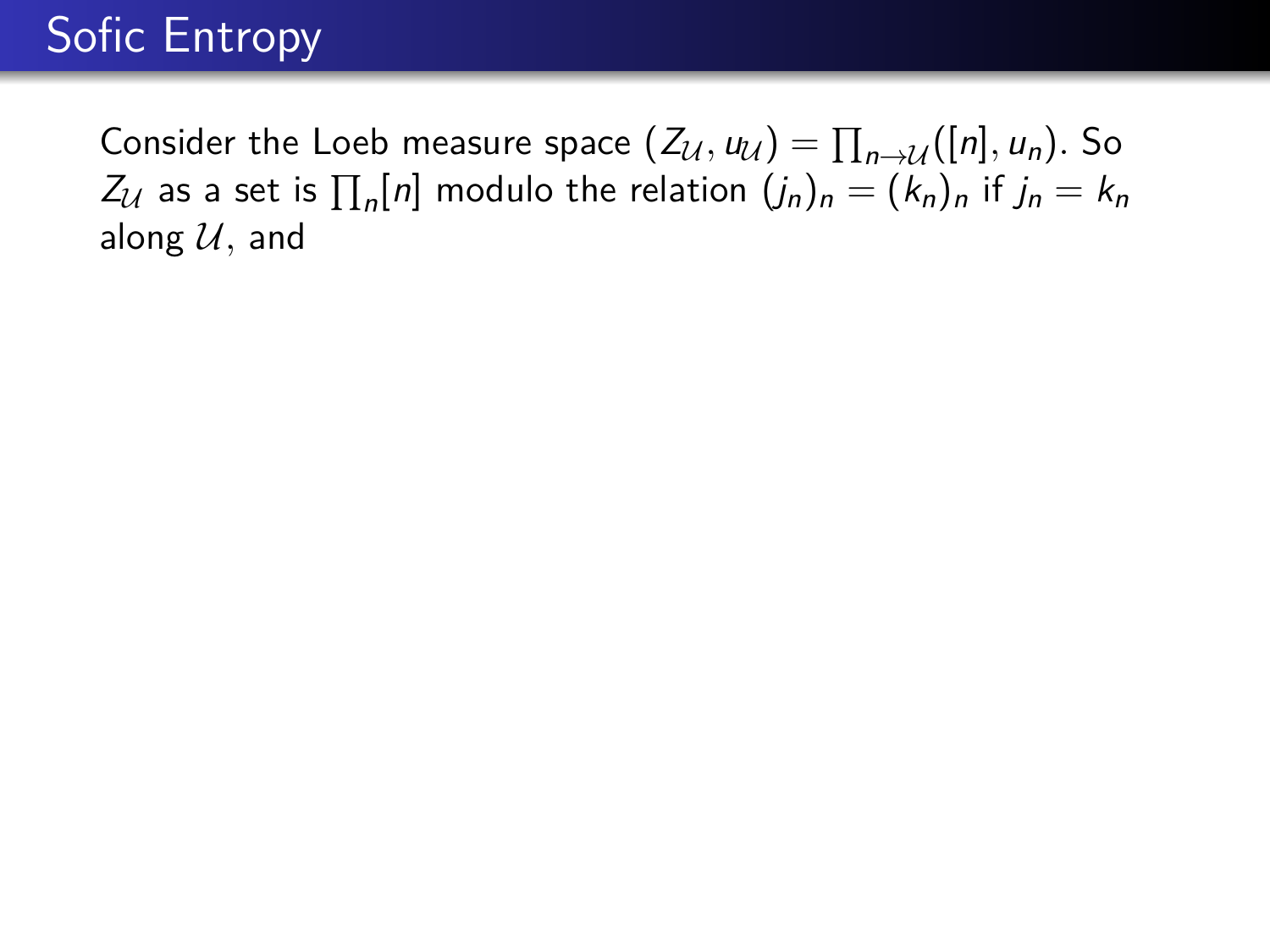Consider the Loeb measure space  $(Z_{\mathcal{U}}, u_{\mathcal{U}}) = \prod_{n \to \mathcal{U}} ([n], u_n)$ . So  $Z_{\mathcal{U}}$  as a set is  $\prod_n [n]$  modulo the relation  $(j_n)_n = (k_n)_n$  if  $j_n = k_n$ along  $U$ , and

$$
u_{\mathcal{U}}((A_n)_n)=\lim_{n\to\mathcal{U}}\frac{|A_n|}{n},\ A_n\subseteq[n].
$$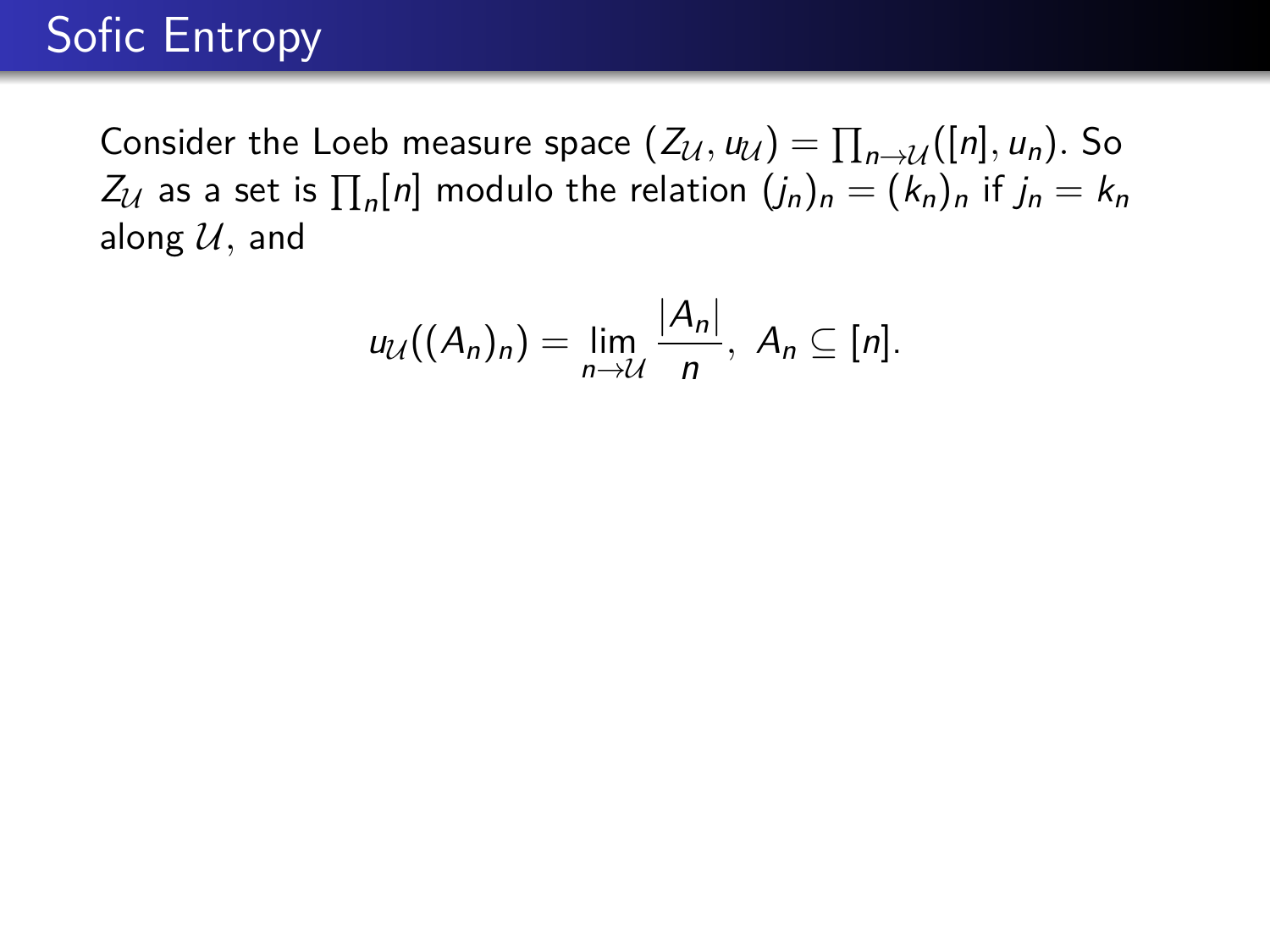Consider the Loeb measure space  $(Z_{\mathcal{U}}, u_{\mathcal{U}}) = \prod_{n \to \mathcal{U}} ([n], u_n)$ . So  $Z_{\mathcal{U}}$  as a set is  $\prod_n [n]$  modulo the relation  $(j_n)_n = (k_n)_n$  if  $j_n = k_n$ along  $U$ , and

$$
u_{\mathcal{U}}((A_n)_n)=\lim_{n\to\mathcal{U}}\frac{|A_n|}{n},\ A_n\subseteq[n].
$$

 $\sigma_n$  naturally induces a pmp action  $G \cap (Z_{\mathcal{U}}, u_{\mathcal{U}})$ .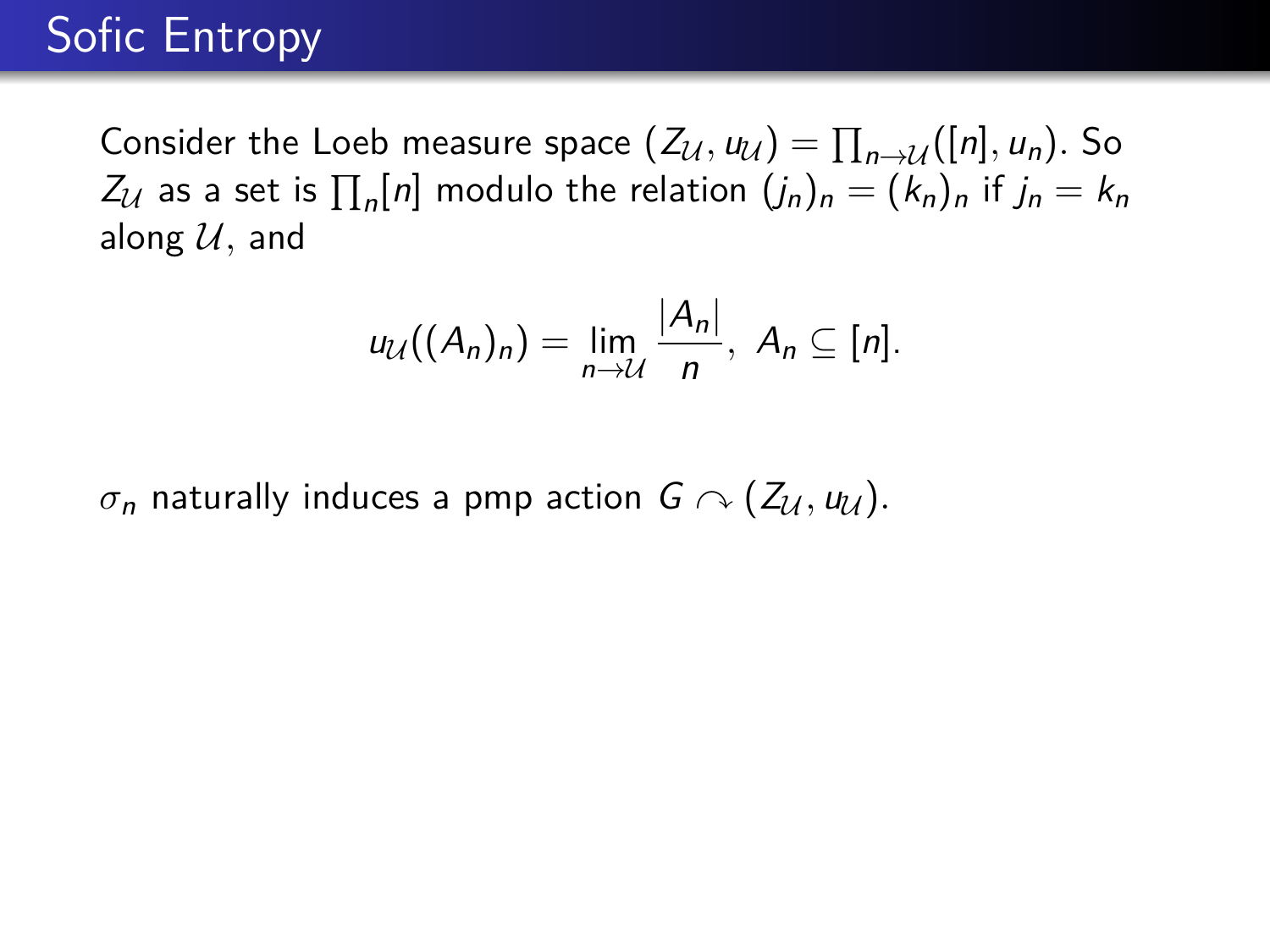Consider the Loeb measure space  $(Z_{\mathcal{U}}, u_{\mathcal{U}}) = \prod_{n \to \mathcal{U}} ([n], u_n)$ . So  $Z_{\mathcal{U}}$  as a set is  $\prod_n [n]$  modulo the relation  $(j_n)_n = (k_n)_n$  if  $j_n = k_n$ along  $U$ , and

$$
u_{\mathcal{U}}((A_n)_n)=\lim_{n\to\mathcal{U}}\frac{|A_n|}{n},\ A_n\subseteq[n].
$$

 $\sigma_n$  naturally induces a pmp action  $G \cap (Z_{\mathcal{U}}, u_{\mathcal{U}})$ .

Given another pmp action  $G \curvearrowright (X, \mu)$  the sofic entropy of  $G \curvearrowright (X, \mu)$  measure "how many" factor maps  $(Z_{\mathcal{U}}, u_{\mathcal{U}}) \rightarrow (X, \mu)$ . If X is compact, and  $G \curvearrowright X$ , then the topological entropy of  $G \curvearrowright X$  measures "how many" Borel equivariant maps  $Z_U \to X$ there are. (Due to Bowen, Kerr-Li).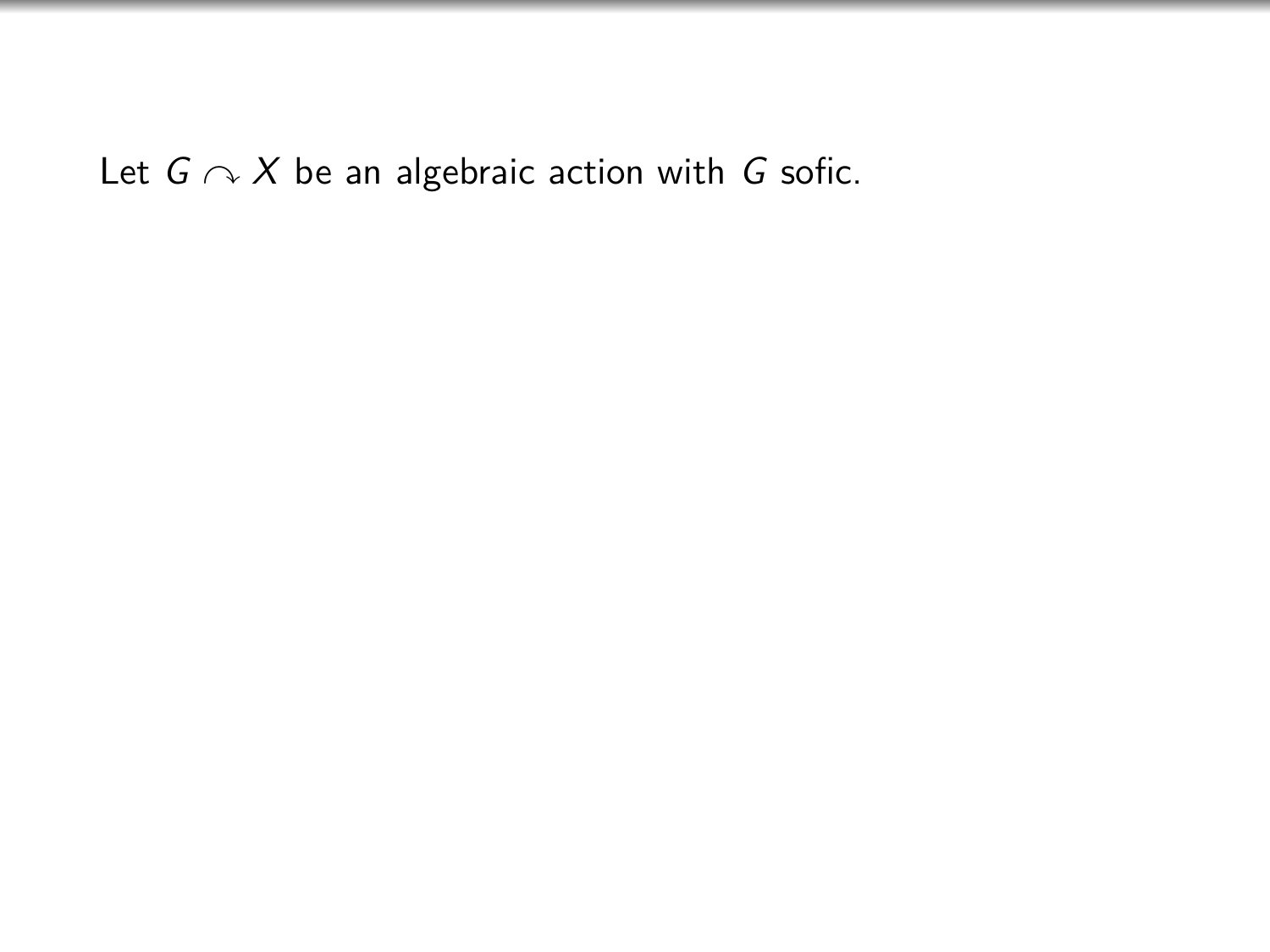Question: When is  $h_{\text{top}}(G \curvearrowright X) = h_{m_X}(G \curvearrowright X)$ ?

 $\bullet$  Deninger: always true if G is amenable.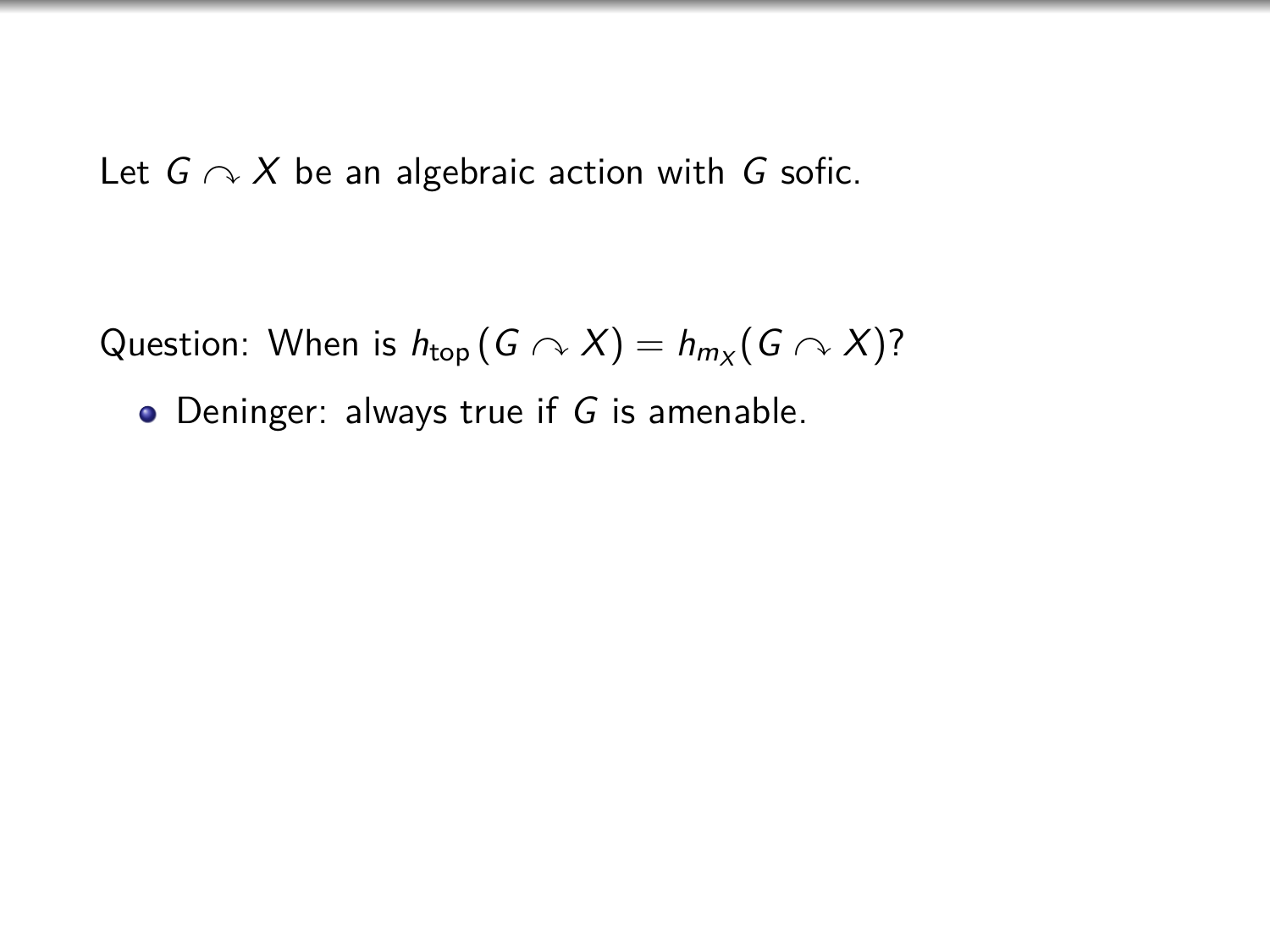Question: When is  $h_{\text{top}}(G \curvearrowright X) = h_{m_X}(G \curvearrowright X)$ ?

- Deninger: always true if G is amenable.
- H: True if  $G \curvearrowright (X, m_X)$  ergodic and under a "local wk $^*$ " convergence assumption.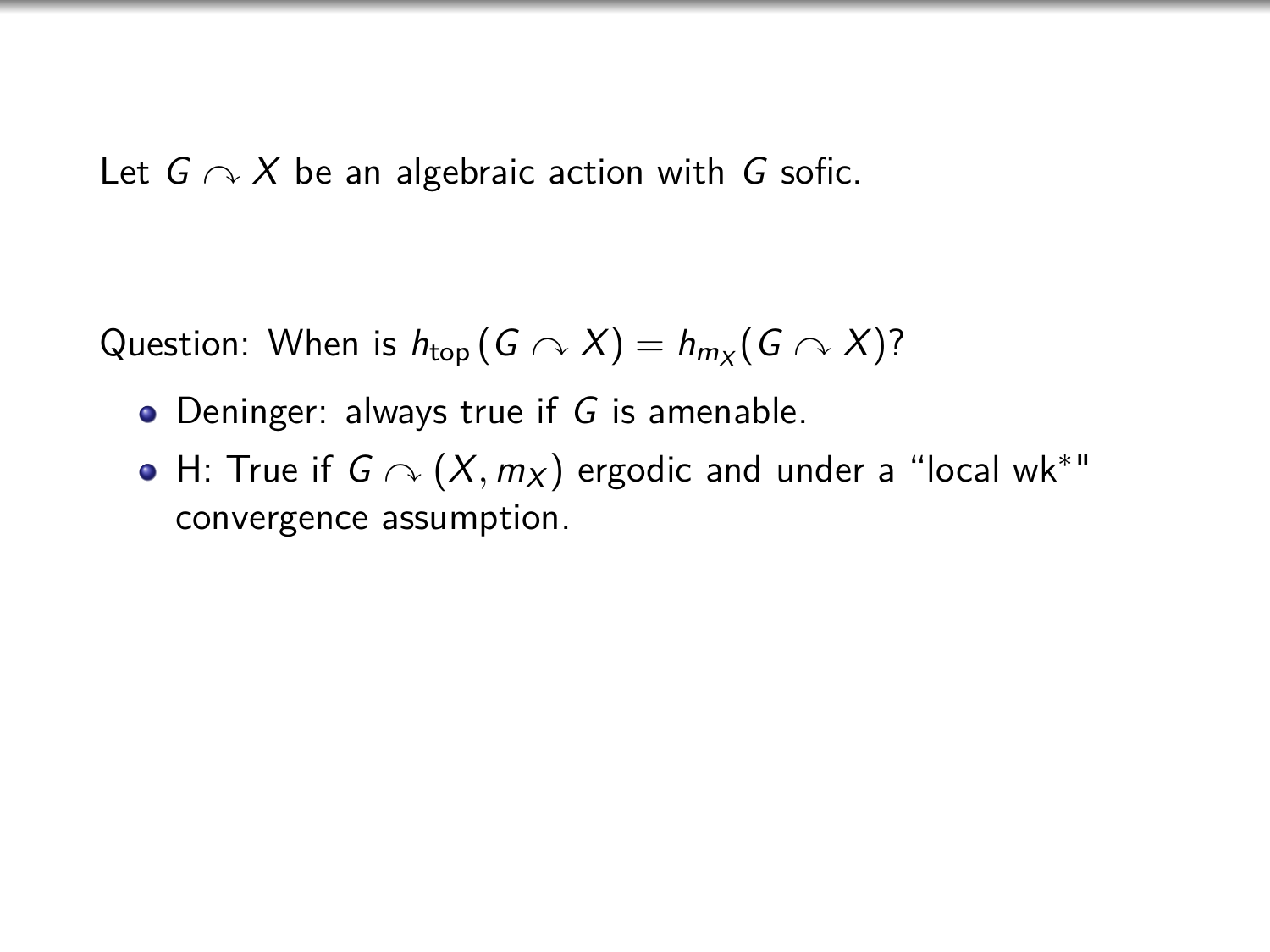Question: When is  $h_{\text{top}}(G \curvearrowright X) = h_{m_X}(G \curvearrowright X)$ ?

- $\bullet$  Deninger: always true if G is amenable.
- H: True if  $G \curvearrowright (X, m_X)$  ergodic and under a "local wk $^*$ " convergence assumption.

Previous results: Berg, Lind-Schmidt, Bowen  $+$  Kerr-Li, Bowen-Li, Gaboriau-Seward.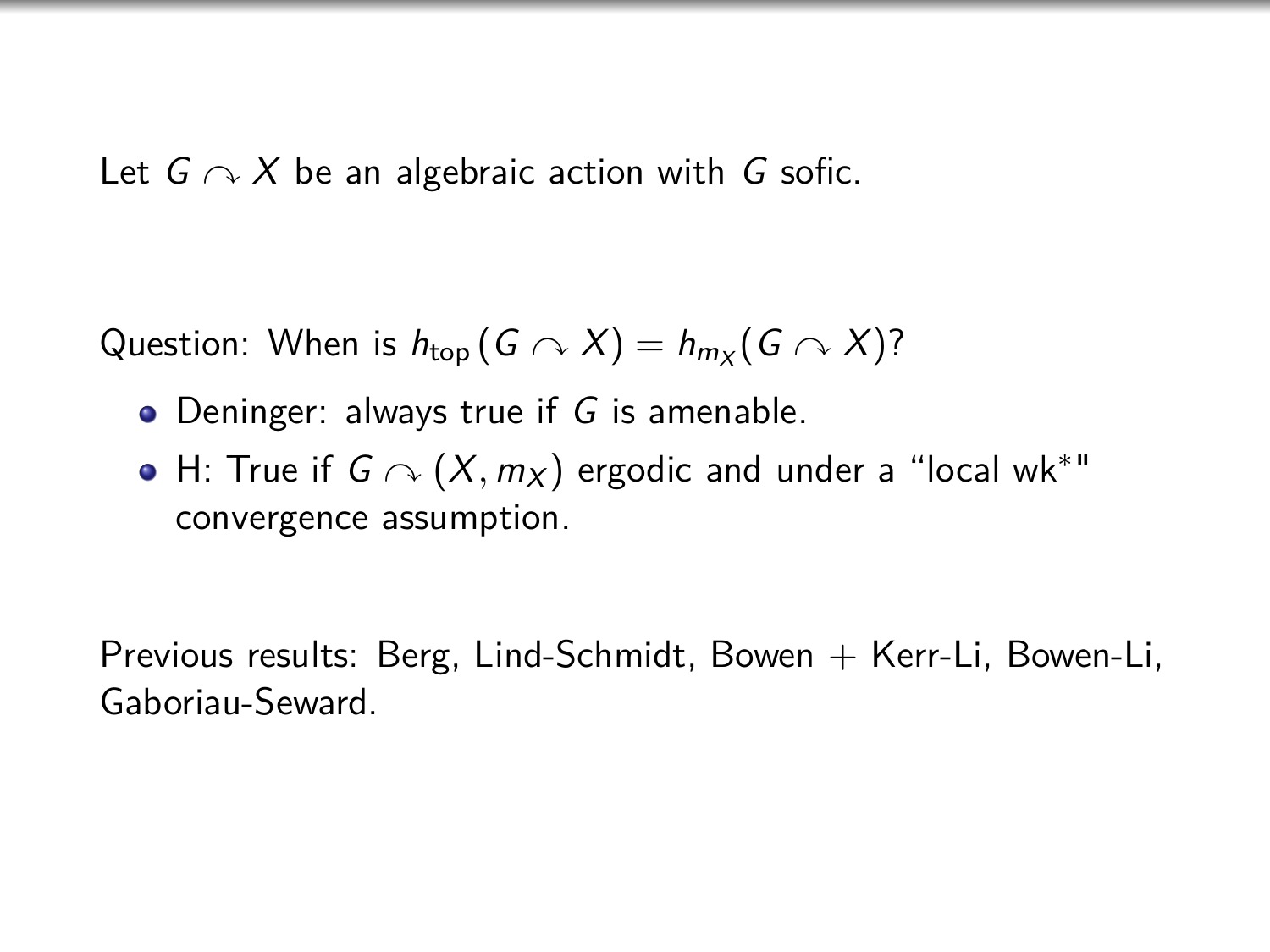### Local wk∗-convergence

 $\mathsf{Wk*}$ -topology on  $\mathsf{Prob}(X) : \mu_n \to \mu$  if  $\int f\ d\mu_n \to \int f\ d\mu$  for all  $f \in C(X)$ .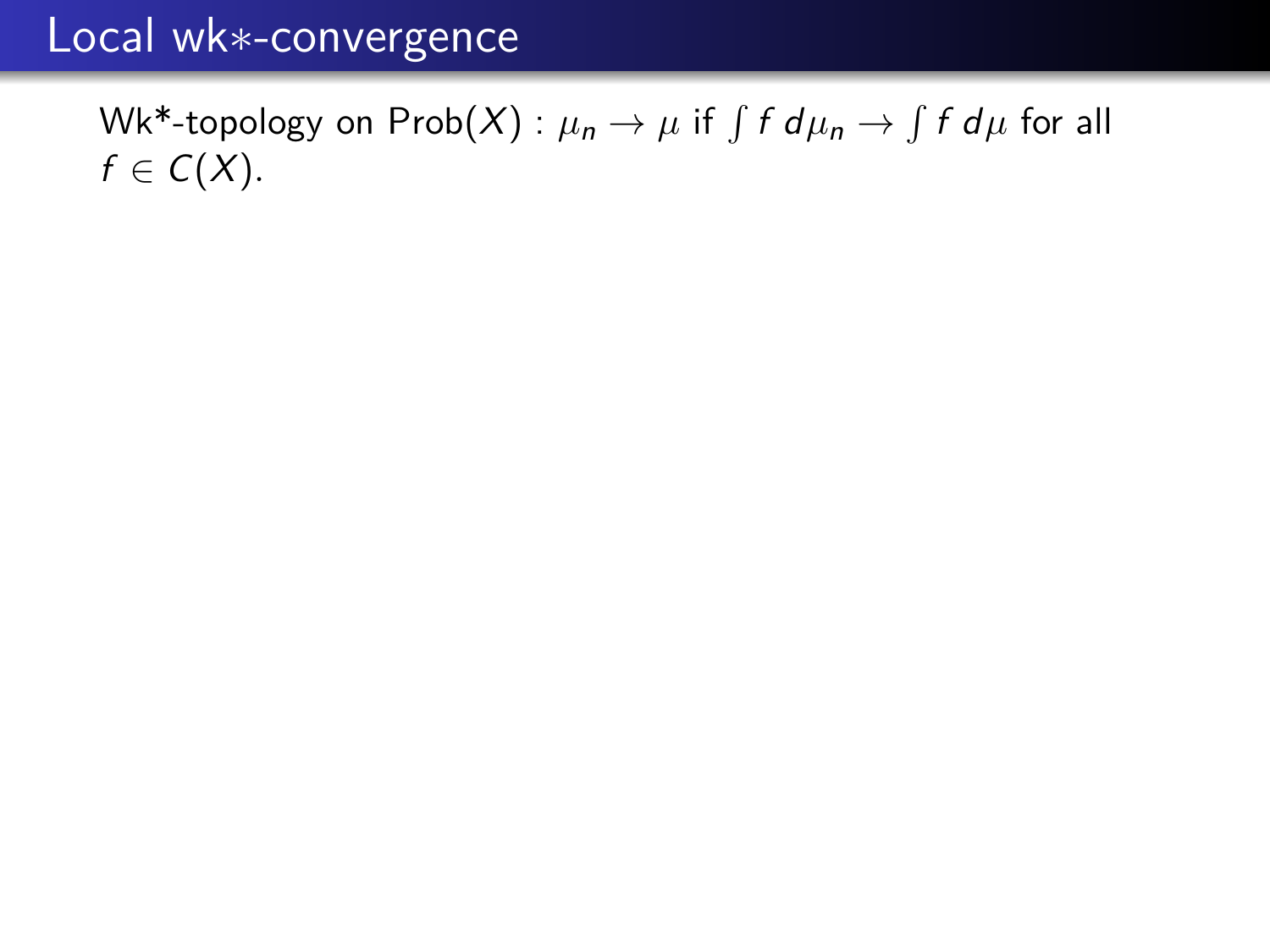### Local wk∗-convergence

 $\mathsf{Wk*}$ -topology on  $\mathsf{Prob}(X) : \mu_n \to \mu$  if  $\int f\ d\mu_n \to \int f\ d\mu$  for all  $f \in C(X)$ . Fix  $\mu_n \in \text{Prob}(X^n)$ . Say that  $\mu_n$  is supported on topological microstates if

 $\mu_n \times u_n(\{(x, j) : \rho(x(\sigma_n(g)(j)), gx(j)) < \varepsilon\}) \to 1$ 

for all  $\varepsilon > 0$ .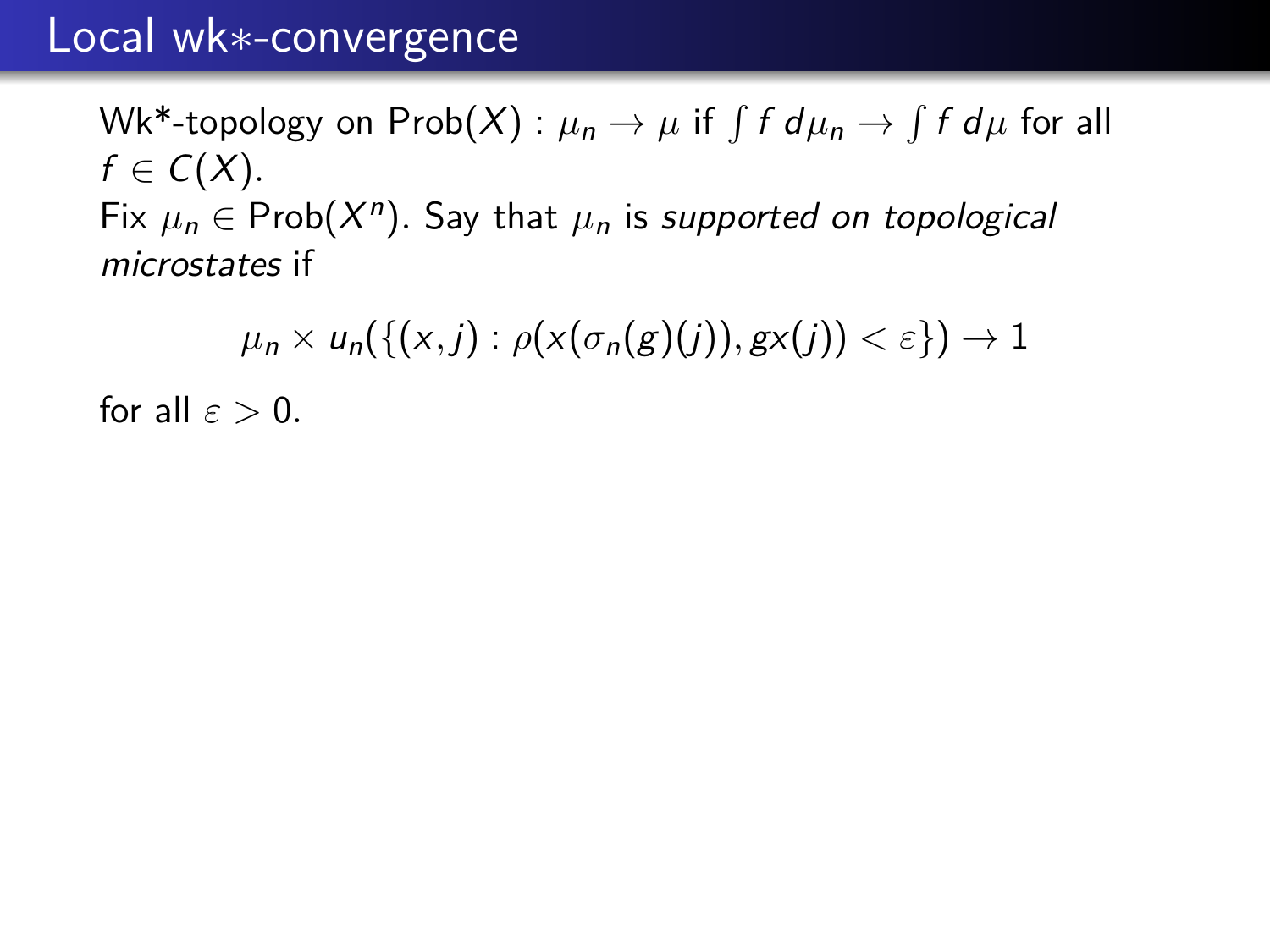### Local wk∗-convergence

 $\mathsf{Wk*}$ -topology on  $\mathsf{Prob}(X) : \mu_n \to \mu$  if  $\int f\ d\mu_n \to \int f\ d\mu$  for all  $f \in C(X)$ . Fix  $\mu_n \in \text{Prob}(X^n)$ . Say that  $\mu_n$  is supported on topological microstates if

 $\mu_n \times u_n(\{(x, j) : \rho(x(\sigma_n(g)(j)), gx(j)) < \varepsilon\}) \to 1$ for all  $\varepsilon > 0$ .

Consider the *marginals*  $\mu_{n,j}$  for  $1 \le j \le n$ :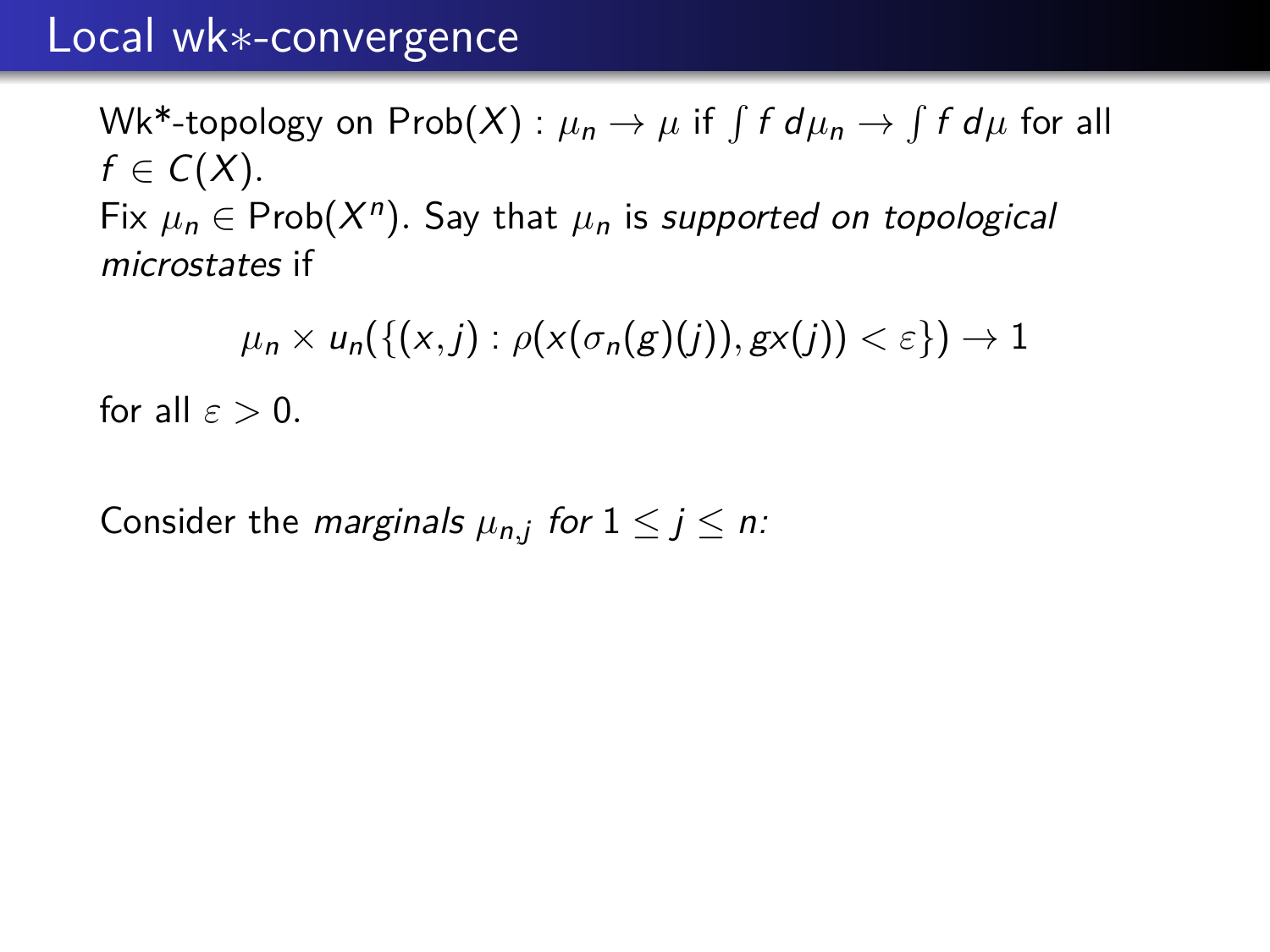$\mathsf{Wk*}$ -topology on  $\mathsf{Prob}(X) : \mu_n \to \mu$  if  $\int f\ d\mu_n \to \int f\ d\mu$  for all  $f \in C(X)$ . Fix  $\mu_n \in \text{Prob}(X^n)$ . Say that  $\mu_n$  is supported on topological microstates if

 $\mu_n \times u_n(\{(x, j) : \rho(x(\sigma_n(g)(j)), gx(j)) < \varepsilon\}) \to 1$ for all  $\varepsilon > 0$ .

Consider the *marginals*  $\mu_{n,j}$  for  $1 \le j \le n$ :

$$
\int_X f(x) d\mu_{n,j} = \int_{X^n} f(x(j)) d\mu_{n,j}(x).
$$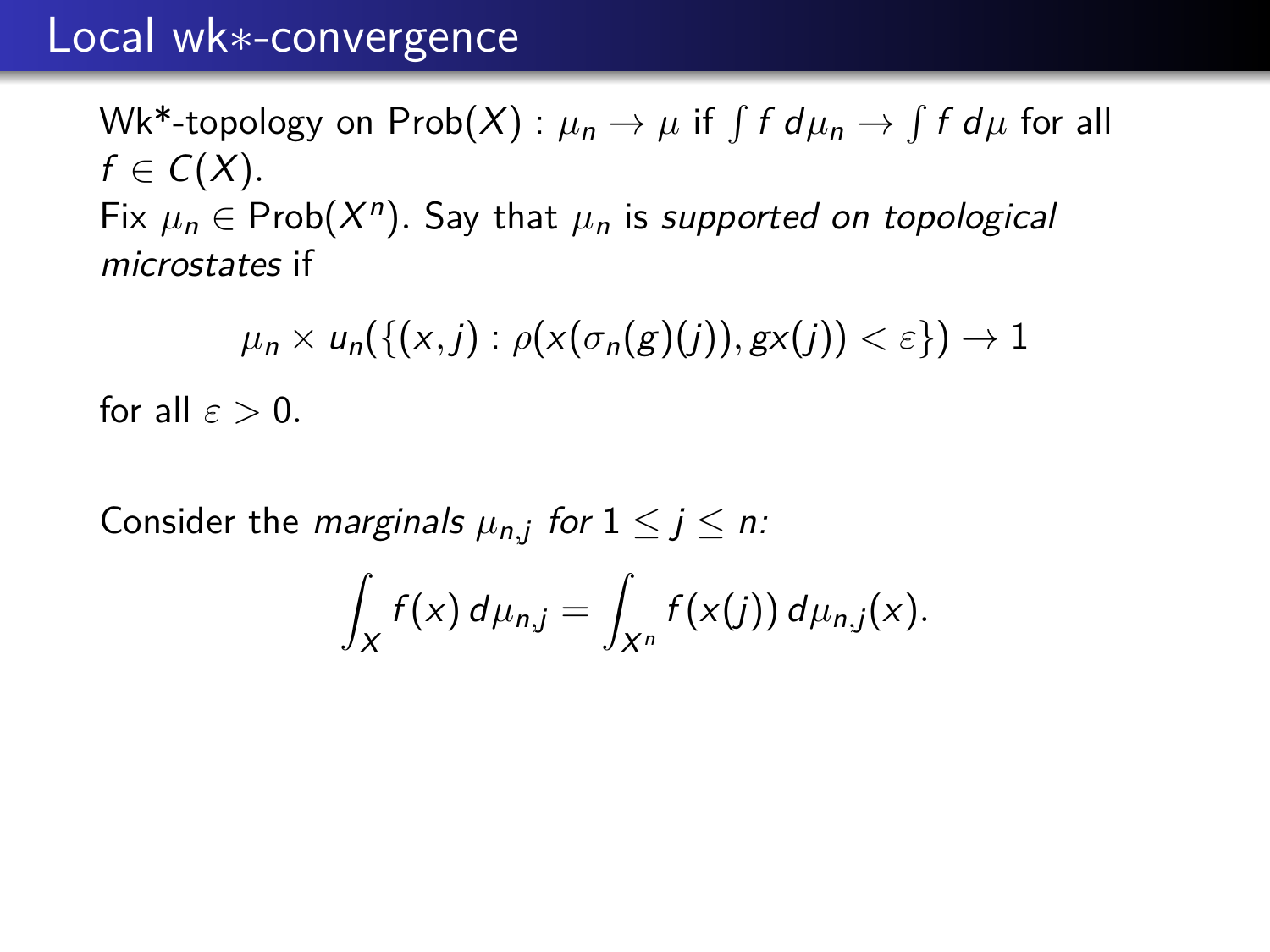$\mathsf{Wk*}$ -topology on  $\mathsf{Prob}(X) : \mu_n \to \mu$  if  $\int f\ d\mu_n \to \int f\ d\mu$  for all  $f \in C(X)$ . Fix  $\mu_n \in \text{Prob}(X^n)$ . Say that  $\mu_n$  is supported on topological microstates if

 $\mu_n \times u_n(\{(x, j) : \rho(x(\sigma_n(g)(j)), gx(j)) < \varepsilon\}) \to 1$ for all  $\varepsilon > 0$ .

Consider the *marginals*  $\mu_{n,j}$  for  $1 \le j \le n$ :

$$
\int_X f(x) d\mu_{n,j} = \int_{X^n} f(x(j)) d\mu_{n,j}(x).
$$

Say  $\mu_n \rightarrow_{n \rightarrow \mathcal{U}}^{\mathcal{W}^*} \mu$  if  $\mu_n$  is supported on topological microstates and: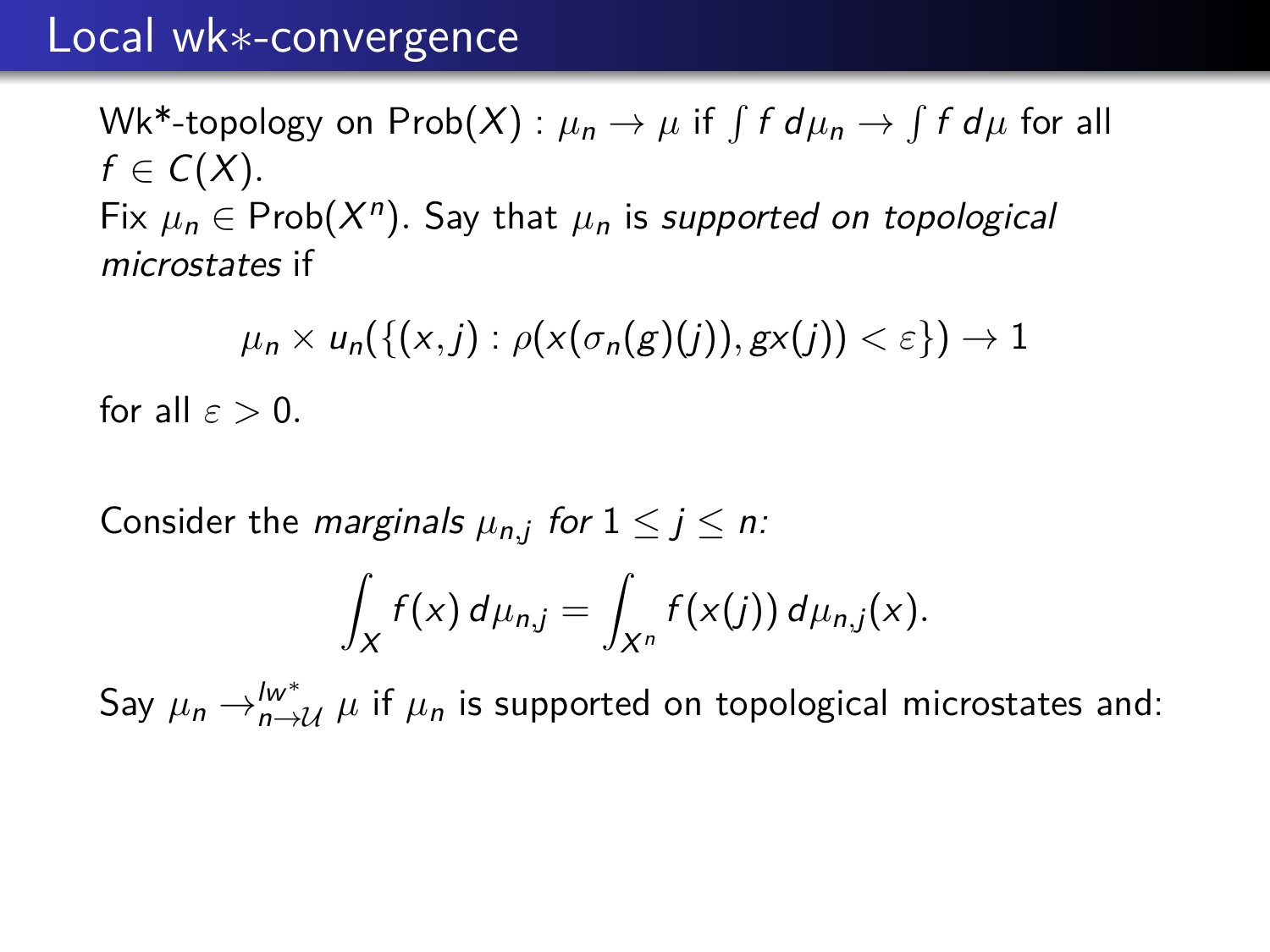$\mathsf{Wk*}$ -topology on  $\mathsf{Prob}(X) : \mu_n \to \mu$  if  $\int f\ d\mu_n \to \int f\ d\mu$  for all  $f \in C(X)$ . Fix  $\mu_n \in \text{Prob}(X^n)$ . Say that  $\mu_n$  is supported on topological microstates if

 $\mu_n \times u_n(\{(x, j) : \rho(x(\sigma_n(g)(j)), gx(j)) < \varepsilon\}) \to 1$ for all  $\varepsilon > 0$ .

Consider the *marginals*  $\mu_{n,j}$  for  $1 \le j \le n$ :

$$
\int_X f(x) d\mu_{n,j} = \int_{X^n} f(x(j)) d\mu_{n,j}(x).
$$

Say  $\mu_n \rightarrow_{n \rightarrow \mathcal{U}}^{\mathcal{W}^*} \mu$  if  $\mu_n$  is supported on topological microstates and: for all  $f \in C(X)$ ,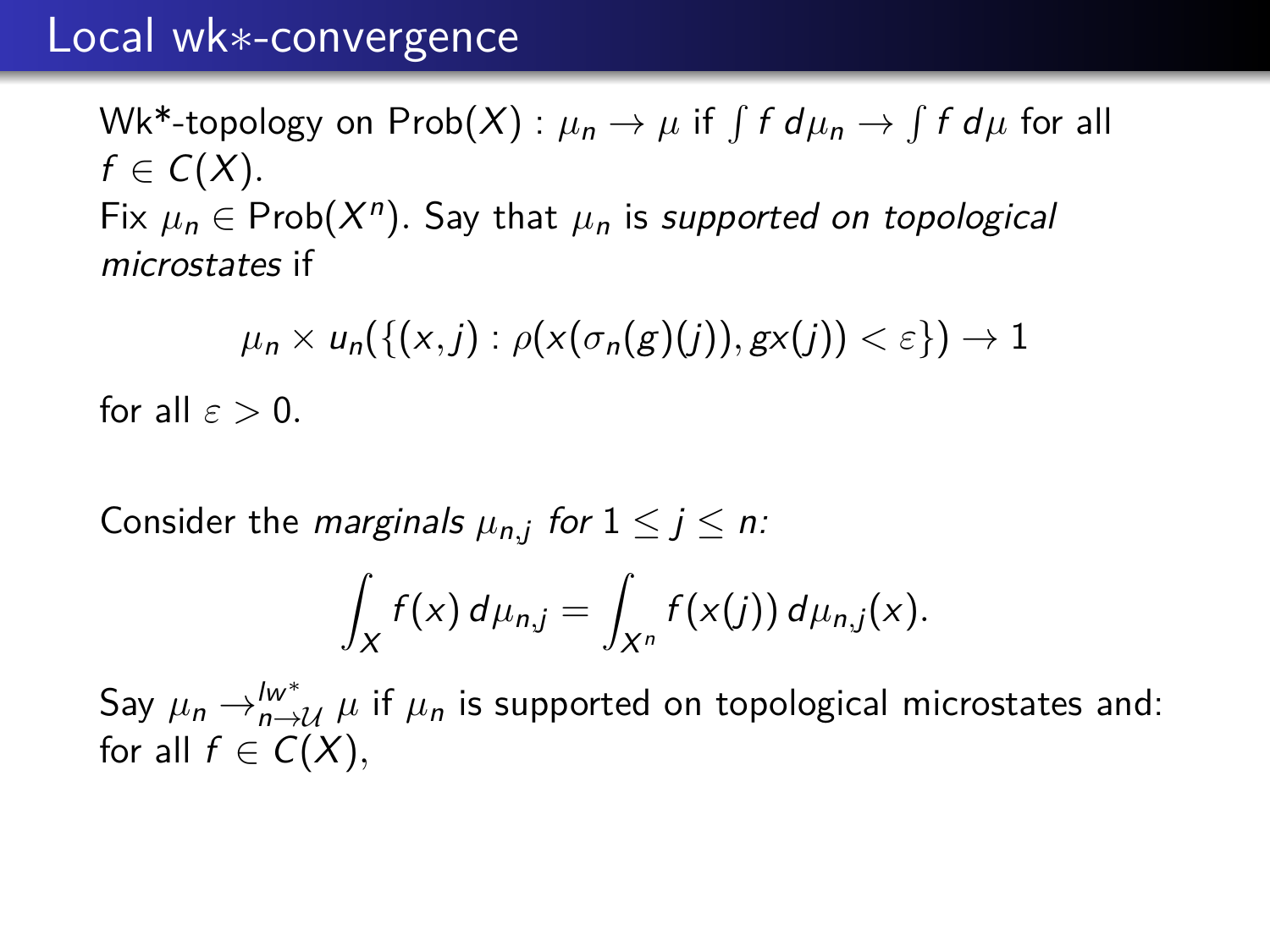$\mathsf{Wk*}$ -topology on  $\mathsf{Prob}(X) : \mu_n \to \mu$  if  $\int f\ d\mu_n \to \int f\ d\mu$  for all  $f \in C(X)$ . Fix  $\mu_n \in \text{Prob}(X^n)$ . Say that  $\mu_n$  is supported on topological microstates if

 $\mu_n \times u_n(\{(x, j) : \rho(x(\sigma_n(g)(j)), gx(j)) < \varepsilon\}) \to 1$ for all  $\varepsilon > 0$ .

Consider the *marginals*  $\mu_{n,j}$  for  $1 \le j \le n$ :

$$
\int_X f(x) d\mu_{n,j} = \int_{X^n} f(x(j)) d\mu_{n,j}(x).
$$

Say  $\mu_n \rightarrow_{n \rightarrow \mathcal{U}}^{\mathcal{W}^*} \mu$  if  $\mu_n$  is supported on topological microstates and: for all  $f \in C(X)$ , for all  $\varepsilon > 0$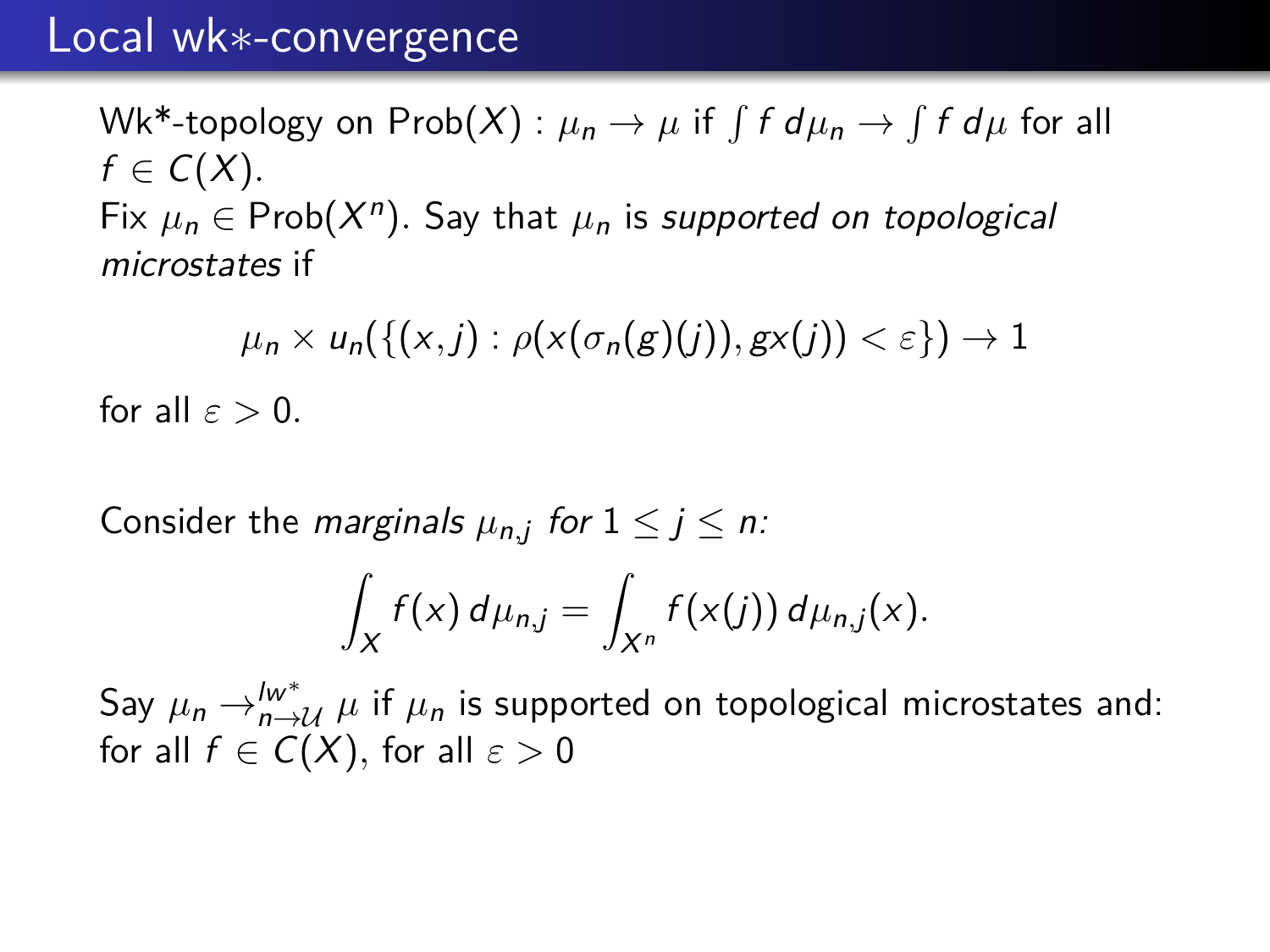$\mathsf{Wk*}$ -topology on  $\mathsf{Prob}(X) : \mu_n \to \mu$  if  $\int f\ d\mu_n \to \int f\ d\mu$  for all  $f \in C(X)$ . Fix  $\mu_n \in \text{Prob}(X^n)$ . Say that  $\mu_n$  is supported on topological microstates if

 $\mu_n \times u_n(\{(x, j) : \rho(x(\sigma_n(g)(j)), gx(j)) < \varepsilon\}) \to 1$ for all  $\varepsilon > 0$ .

Consider the *marginals*  $\mu_{n,j}$  for  $1 \le j \le n$ :

$$
\int_X f(x) d\mu_{n,j} = \int_{X^n} f(x(j)) d\mu_{n,j}(x).
$$

Say  $\mu_n \rightarrow_{n \rightarrow \mathcal{U}}^{\mathcal{W}^*} \mu$  if  $\mu_n$  is supported on topological microstates and: for all  $f \in C(X)$ , for all  $\varepsilon > 0$ 

$$
\lim_{n\to\mathcal U}\frac{1}{n}\bigg|\bigg\{j:\bigg|\int f\ d\mu_{n,j}-\int f\ d\mu\bigg|<\varepsilon\bigg\}\bigg|=1.
$$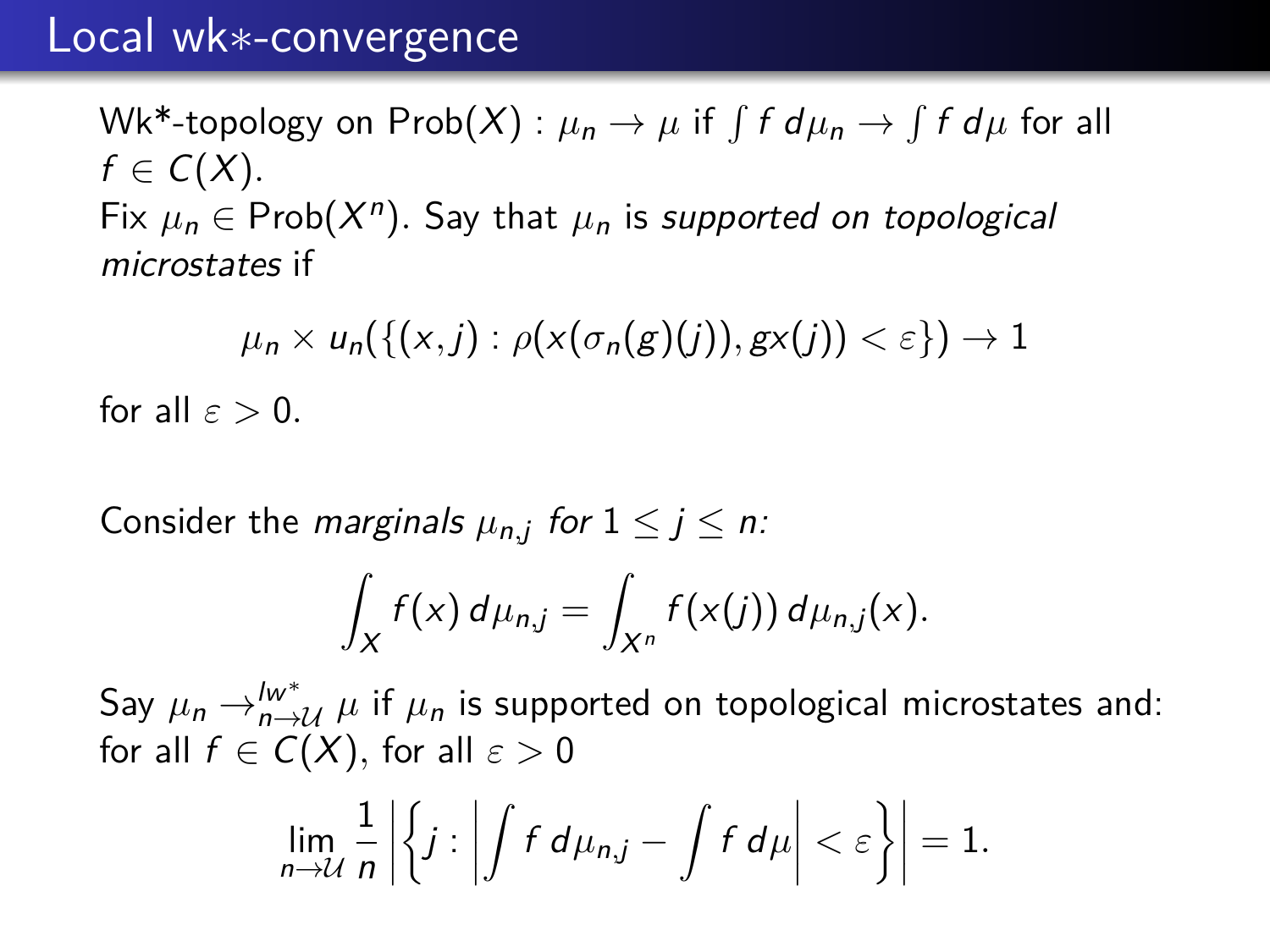# Relation to Entropy

## Theorem

If  $G \curvearrowright (X, m_X)$  is ergodic, and there exists  $\mu_n \rightarrow^{lw^*} m_X,$  then

$$
h_{top}(G \curvearrowright X) = h_{m_X}(G \curvearrowright X).
$$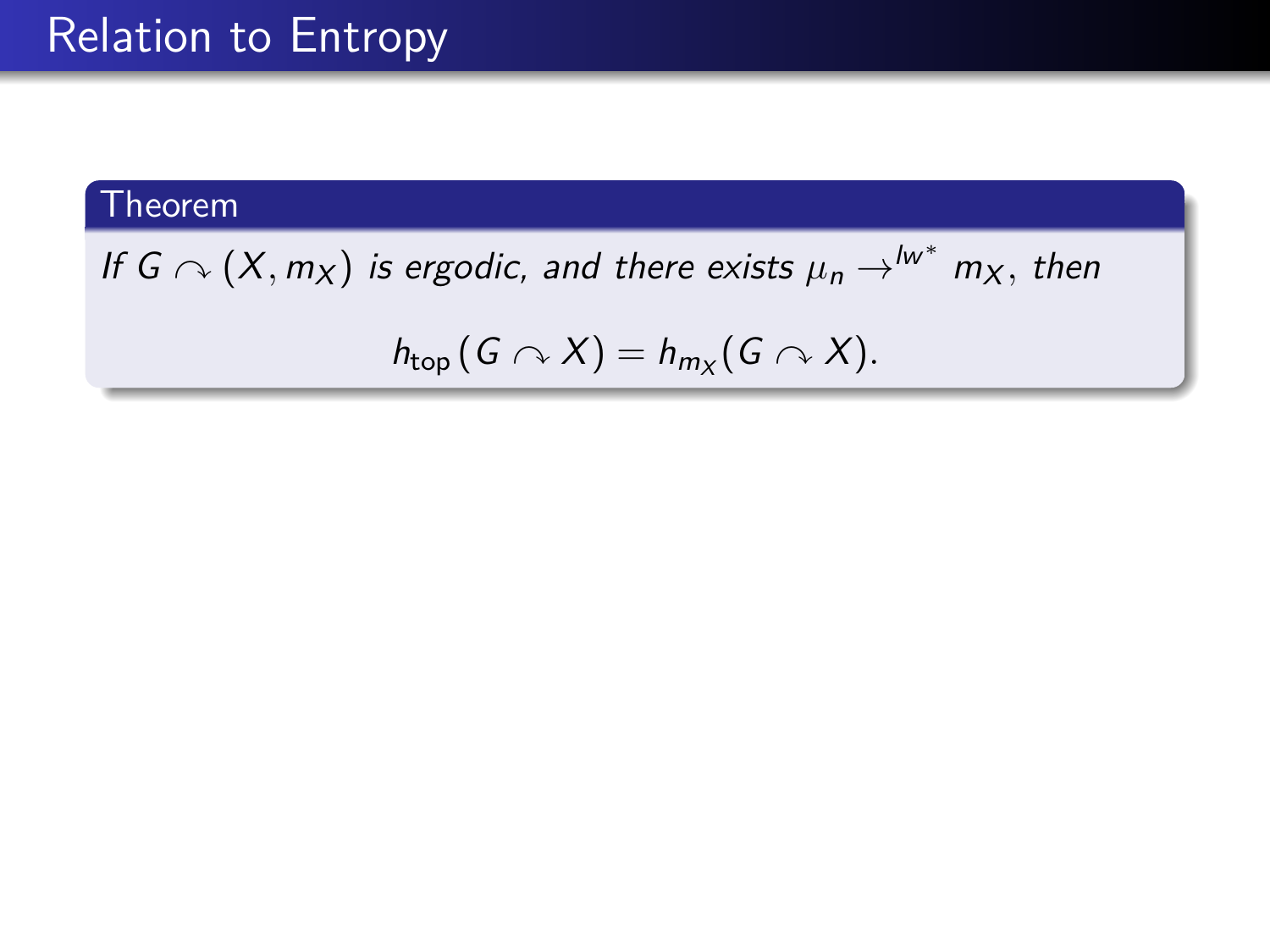If  $G \curvearrowright (X, m_X)$  is ergodic, and there exists  $\mu_n \rightarrow^{lw^*} m_X,$  then

$$
h_{top}(G \curvearrowright X) = h_{m_X}(G \curvearrowright X).
$$

Ideas:

$$
\bullet \ \ \frac{1}{n} \sum_j \mu_{n,j} \to m_X \ \text{wk*}
$$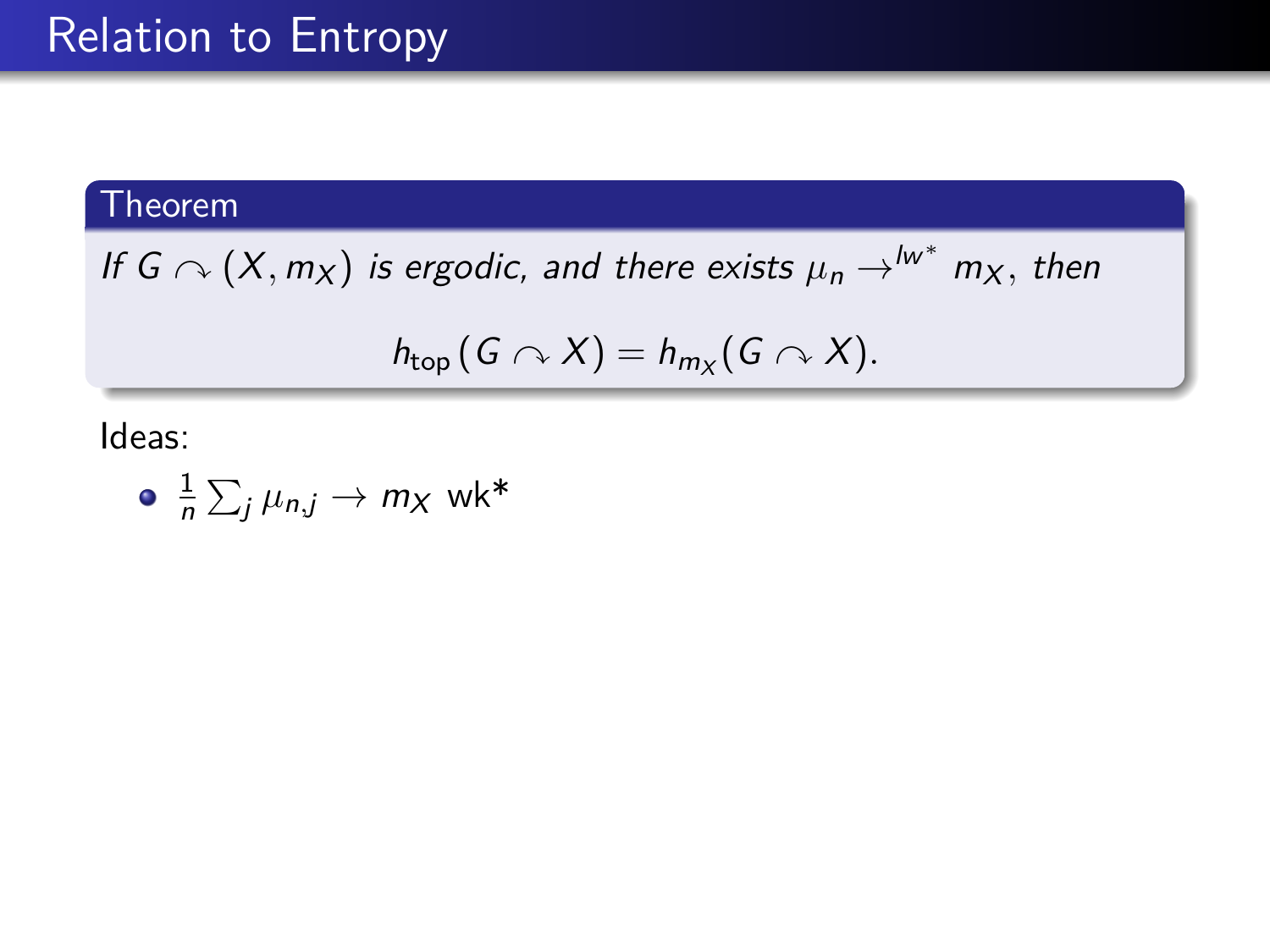If  $G \curvearrowright (X, m_X)$  is ergodic, and there exists  $\mu_n \rightarrow^{lw^*} m_X,$  then

$$
h_{top}(G \curvearrowright X) = h_{m_X}(G \curvearrowright X).
$$

Ideas:

$$
\bullet \ \ \frac{1}{n} \sum_j \mu_{n,j} \to m_X \ \text{wk*}
$$

A "random"  $\phi_n \in X^n$  will give a factor map

$$
(Z_{\mathcal{U}},u_{\mathcal{U}})\rightarrow (X,m_X),
$$

by extremality of  $m<sub>X</sub>$ .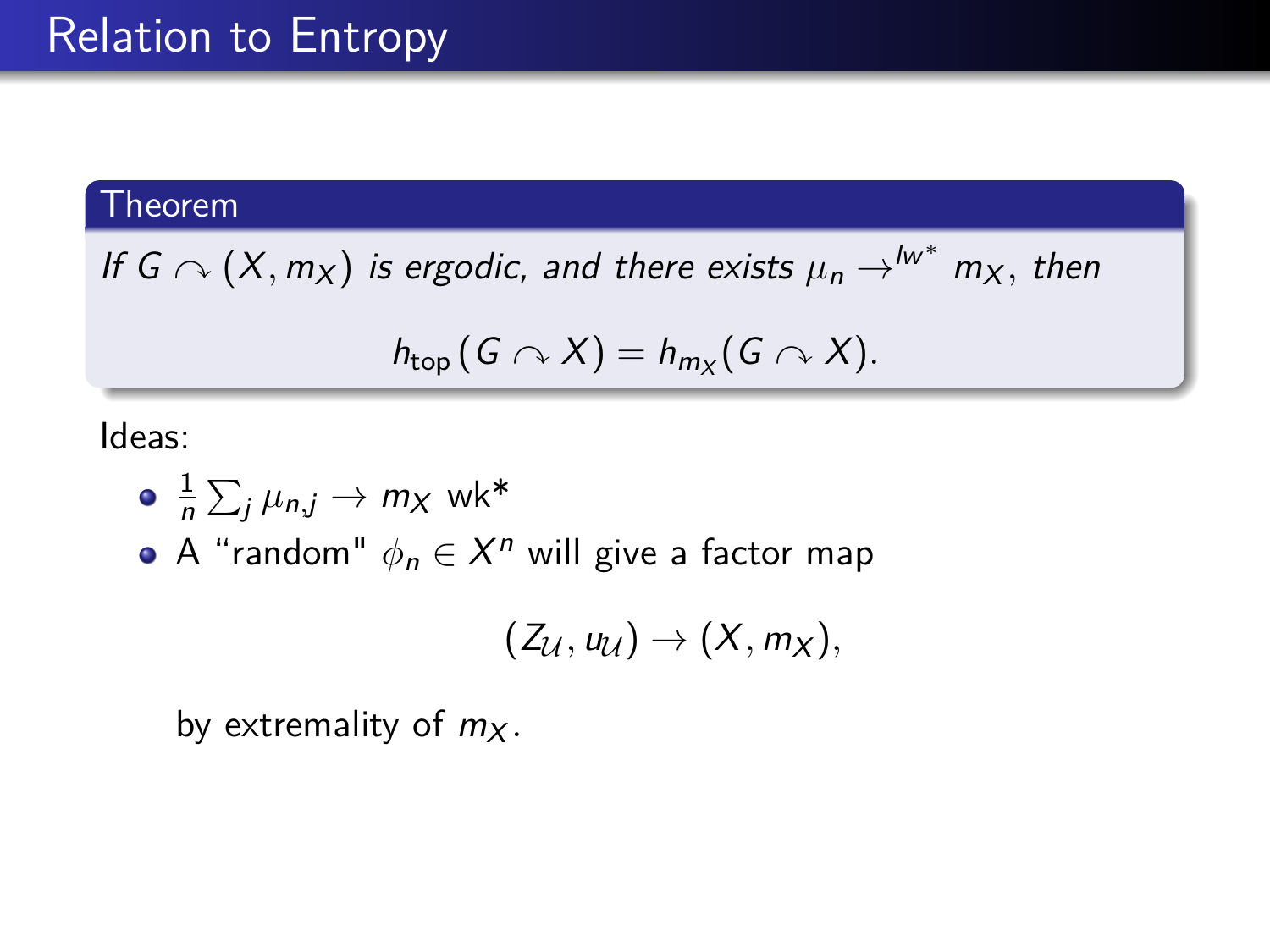If  $G \curvearrowright (X, m_X)$  is ergodic, and there exists  $\mu_n \rightarrow^{lw^*} m_X,$  then

$$
h_{top}(G \curvearrowright X) = h_{m_X}(G \curvearrowright X).
$$

Ideas:

$$
\bullet \ \ \frac{1}{n} \sum_j \mu_{n,j} \to m_X \ \text{wk*}
$$

A "random"  $\phi_n \in X^n$  will give a factor map

$$
(Z_{\mathcal{U}},u_{\mathcal{U}})\rightarrow (X,m_X),
$$

by extremality of  $m_X$ . Because  $\int \theta_*(u_n) d\mu_n(x) \approx m_X$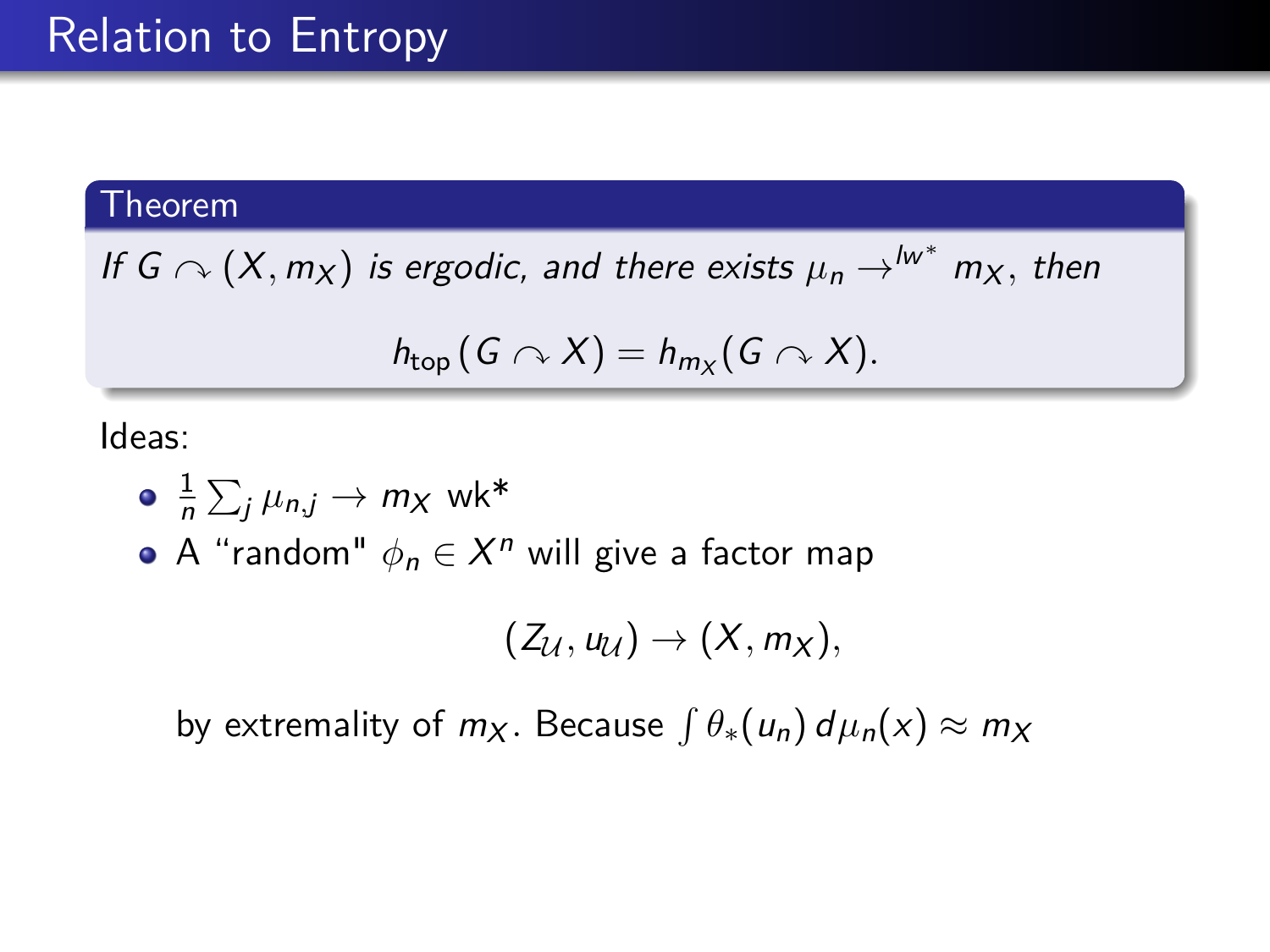If  $G \curvearrowright (X, m_X)$  is ergodic, and there exists  $\mu_n \rightarrow^{lw^*} m_X,$  then

$$
h_{top}(G \curvearrowright X) = h_{m_X}(G \curvearrowright X).
$$

Ideas:

$$
\bullet \ \ \frac{1}{n} \sum_j \mu_{n,j} \to m_X \ \text{wk*}
$$

A "random"  $\phi_n \in X^n$  will give a factor map

$$
(Z_{\mathcal{U}},u_{\mathcal{U}})\rightarrow (X,m_X),
$$

by extremality of  $m_X$ . Because  $\int \theta_*(u_n) d\mu_n(x) \approx m_X$ 

 $\bullet$  Convolve  $\mu_n$  to make it have "better separation properties."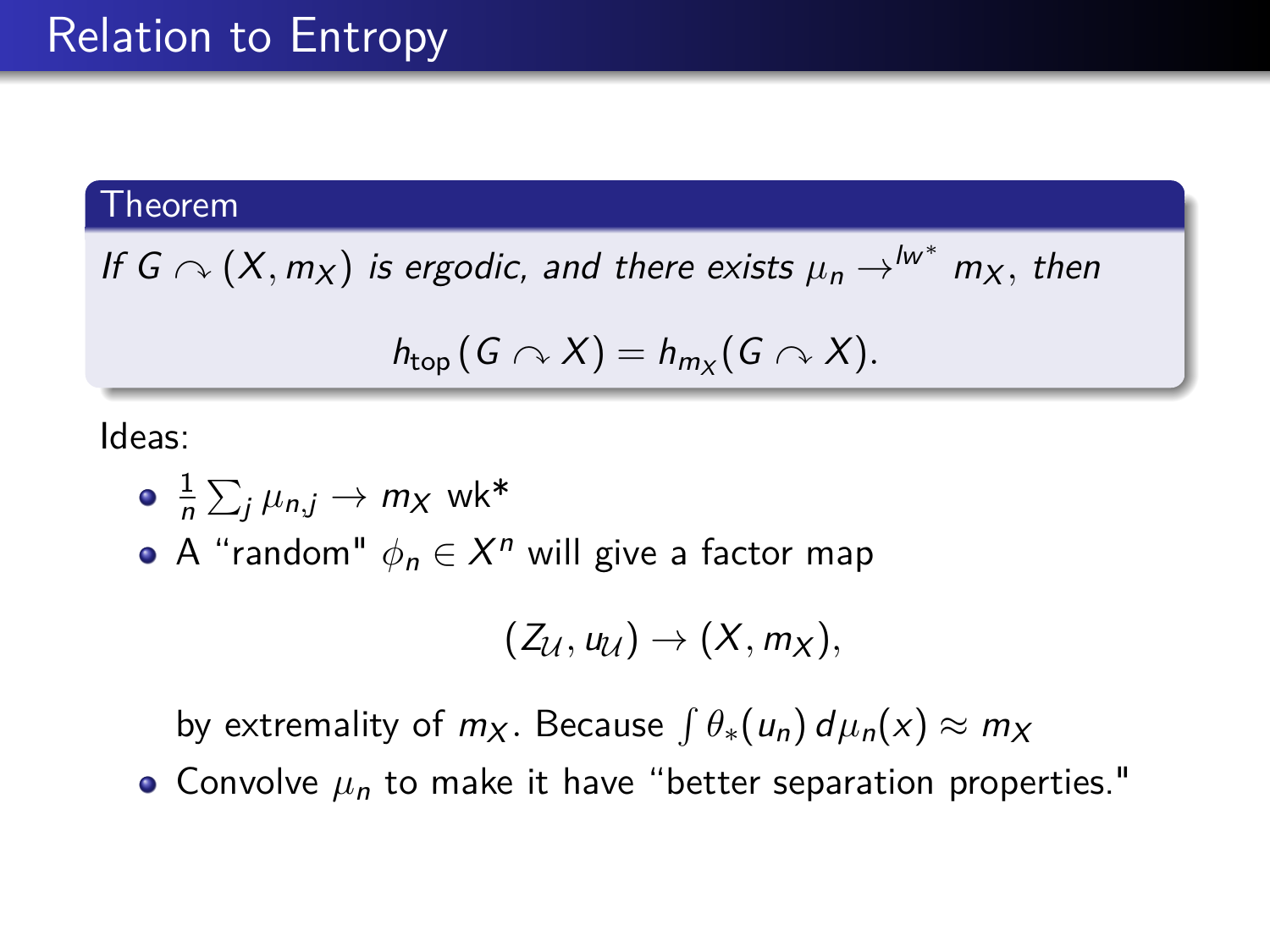Good news: In every case we can actually compute the measure entropy, we can show that the existence of an lw\* converging sequence.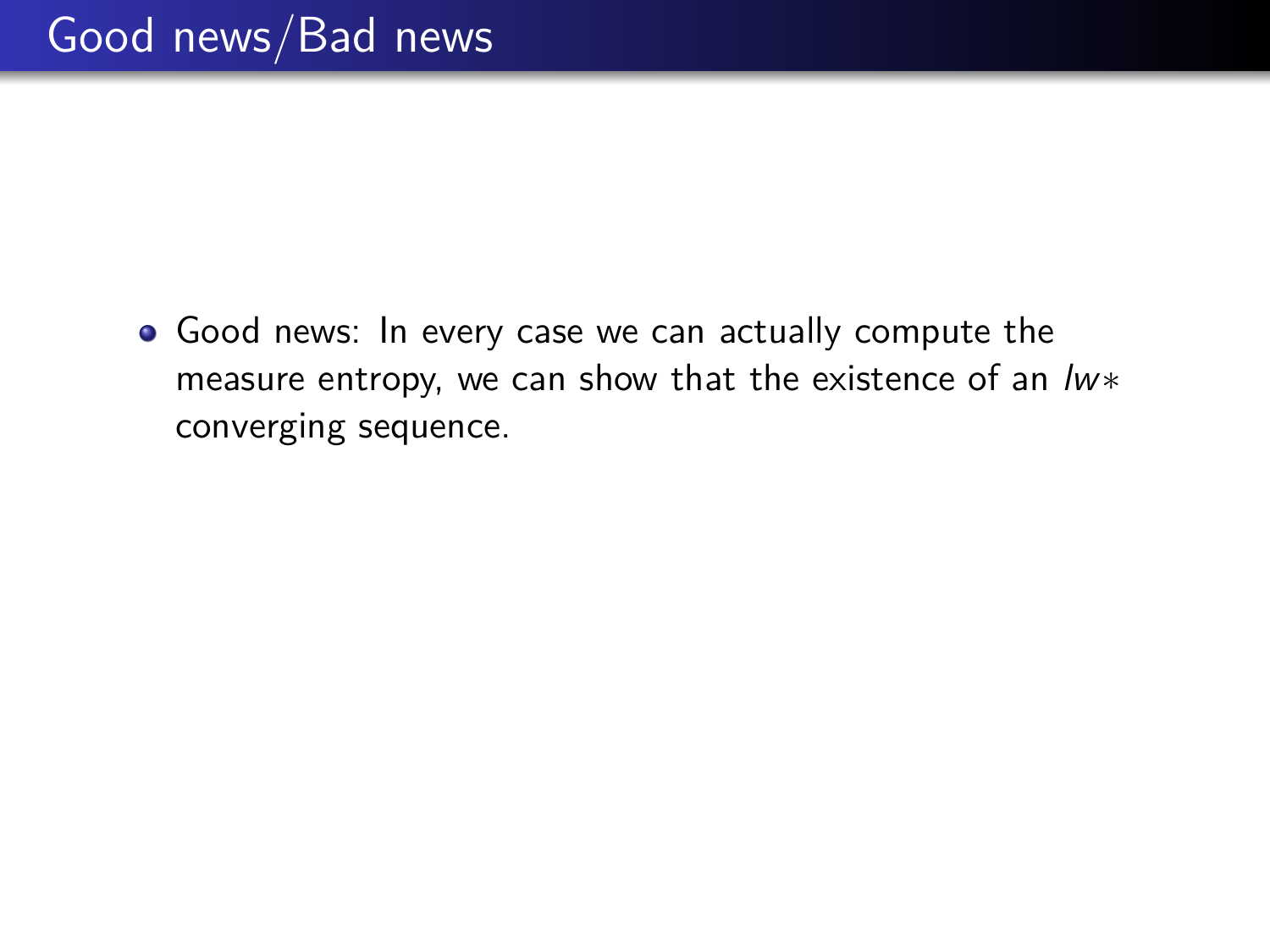- Good news: In every case we can actually compute the measure entropy, we can show that the existence of an lw∗ converging sequence.
- Bad news: the construction of such a sequence, as well as the fact that it lw<sup>\*</sup> converges can be very technical.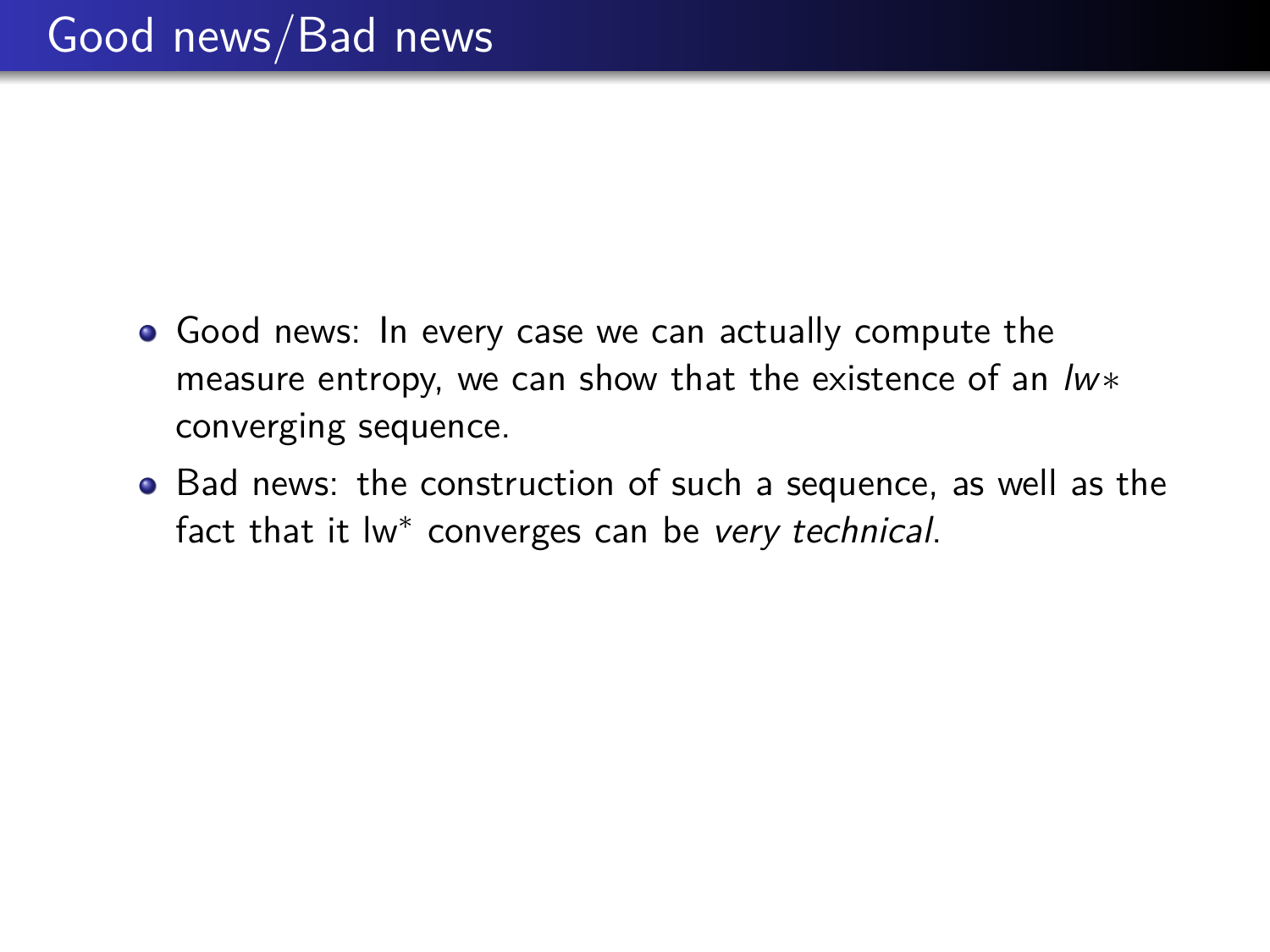- Good news: In every case we can actually compute the measure entropy, we can show that the existence of an lw∗ converging sequence.
- Bad news: the construction of such a sequence, as well as the fact that it lw<sup>\*</sup> converges can be very technical.
- Hard analysis proofs.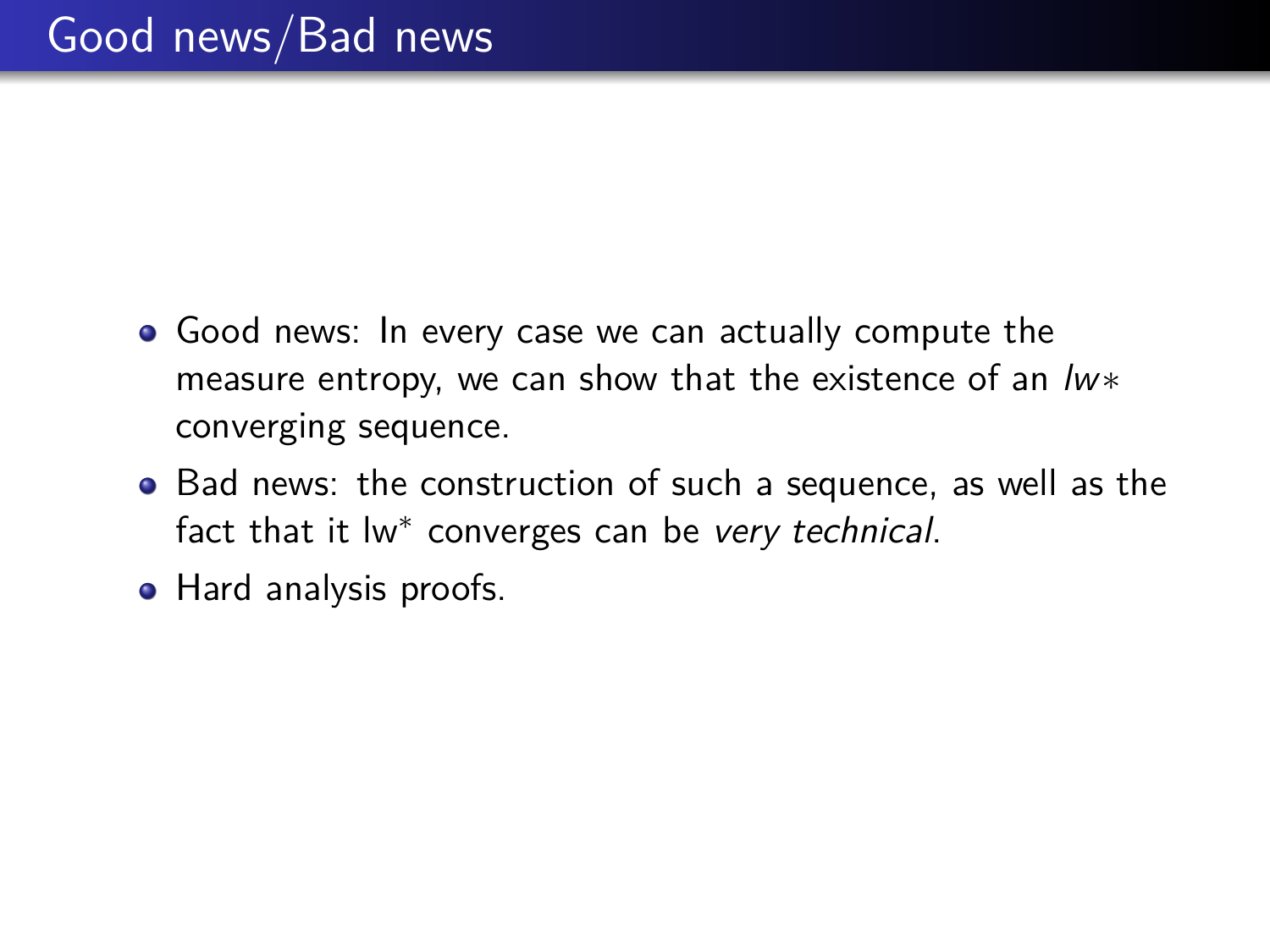- Good news: In every case we can actually compute the measure entropy, we can show that the existence of an lw∗ converging sequence.
- Bad news: the construction of such a sequence, as well as the fact that it lw<sup>\*</sup> converges can be very technical.
- Hard analysis proofs. We'd like soft analysis proofs.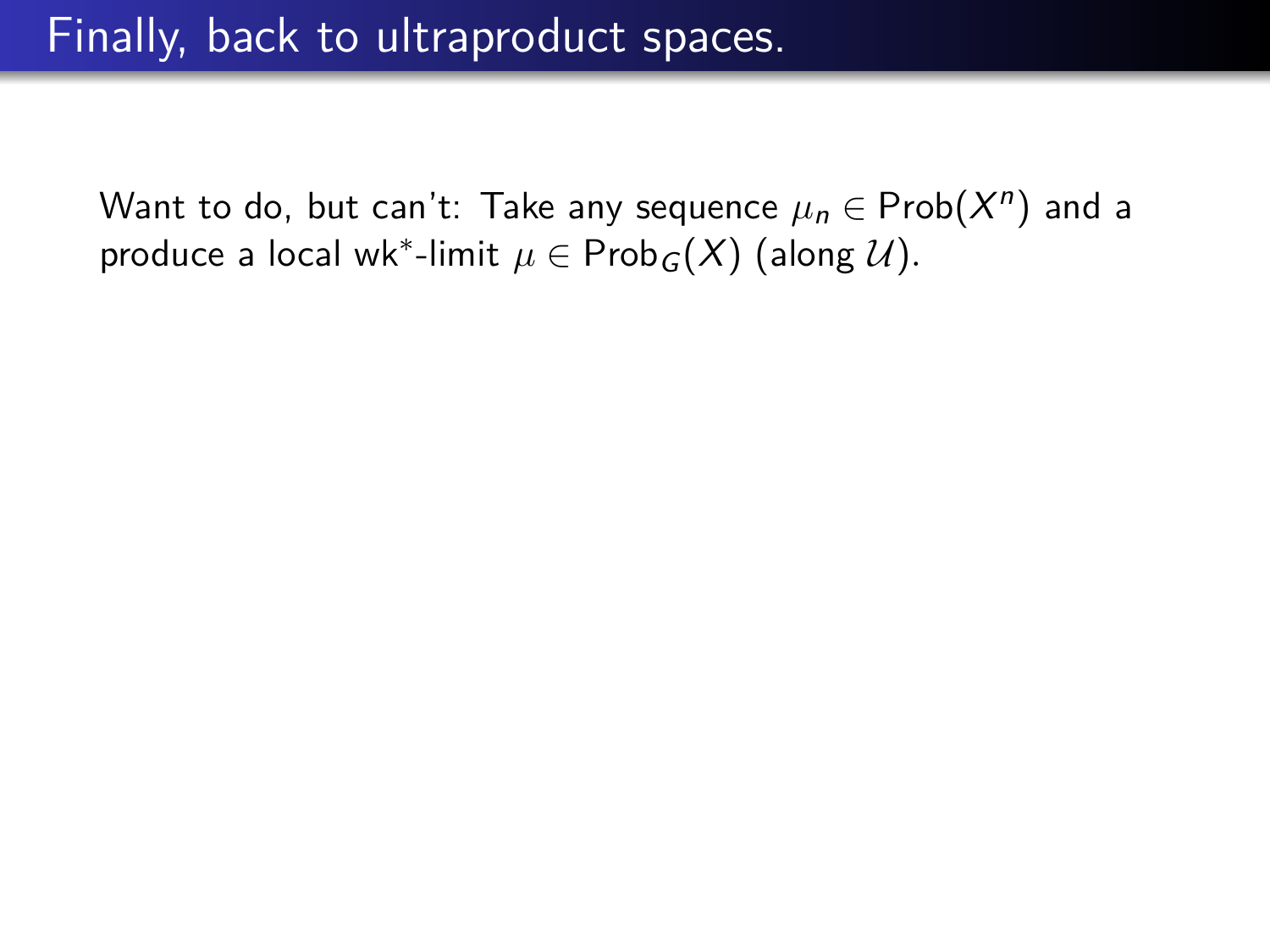Instead: Fix  $\mu_n \in \text{Prob}(X^n)$ .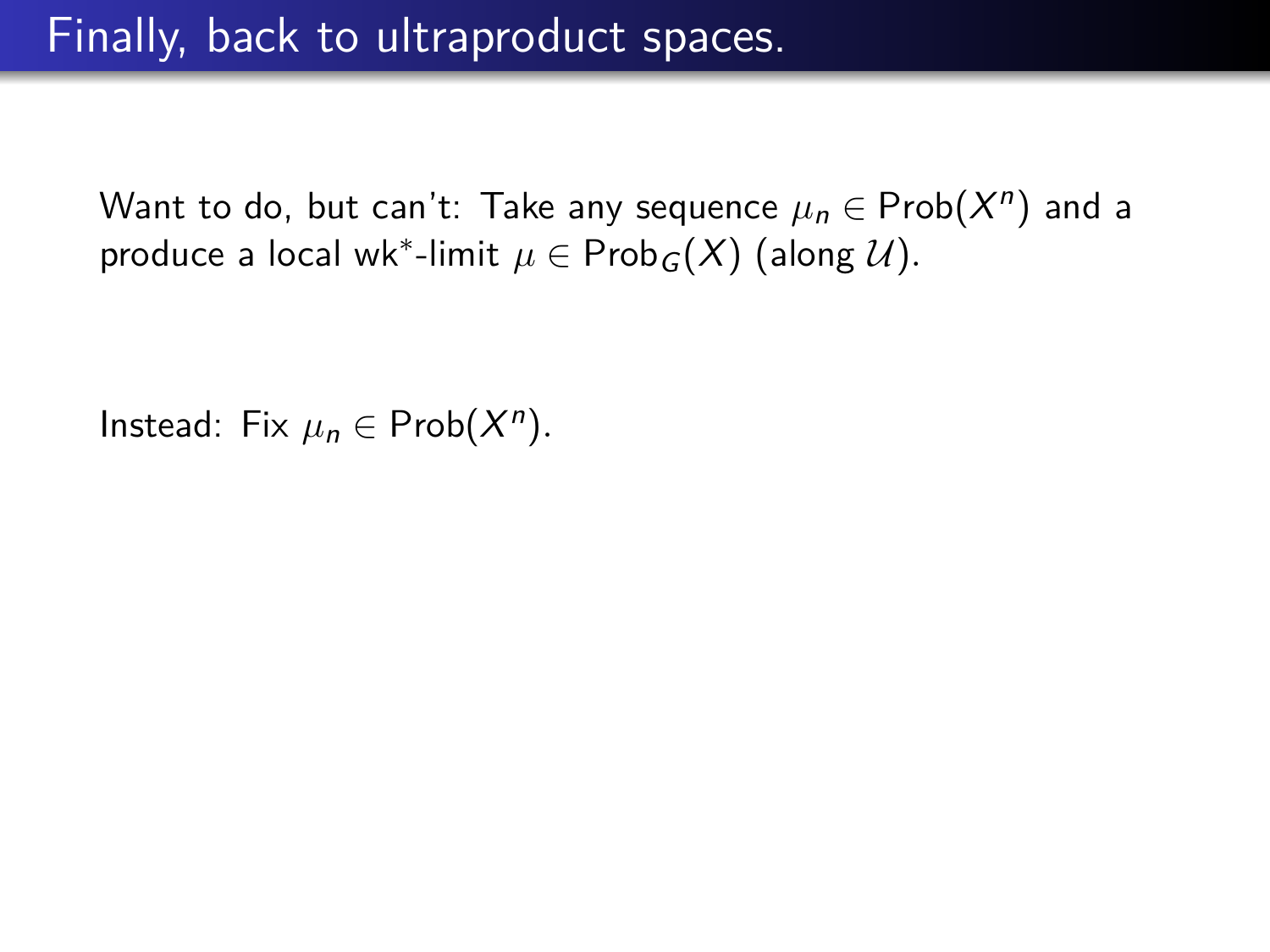Instead: Fix  $\mu_n \in \mathsf{Prob}(X^n)$ .Consider the marginals as a map  $[n] \rightarrow \text{Prob}(X)$ .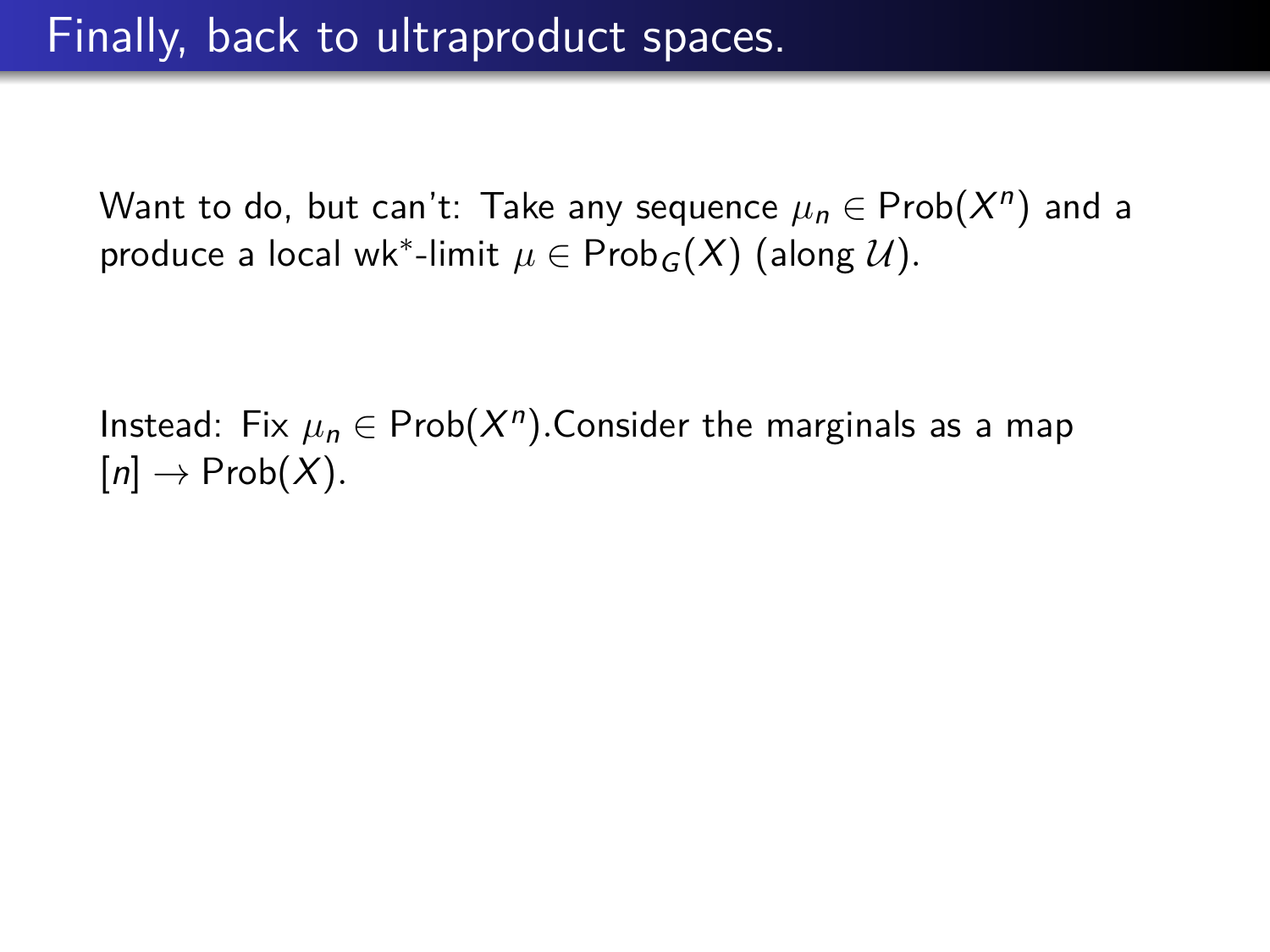Instead: Fix  $\mu_n \in \mathsf{Prob}(X^n)$ .Consider the marginals as a map  $[n] \to \text{Prob}(X)$ . Passing to the ultraproduct get a map:

 $\mathcal{E}((\mu_n)_n) : Z_{\mathcal{U}} \to \mathsf{Prob}(X)$ .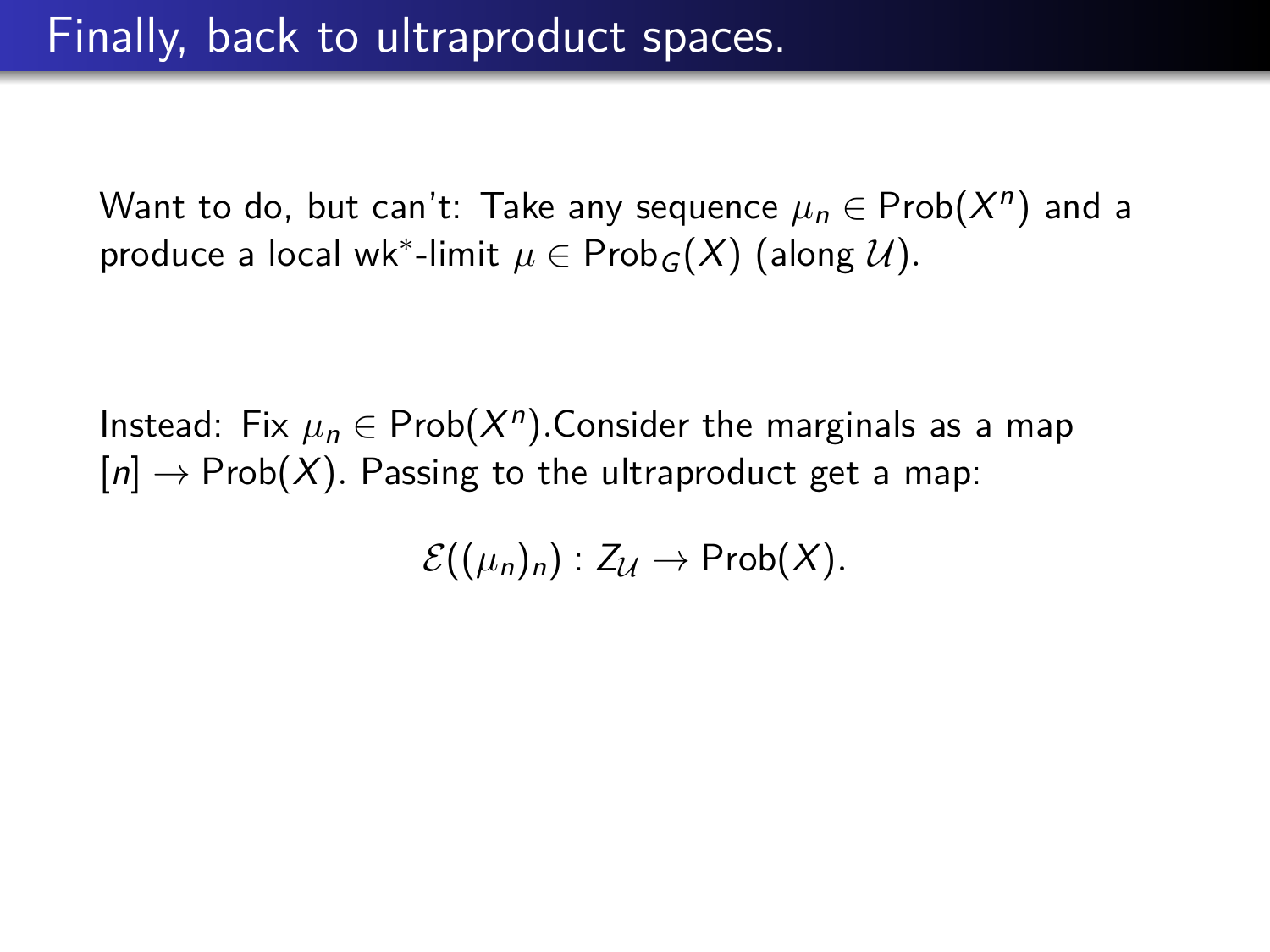Instead: Fix  $\mu_n \in \mathsf{Prob}(X^n)$ .Consider the marginals as a map  $[n] \to \text{Prob}(X)$ . Passing to the ultraproduct get a map:

 $\mathcal{E}((\mu_n)_n) : Z_{\mathcal{U}} \to \mathsf{Prob}(X)$ .

For  $\mu \in \mathsf{Prob}(X), \, \mathcal{E}((\mu_n)_n) = \mu$  if and only if  $\mu_n \to_{n \to \mathcal{U}}^{w^*} \mu$ .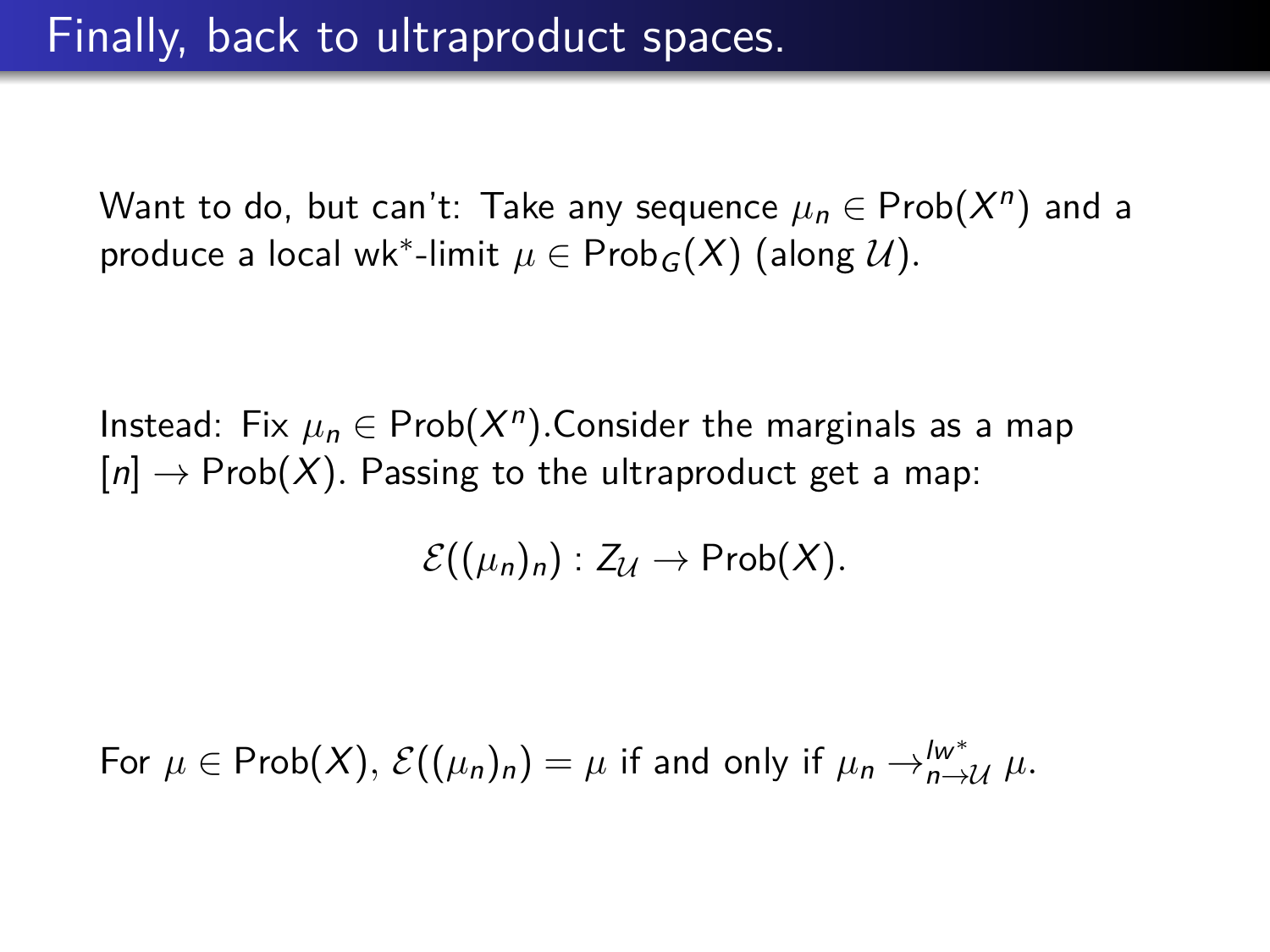$\mathcal{L}_{\mathcal{U}}(G \cap X) = \{ \mathcal{E}((\mu_n)_n) : \mu_n \text{ supported on topological microstates.} \}$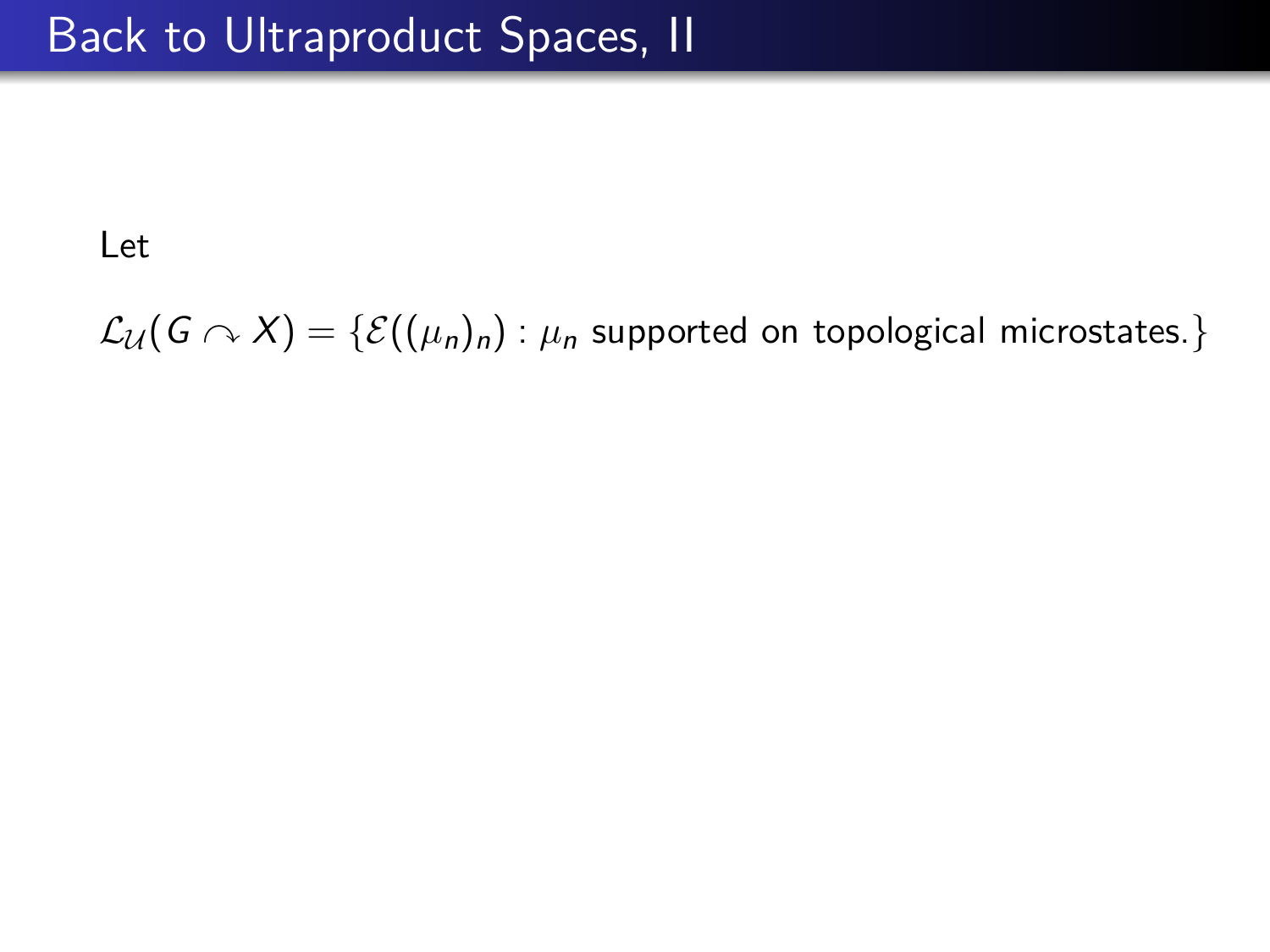$\mathcal{L}_{\mathcal{U}}(G \curvearrowright X) = \{ \mathcal{E}((\mu_n)_n) : \mu_n \text{ supported on topological microstates.} \}$ Then  $\mathcal{L}_{\mathcal{U}}(G \curvearrowright X) \subseteq \mathsf{Meas}(Z_{\mathcal{U}}, u_{\mathcal{U}}).$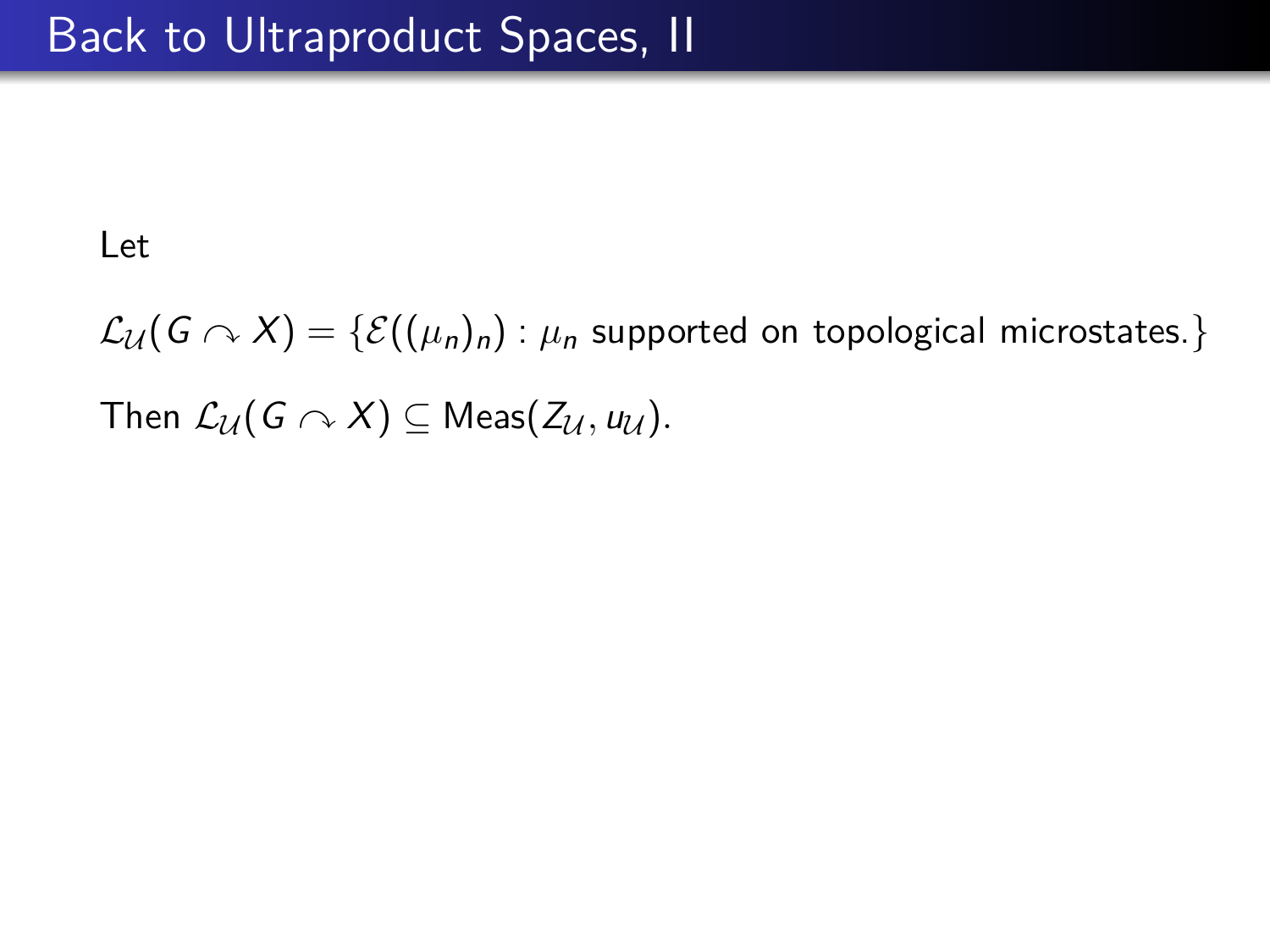$\mathcal{L}_{\mathcal{U}}(G \cap X) = \{ \mathcal{E}((\mu_n)_n) : \mu_n \text{ supported on topological microstates.} \}$ 

Then  $\mathcal{L}_{\mathcal{U}}(G \curvearrowright X) \subseteq \mathsf{Meas}(Z_{\mathcal{U}}, u_{\mathcal{U}}).$ 

•  $\mathcal{L}_{\mathcal{U}}$  is closed (in the topology of convergence in measure),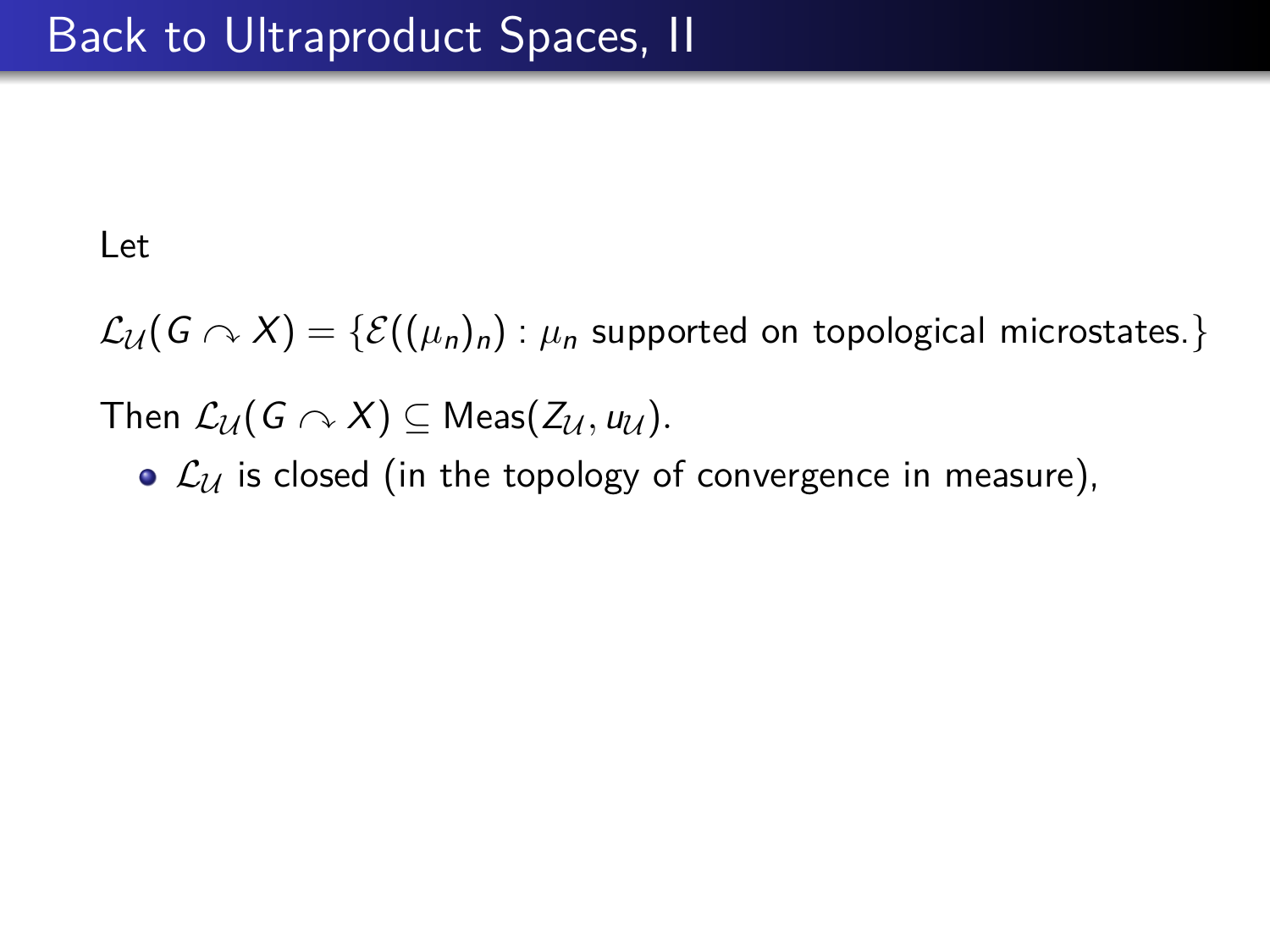$\mathcal{L}_{\mathcal{U}}(G \curvearrowright X) = \{ \mathcal{E}((\mu_n)_n) : \mu_n$  supported on topological microstates.}

- $\bullet$   $\mathcal{L}_{\mathcal{U}}$  is closed (in the topology of convergence in measure),
- $\mathcal{L}_u$  is closed under pointwise convolution,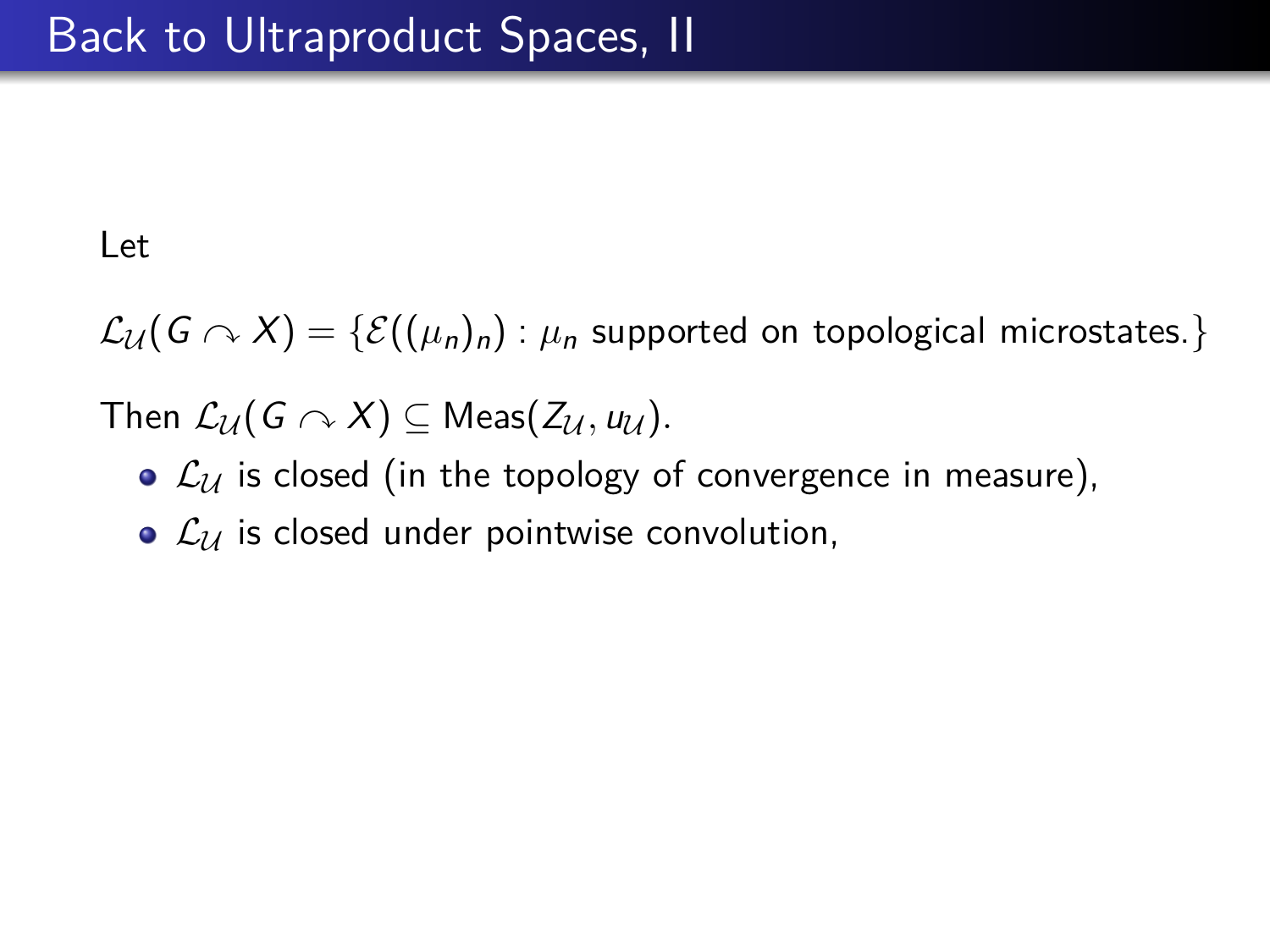$\mathcal{L}_{\mathcal{U}}(G \cap X) = \{ \mathcal{E}((\mu_n)_n) : \mu_n \text{ supported on topological microstates.} \}$ 

- $\bullet$   $\mathcal{L}_{\mathcal{U}}$  is closed (in the topology of convergence in measure),
- $\mathcal{L}_u$  is closed under pointwise convolution,
- $\mathcal{L}_U$  is closed under pointwise ∗: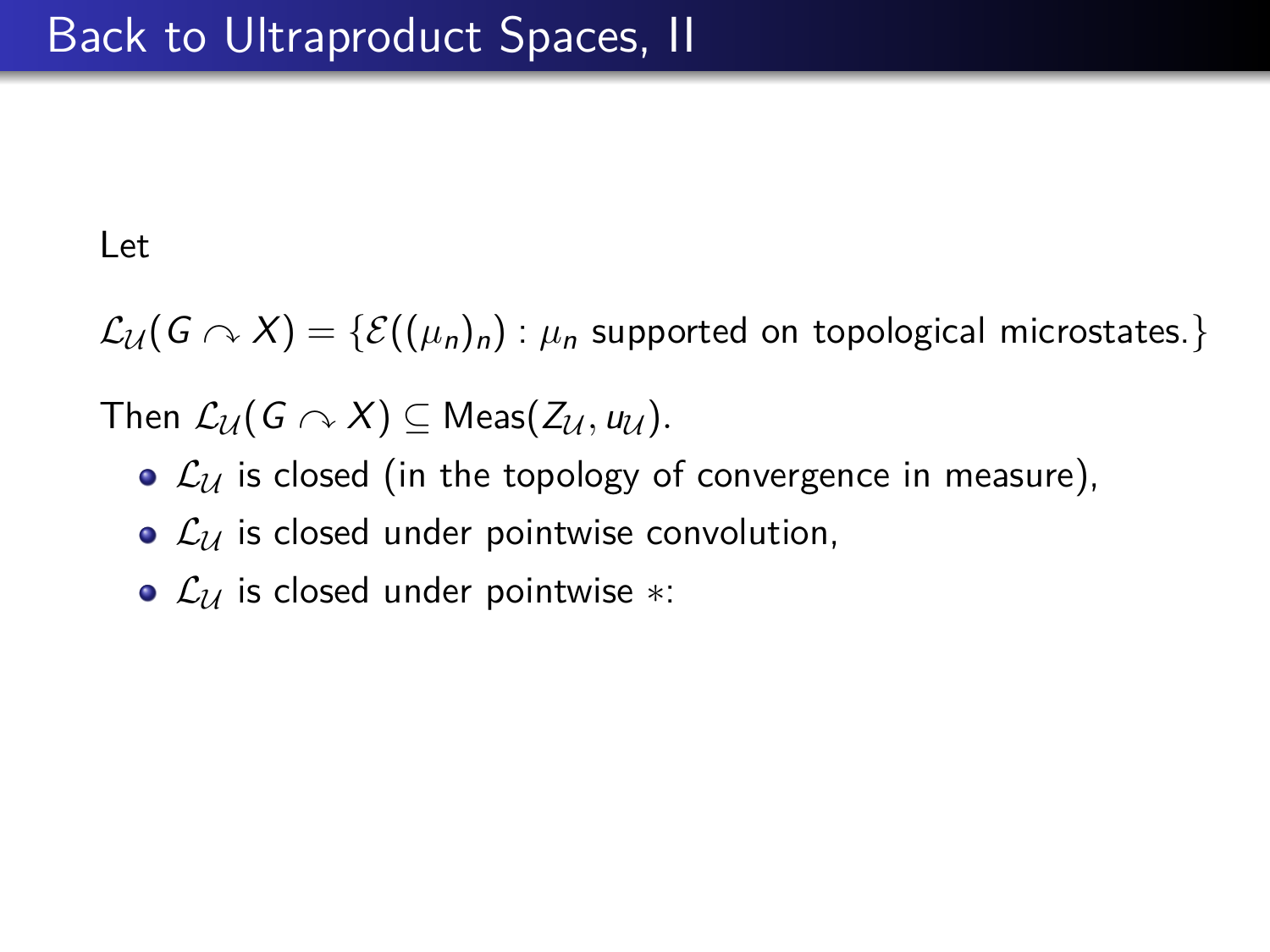$\mathcal{L}_{\mathcal{U}}(G \cap X) = \{ \mathcal{E}((\mu_n)_n) : \mu_n \text{ supported on topological microstates.} \}$ 

- $\bullet$   $\mathcal{L}_{\mathcal{U}}$  is closed (in the topology of convergence in measure),
- $\bullet$   $\mathcal{L}_U$  is closed under pointwise convolution,
- $\mathcal{L}_{\mathcal{U}}$  is closed under pointwise  $* \colon \mu^*(E) = \mu(E^{-1}).$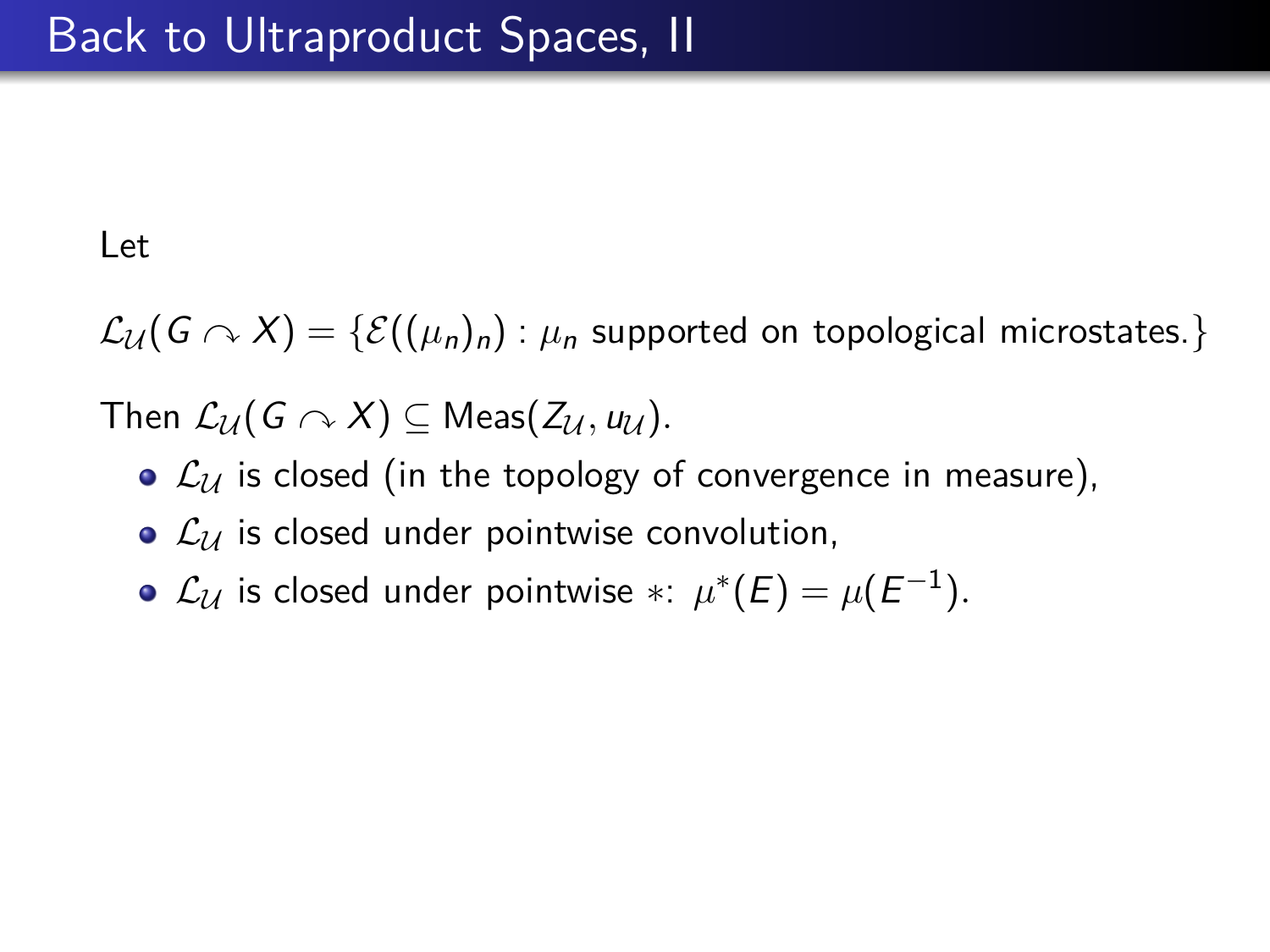$\mathcal{L}_{\mathcal{U}}(G \curvearrowright X) = \{ \mathcal{E}((\mu_n)_n) : \mu_n \text{ supported on topological microstates.} \}$ 

- $\bullet$   $\mathcal{L}_U$  is closed (in the topology of convergence in measure),
- $\bullet$   $\mathcal{L}_\mathcal{U}$  is closed under pointwise convolution,
- $\mathcal{L}_{\mathcal{U}}$  is closed under pointwise  $* \colon \mu^*(E) = \mu(E^{-1}).$
- $\bullet$   $\mathcal{L}_u$  is closed under pointwise convex combinations.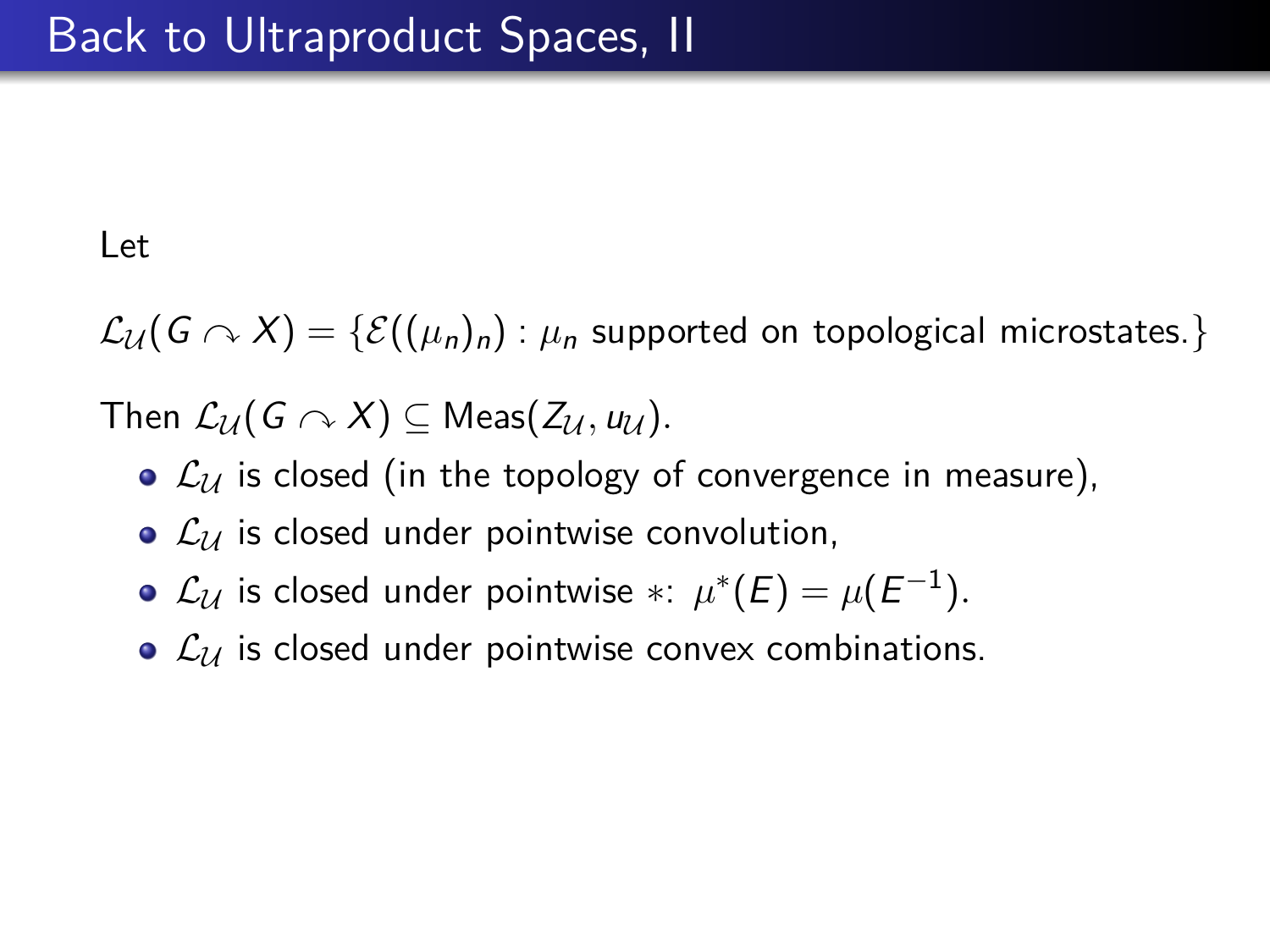$\mathcal{L}_{\mathcal{U}}(G \curvearrowright X) = \{ \mathcal{E}((\mu_n)_n) : \mu_n \text{ supported on topological microstates.} \}$ 

Then  $\mathcal{L}_{\mathcal{U}}(G \curvearrowright X) \subseteq \mathsf{Meas}(\mathcal{Z}_{\mathcal{U}}, \mathbf{u}_{\mathcal{U}}).$ 

- $\bullet$   $\mathcal{L}_U$  is closed (in the topology of convergence in measure),
- $\mathcal{L}_u$  is closed under pointwise convolution,
- $\mathcal{L}_{\mathcal{U}}$  is closed under pointwise  $* \colon \mu^*(E) = \mu(E^{-1}).$
- $\bullet$   $\mathcal{L}_\mathcal{U}$  is closed under pointwise convex combinations.

Proofs are easy: Łos's theorem!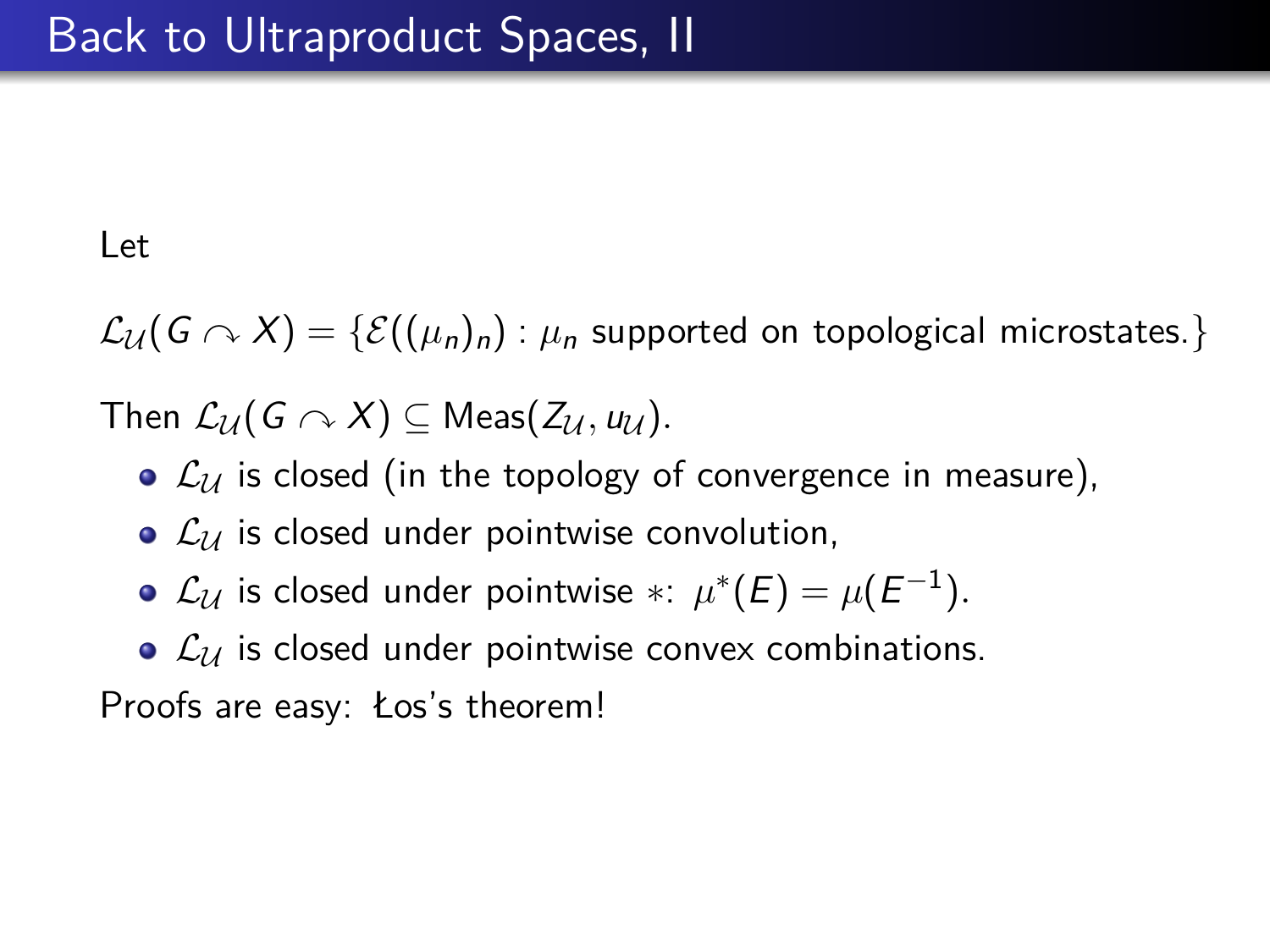Let  $Y \in \text{Meas}(Z_{\mathcal{U}}, \text{Sub}(X))$ . We define  $m_Y \in \text{Meas}(Z_{\mathcal{U}}, \text{Prob}(X))$ by  $m_Y(z) = m_{Y(z)}$ .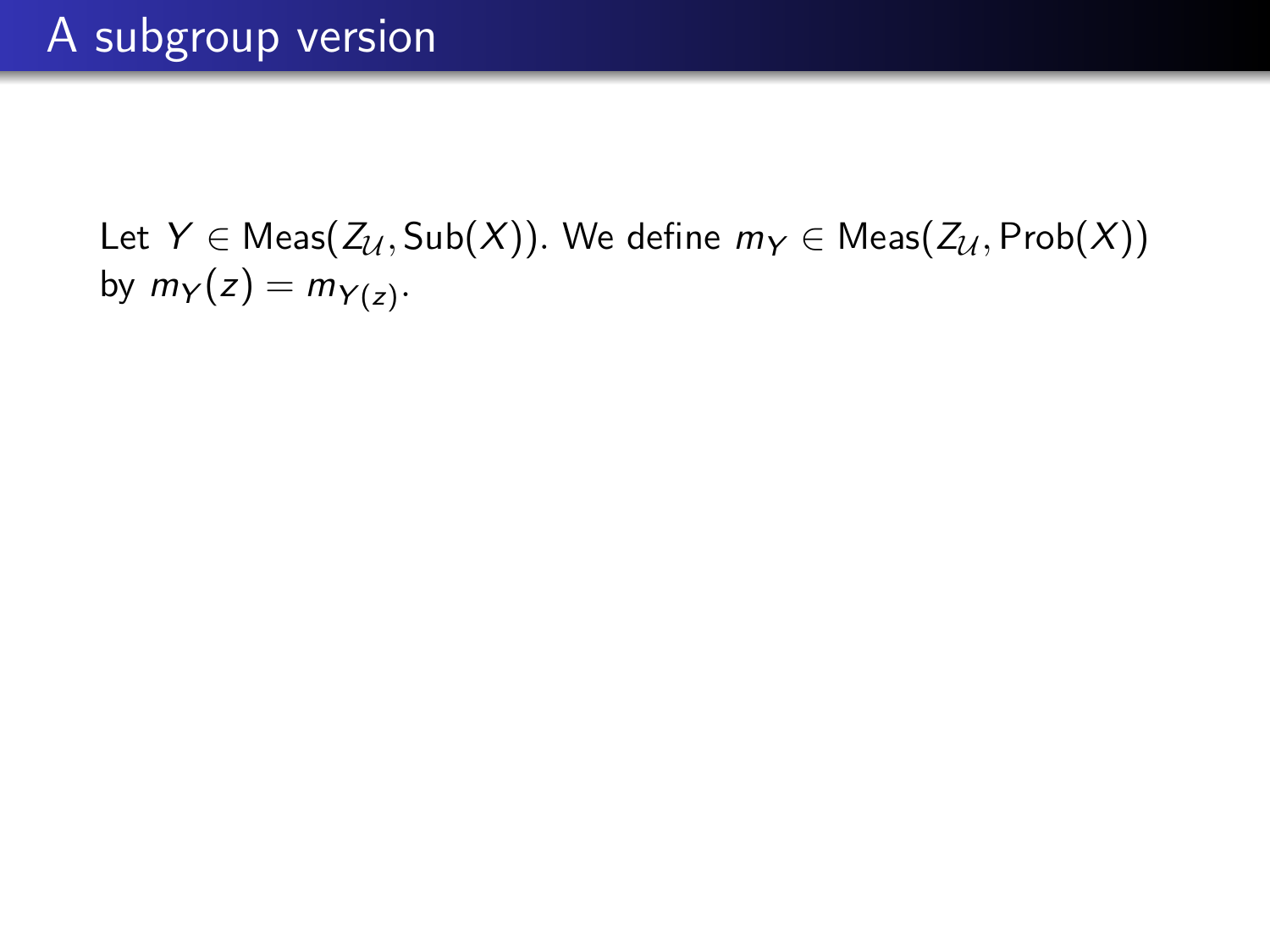Let  $Y \in \text{Meas}(Z_{\mathcal{U}}, \text{Sub}(X))$ . We define  $m_Y \in \text{Meas}(Z_{\mathcal{U}}, \text{Prob}(X))$ by  $m_Y(z) = m_{Y(z)}$ .

The space  $\mathcal{L}_U$  has algebraic/topological structure.  $\mathcal{S}_U$  has order/topological structure given by pointwise a.e. containment.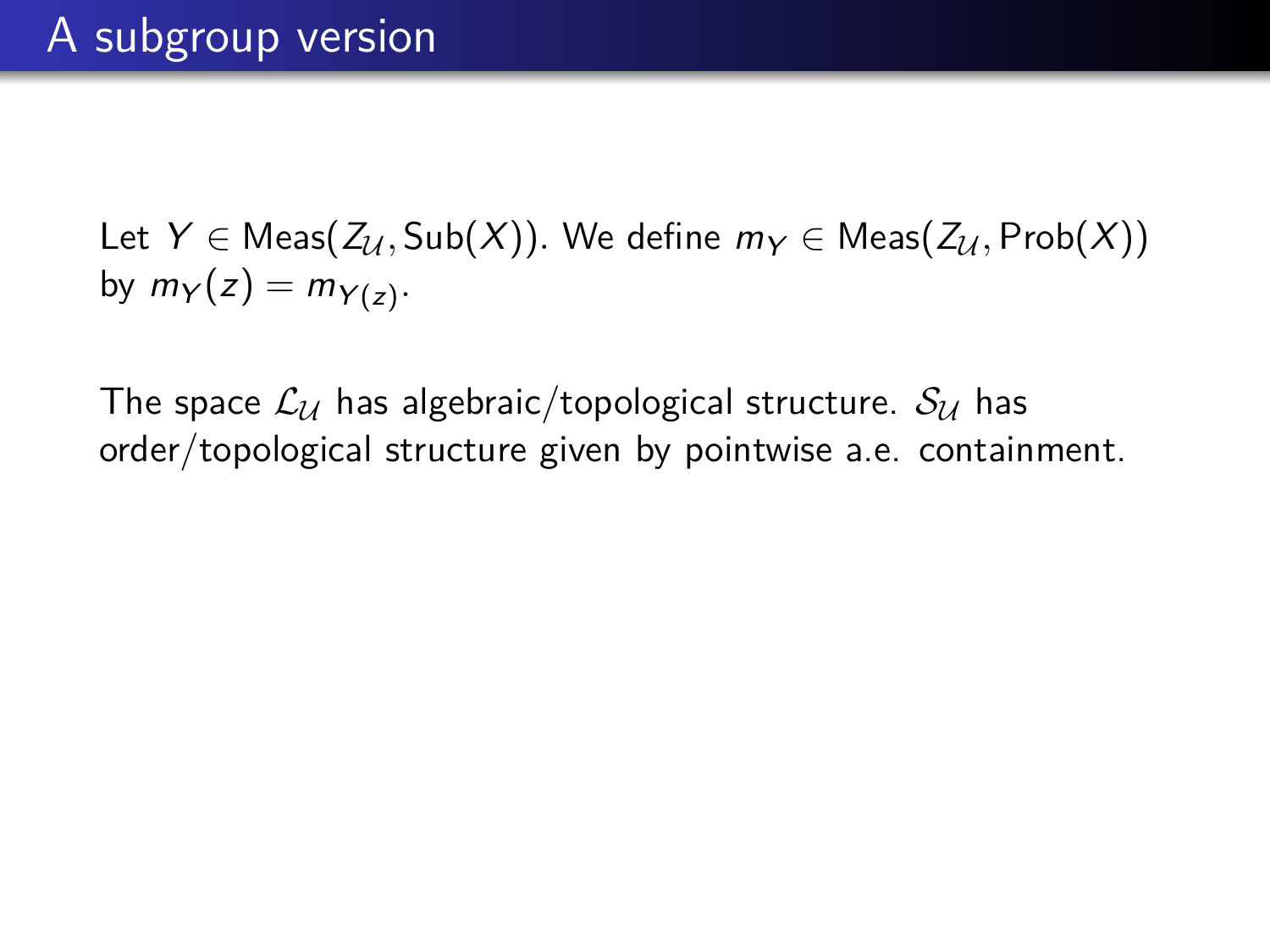Let  $Y \in \text{Meas}(Z_{\mathcal{U}}, \text{Sub}(X))$ . We define  $m_Y \in \text{Meas}(Z_{\mathcal{U}}, \text{Prob}(X))$ by  $m_Y(z) = m_{Y(z)}$ .

The space  $\mathcal{L}_U$  has algebraic/topological structure.  $\mathcal{S}_U$  has order/topological structure given by pointwise a.e. containment.

Say that  $Y \in Meas(Z_U, Sub(X))$  absorbs all topological microstates if for every measurable, G-equivariant  $\Theta$ :  $Z_{\mathcal{U}} \to X$  we have  $\Theta(z) \in Y(z)$  a.e. z.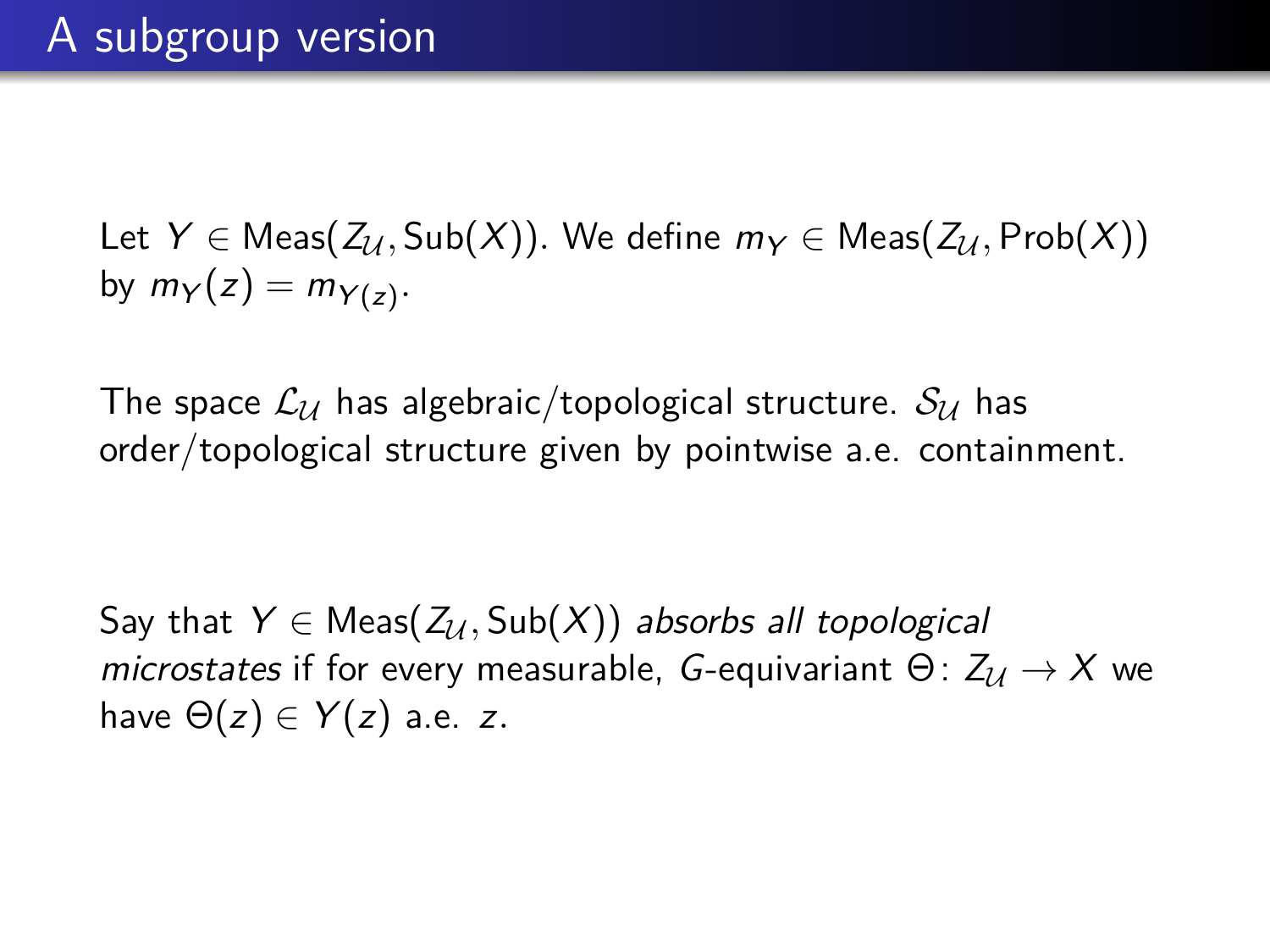$\bullet$  *Given*  $\mu \in \mathcal{L}_{\mathcal{U}},$   $\langle \text{supp }\mu(z)\rangle \in \mathcal{S}_{\mu},$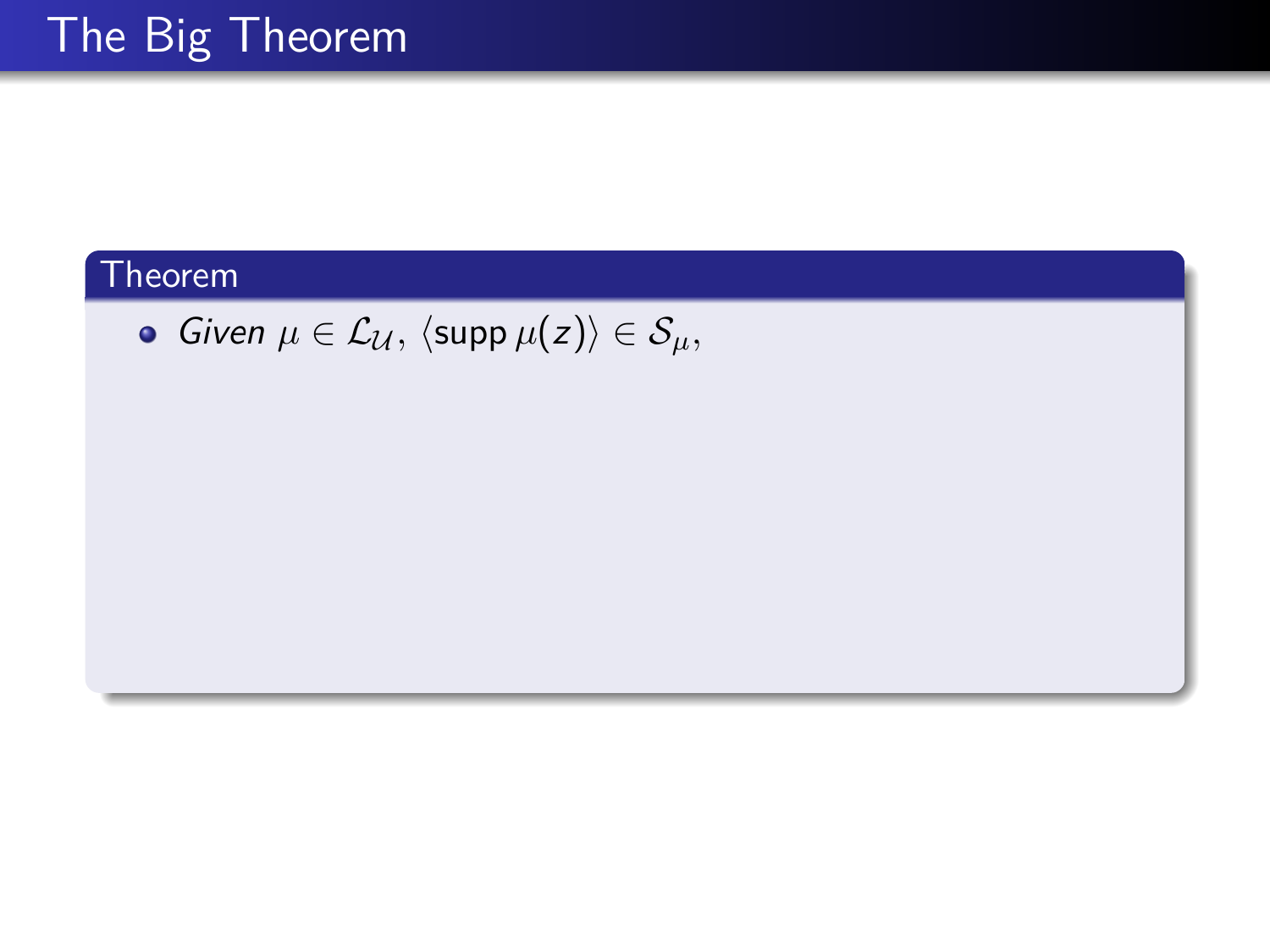• Given 
$$
\mu \in \mathcal{L}_{\mathcal{U}}
$$
,  $\langle \text{supp } \mu(z) \rangle \in \mathcal{S}_{\mu}$ ,

Given  $Y_1, Y_2 \in S_{\mathcal{U}},$  set  $(Y_1 \vee Y_2)(z) = \overline{\langle Y_1(z), Y_2(z) \rangle}$ . The  $Y_1 \vee Y_2 \in S_{\mathcal{U}}$ .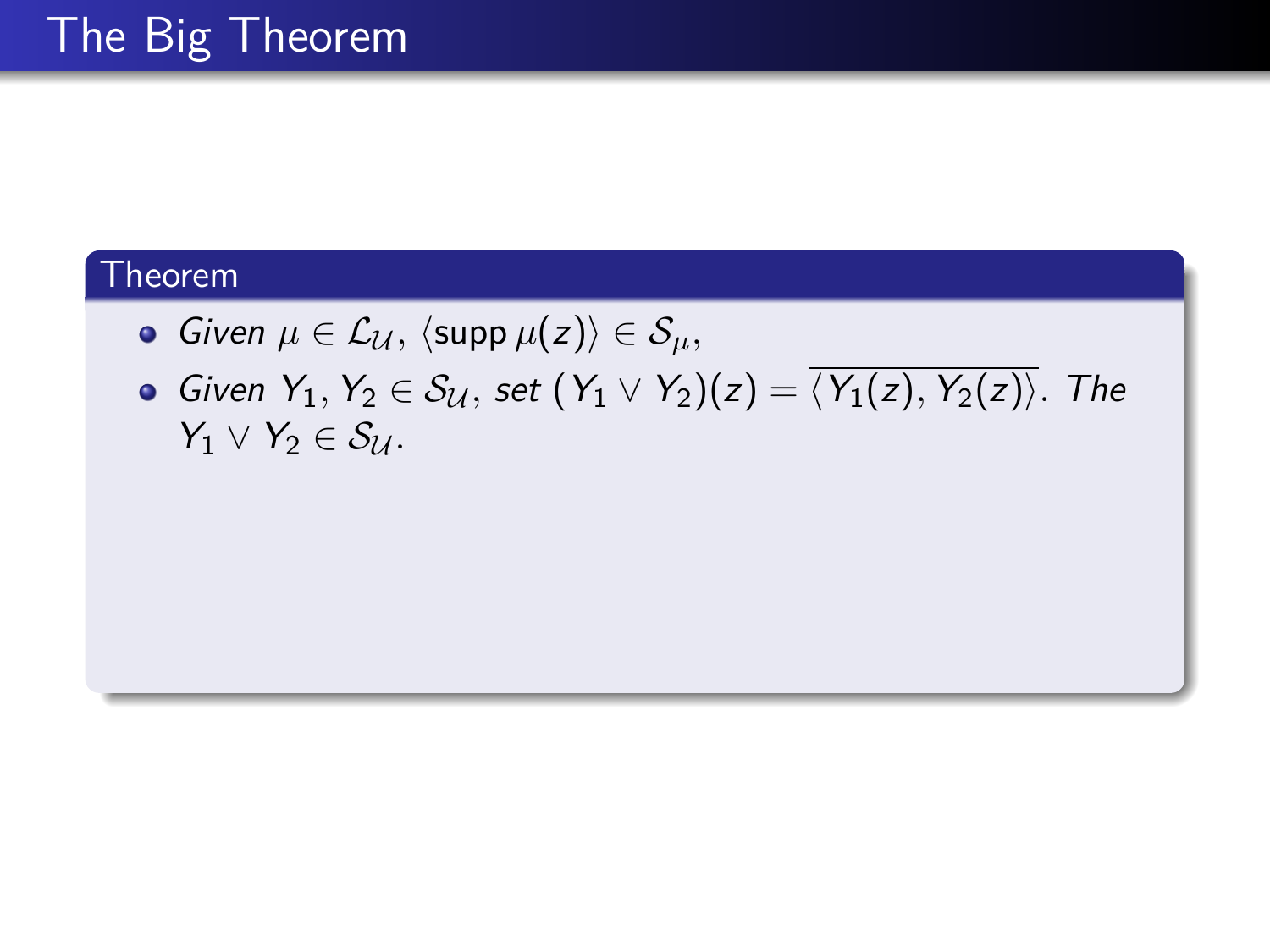• Given 
$$
\mu \in \mathcal{L}_{\mathcal{U}}
$$
,  $\langle \text{supp } \mu(z) \rangle \in \mathcal{S}_{\mu}$ ,

Given  $Y_1, Y_2 \in S_{\mathcal{U}},$  set  $(Y_1 \vee Y_2)(z) = \overline{\langle Y_1(z), Y_2(z) \rangle}$ . The  $Y_1 \vee Y_2 \in S_{\mathcal{U}}$ .

 $\bullet$   $S_U$  is a complete join lattice.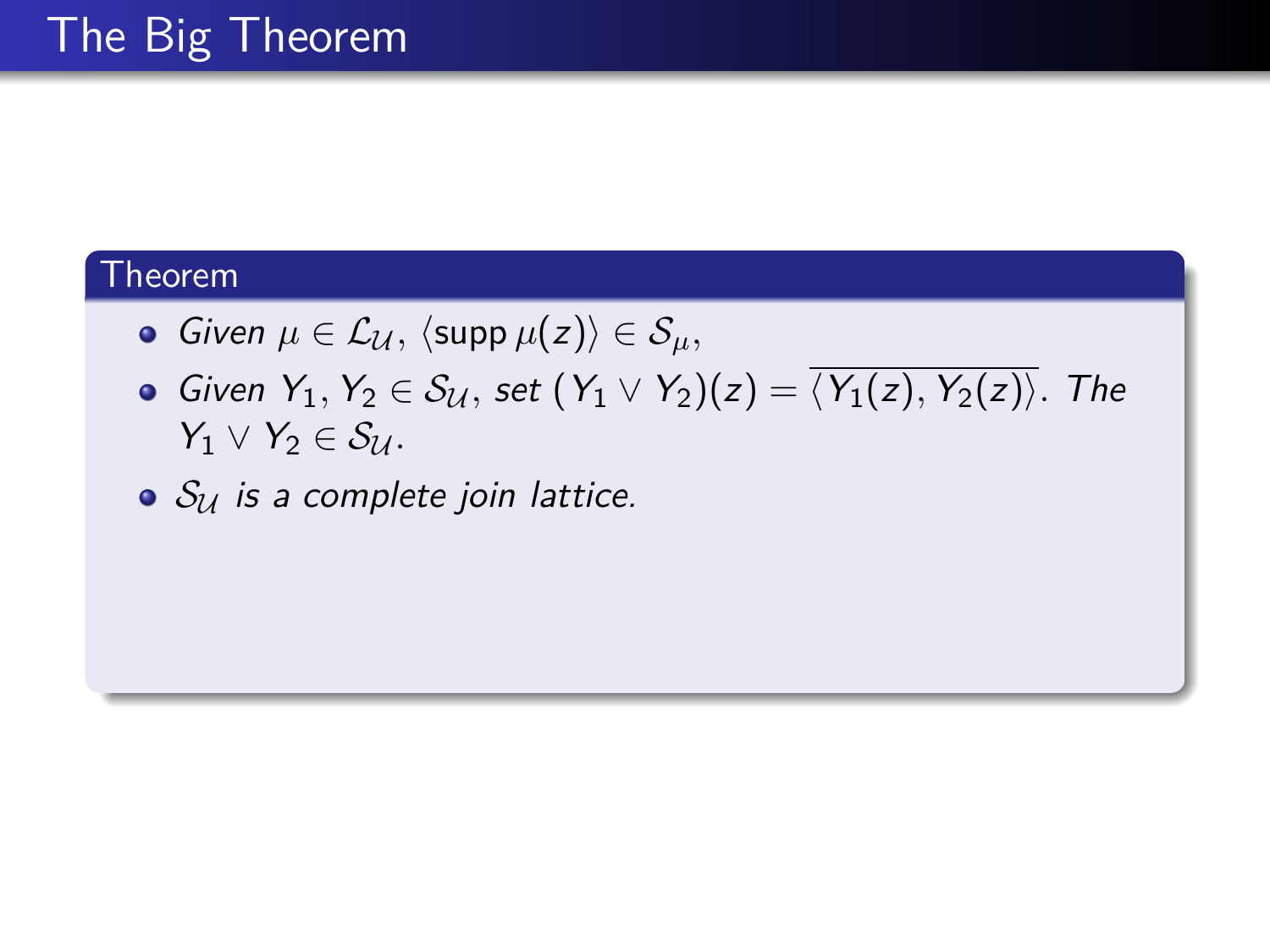- $\bullet$  *Given*  $\mu \in \mathcal{L}_{\mathcal{U}}, \langle \operatorname{supp} \mu(z) \rangle \in \mathcal{S}_{\mu},$
- **•** Given  $Y_1, Y_2 \in S_{\mathcal{U}},$  set  $(Y_1 \vee Y_2)(z) = \overline{\langle Y_1(z), Y_2(z) \rangle}$ . The  $Y_1 \vee Y_2 \in S_{\mathcal{U}}$ .
- $\bullet$   $S_{14}$  is a complete join lattice.
- The maximal element of  $S_U$  is the minimal element of  $Meas(Z<sub>U</sub>, Sub(X))$  which absorbs all topological microstates.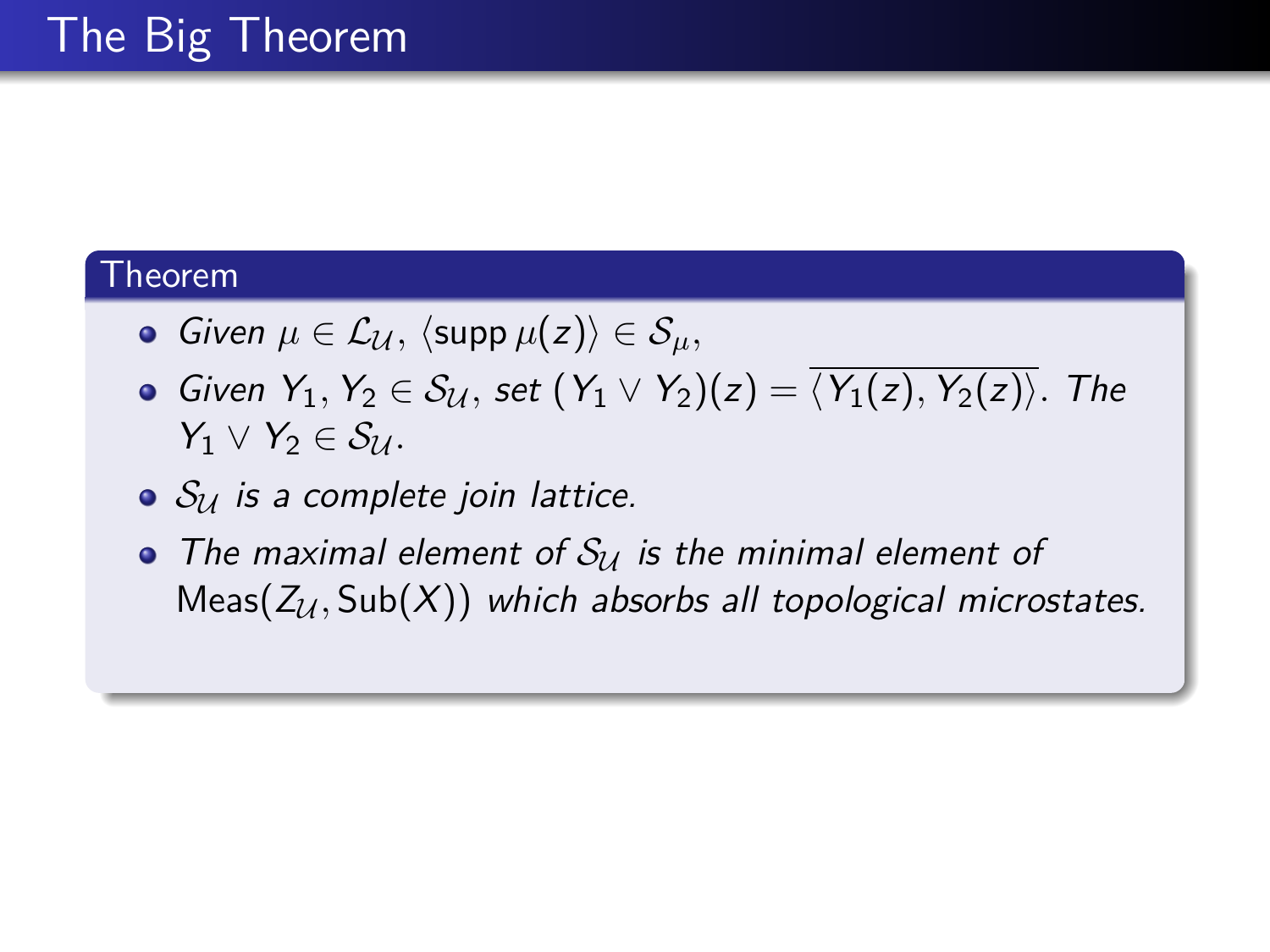# Comments on the proof

Nontrivial functional analysis enters into the proof that  $S_{\mathcal{U}}$  is a complete join lattice.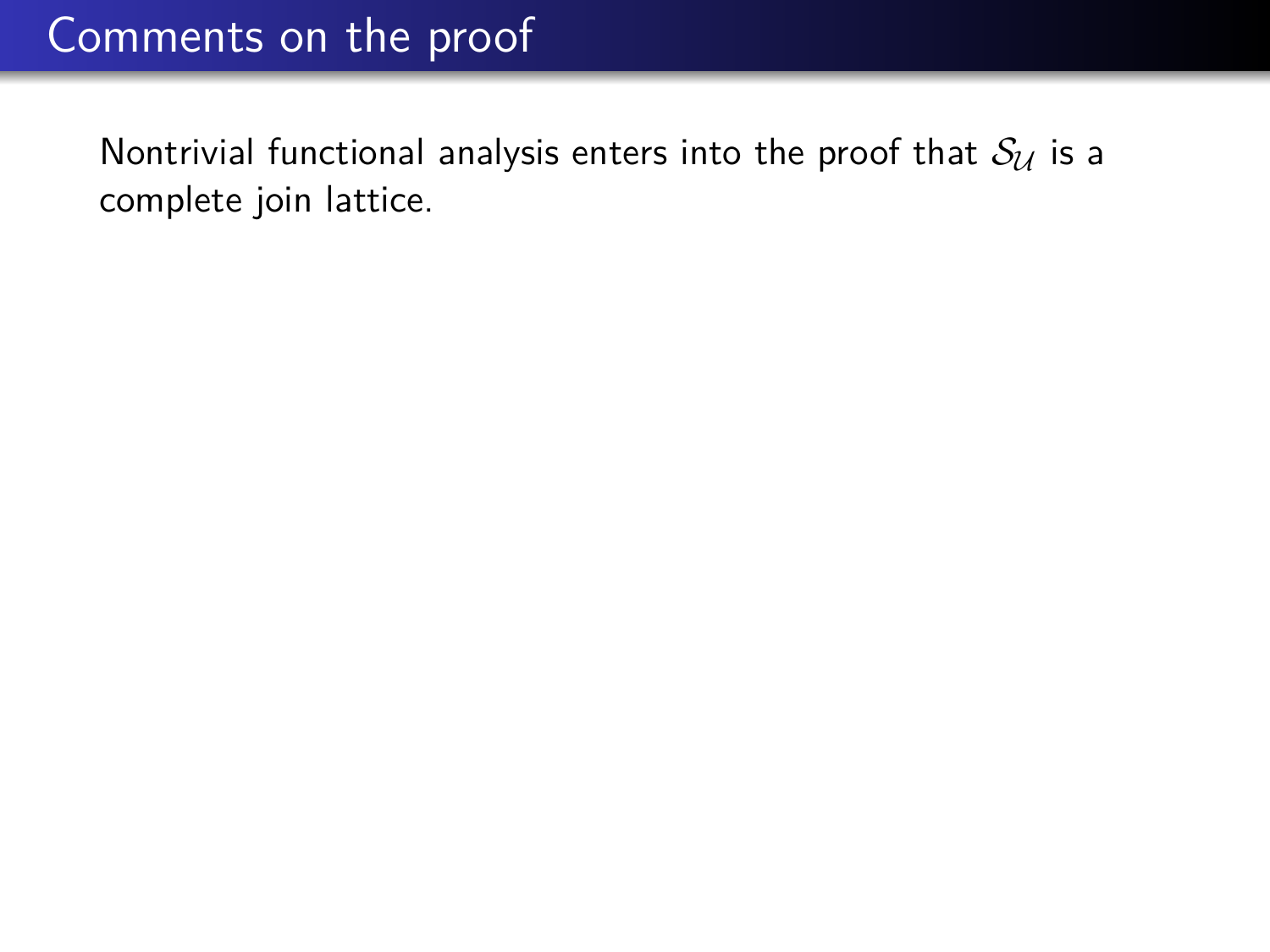# Comments on the proof

Nontrivial functional analysis enters into the proof that  $S_{\mathcal{U}}$  is a complete join lattice.

Analogous problem: show Meas([0*,* 1]*,* [0*,* 1]) is a complete join lattice.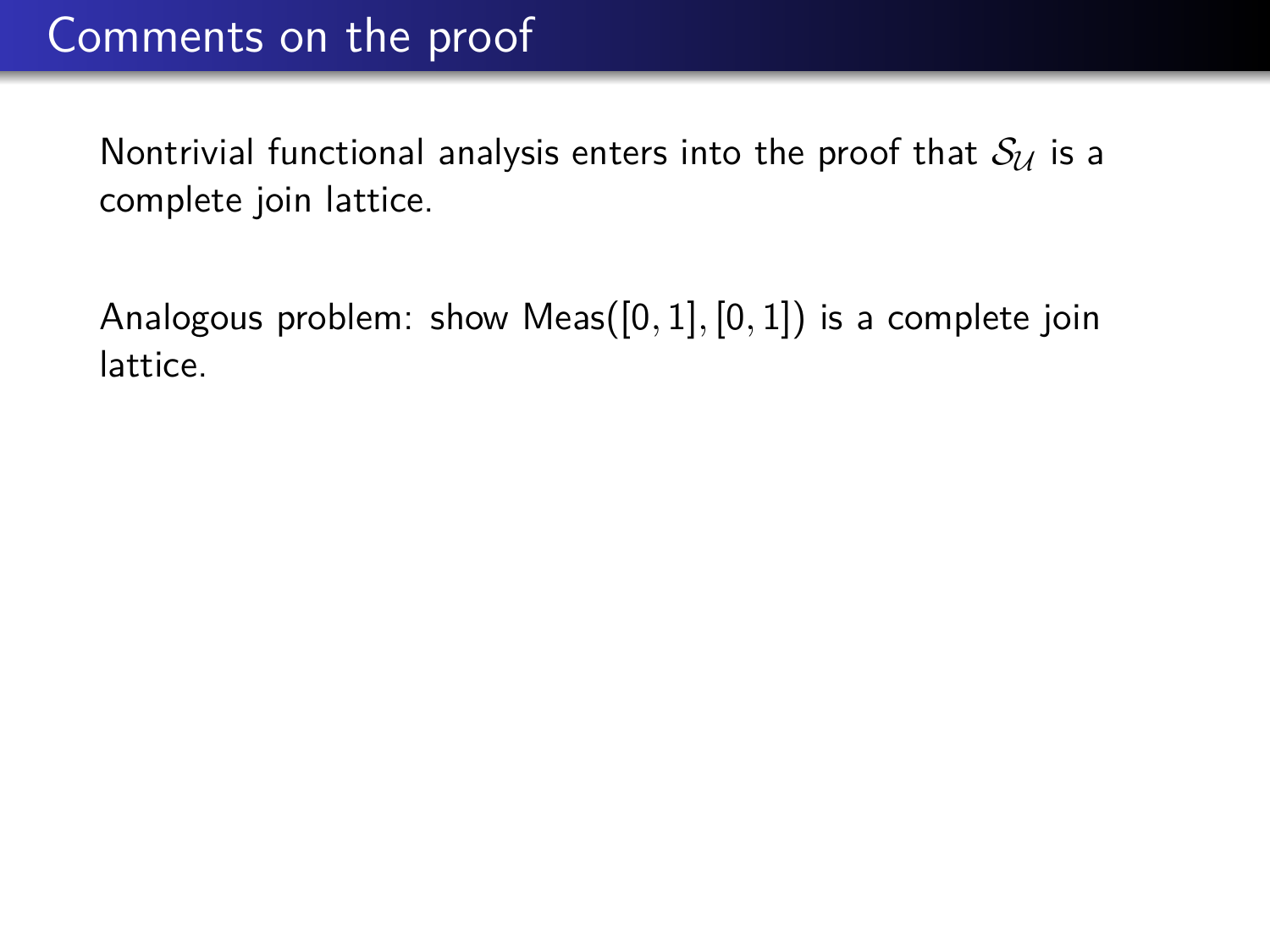Nontrivial functional analysis enters into the proof that  $S_{\mathcal{U}}$  is a complete join lattice.

Analogous problem: show Meas([0*,* 1]*,* [0*,* 1]) is a complete join lattice.

The proof of the first two parts use: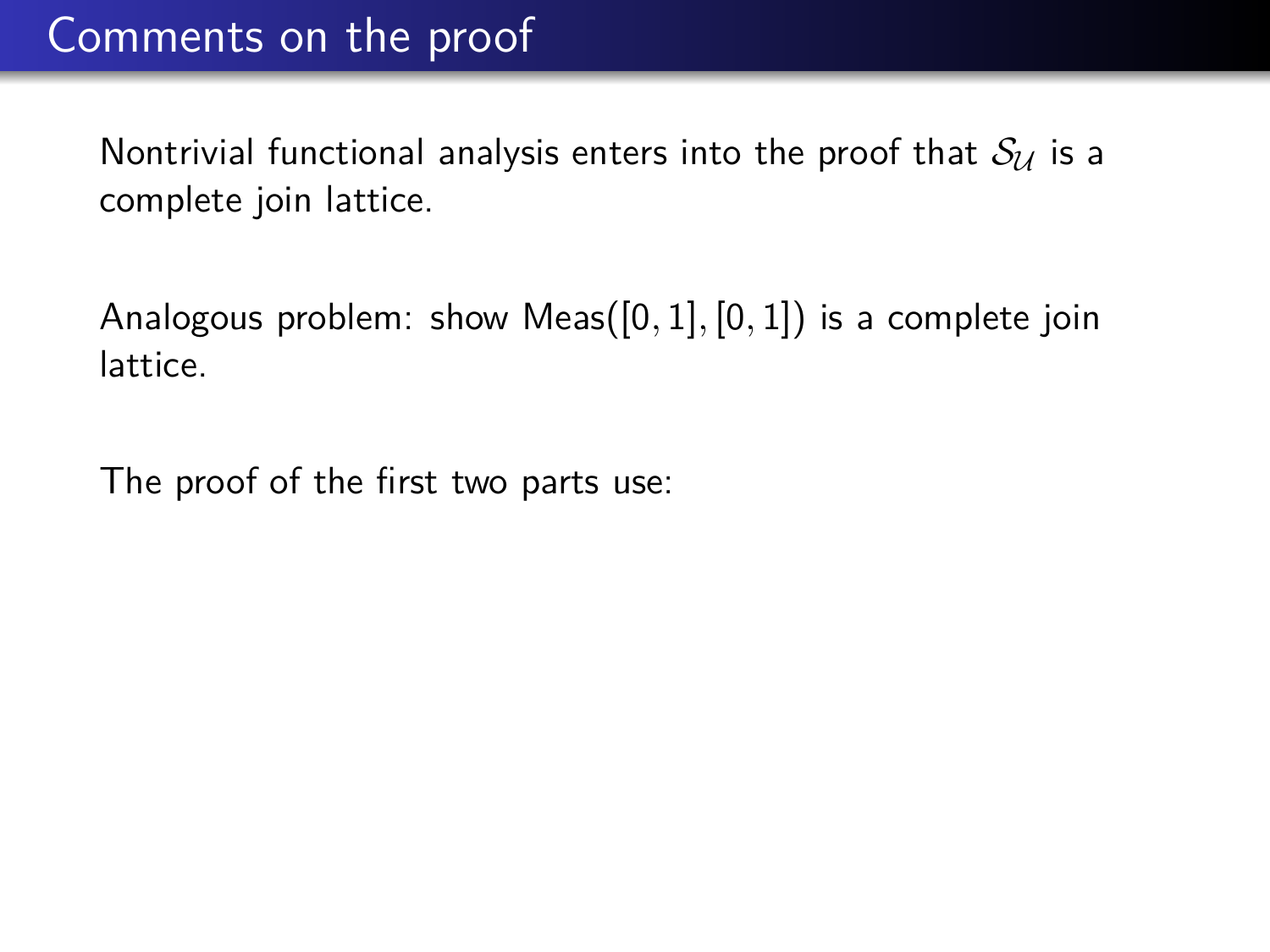Nontrivial functional analysis enters into the proof that  $S_{\mathcal{U}}$  is a complete join lattice.

Analogous problem: show Meas([0*,* 1]*,* [0*,* 1]) is a complete join lattice.

The proof of the first two parts use:

$$
m_{\overline{\langle \operatorname{supp}(\mu) \rangle}} = \lim_{n \to \infty} [ \left( \frac{1}{2} \delta_1 + \mu \right)^* * \left( \frac{1}{2} \delta_1 + \mu \right) ]^{*n},
$$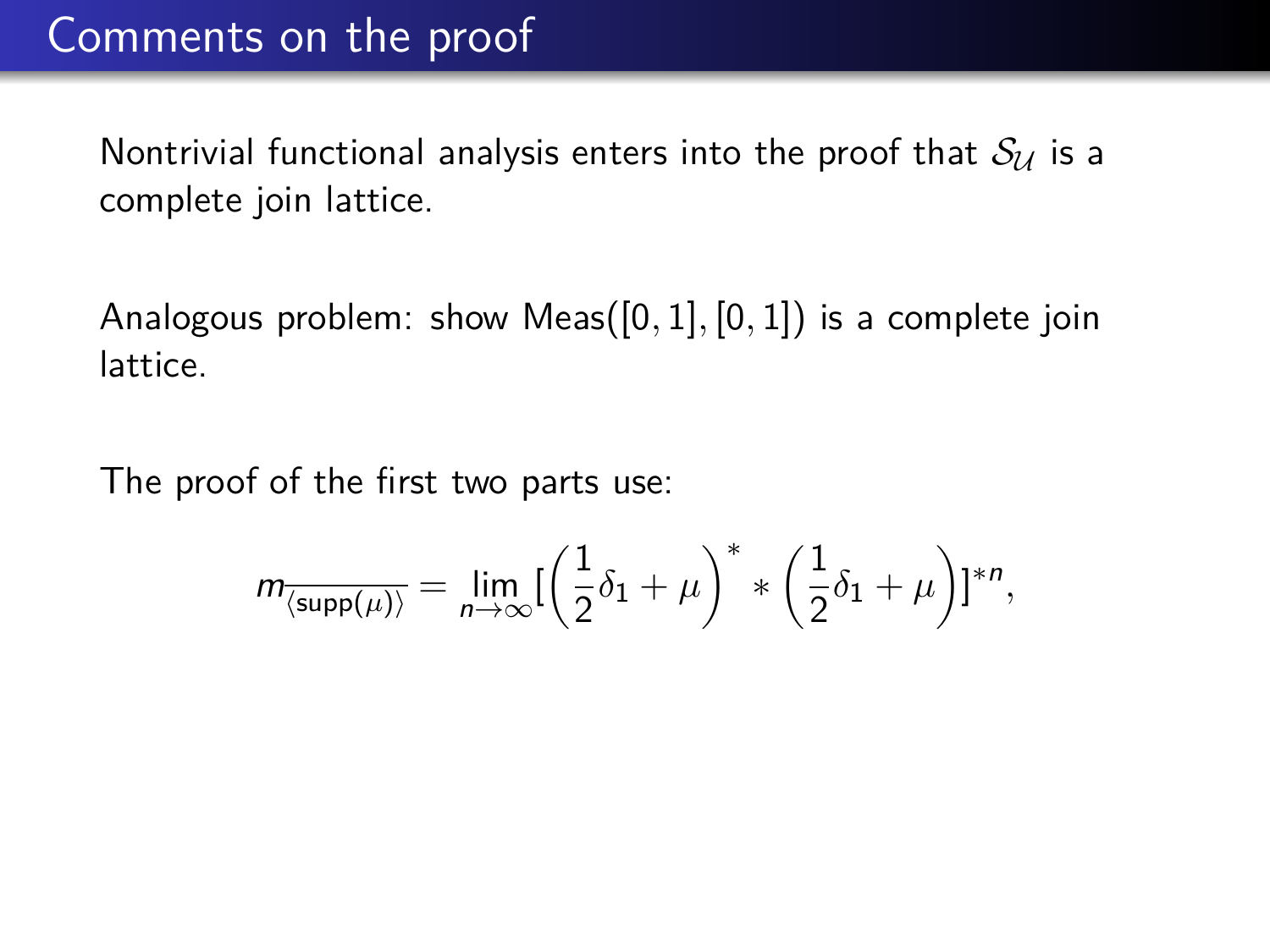Nontrivial functional analysis enters into the proof that  $S_{\mathcal{U}}$  is a complete join lattice.

Analogous problem: show Meas([0*,* 1]*,* [0*,* 1]) is a complete join lattice.

The proof of the first two parts use:

$$
m_{\overline{\langle \text{supp}(\mu) \rangle}} = \lim_{n \to \infty} \left[ \left( \frac{1}{2} \delta_1 + \mu \right)^* * \left( \frac{1}{2} \delta_1 + \mu \right) \right]^{*n},
$$

$$
m_{Y_1\vee Y_2}=\lim_{n\to\infty}(m_{Y_1}*m_{Y_2}*m_{Y_1})^{*n}.
$$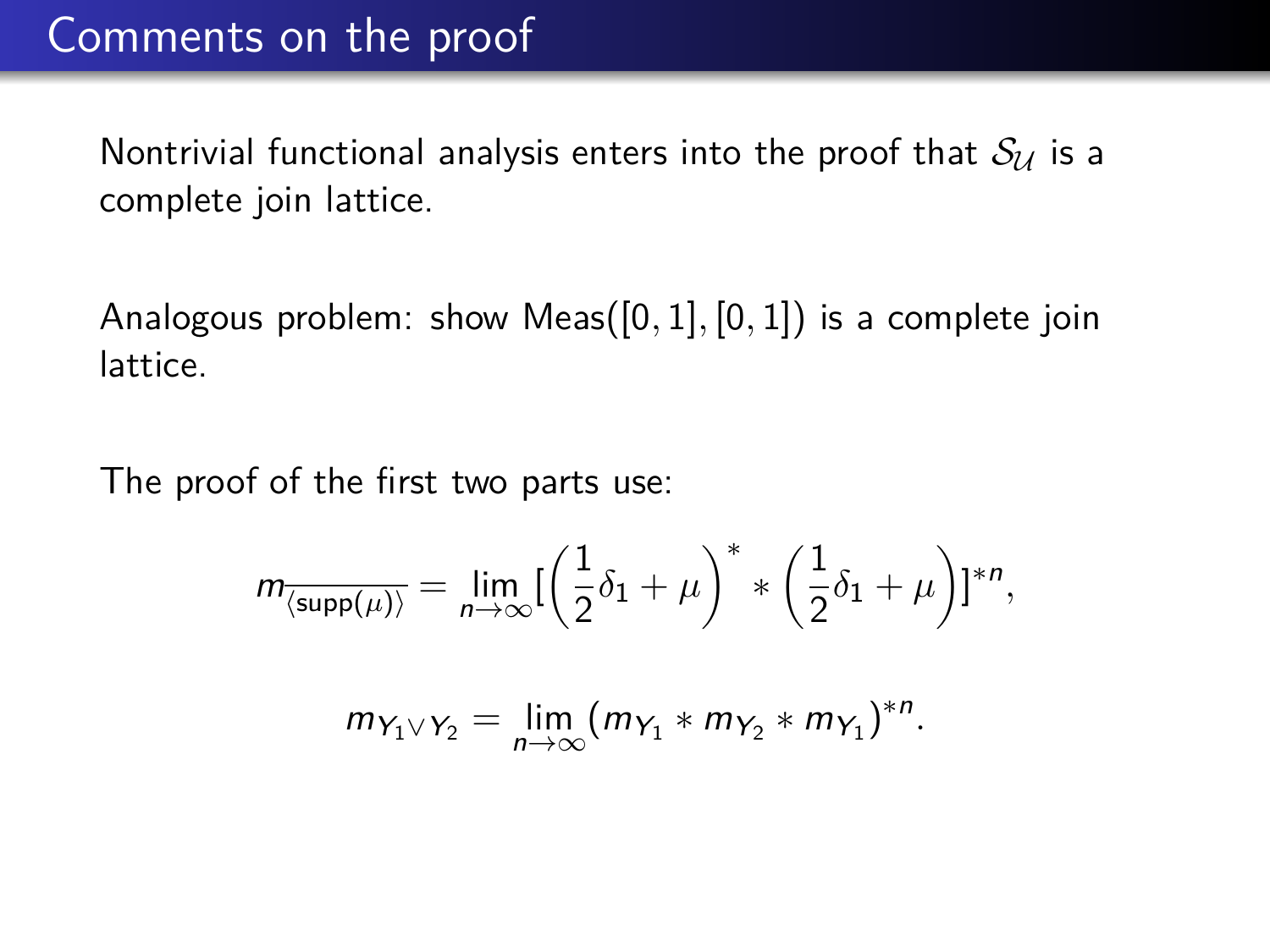Nontrivial functional analysis enters into the proof that  $S_{\mathcal{U}}$  is a complete join lattice.

Analogous problem: show Meas([0*,* 1]*,* [0*,* 1]) is a complete join lattice.

The proof of the first two parts use:

$$
m_{\overline{\langle \operatorname{supp}(\mu) \rangle}} = \lim_{n \to \infty} \left[ \left( \frac{1}{2} \delta_1 + \mu \right)^* * \left( \frac{1}{2} \delta_1 + \mu \right) \right]^{*n},
$$

$$
m_{Y_1\vee Y_2}=\lim_{n\to\infty}(m_{Y_1}\ast m_{Y_2}\ast m_{Y_1})^{\ast n}.
$$

These are proved by noncommutative Fourier analysis (the Peter-Weyl theorem $+$  the finite-dimensional spectral theorem).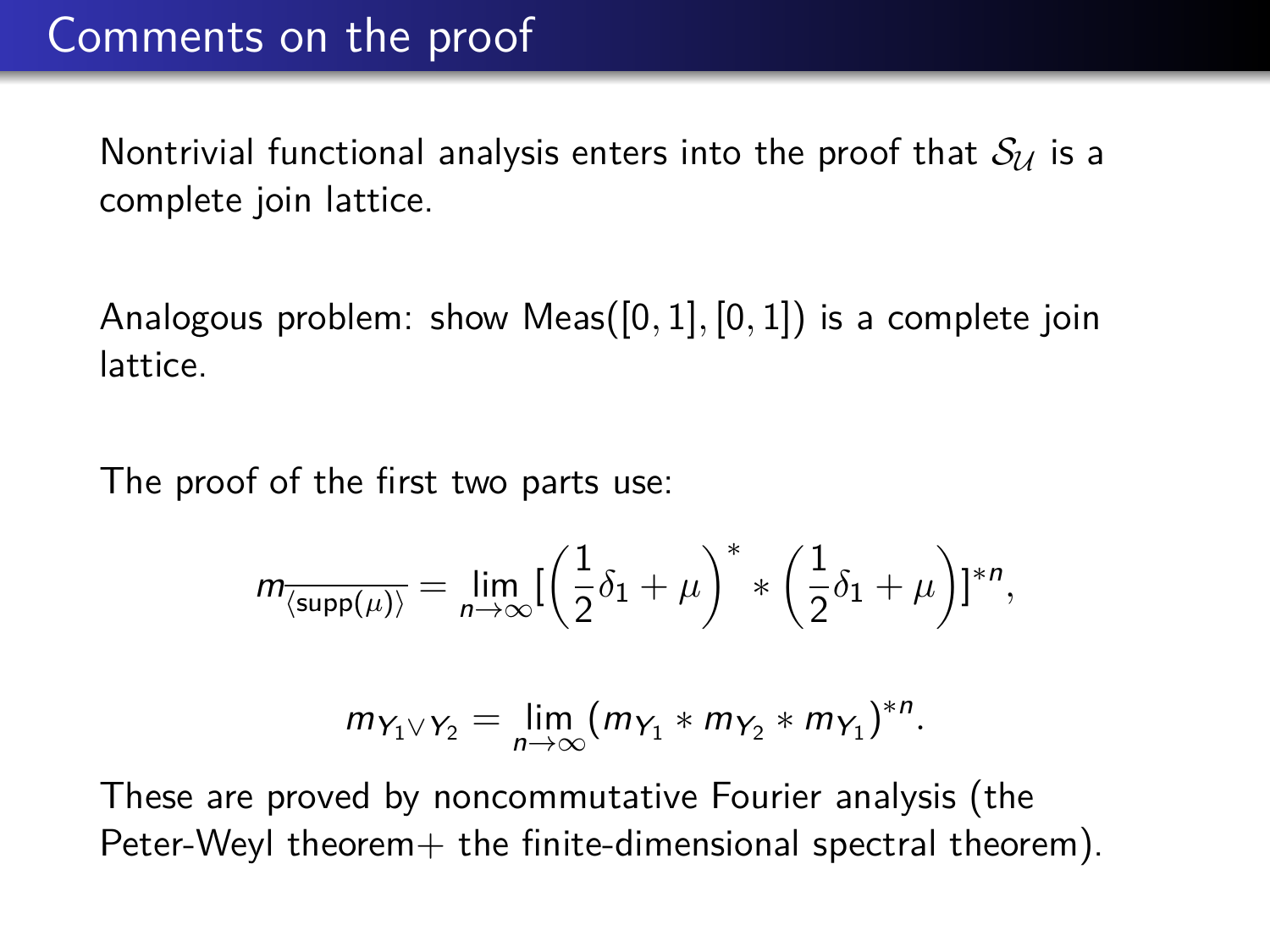We use the left regular representation  $\lambda \colon X \to \mathcal{U}(L^2(X))$  given by  $(\lambda(x)\xi)(y) = \xi(x^{-1}y).$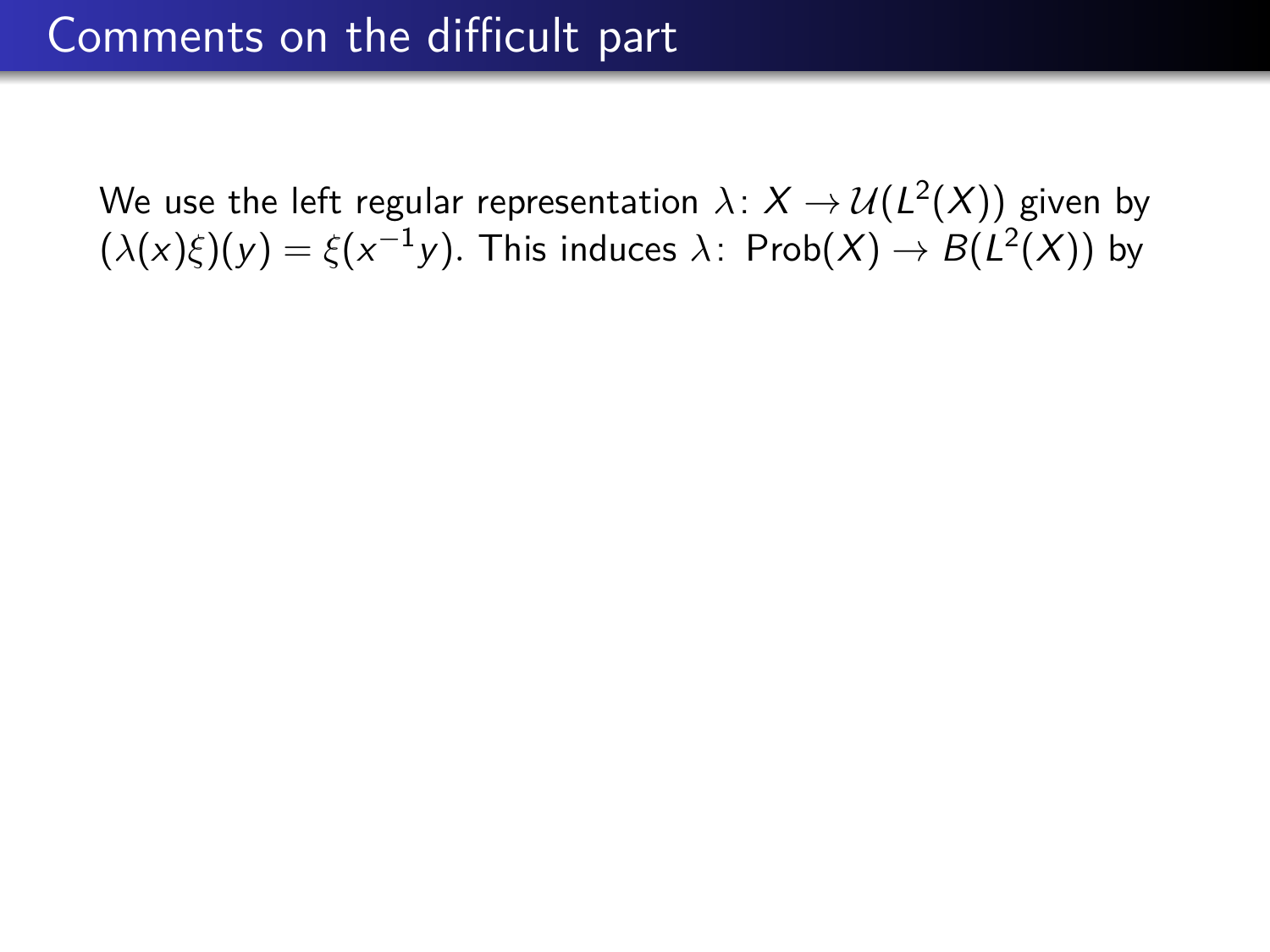$$
\langle \lambda(\mu)\xi, \eta \rangle = \int_X \langle \lambda(x)\xi, \eta \rangle d\mu(x).
$$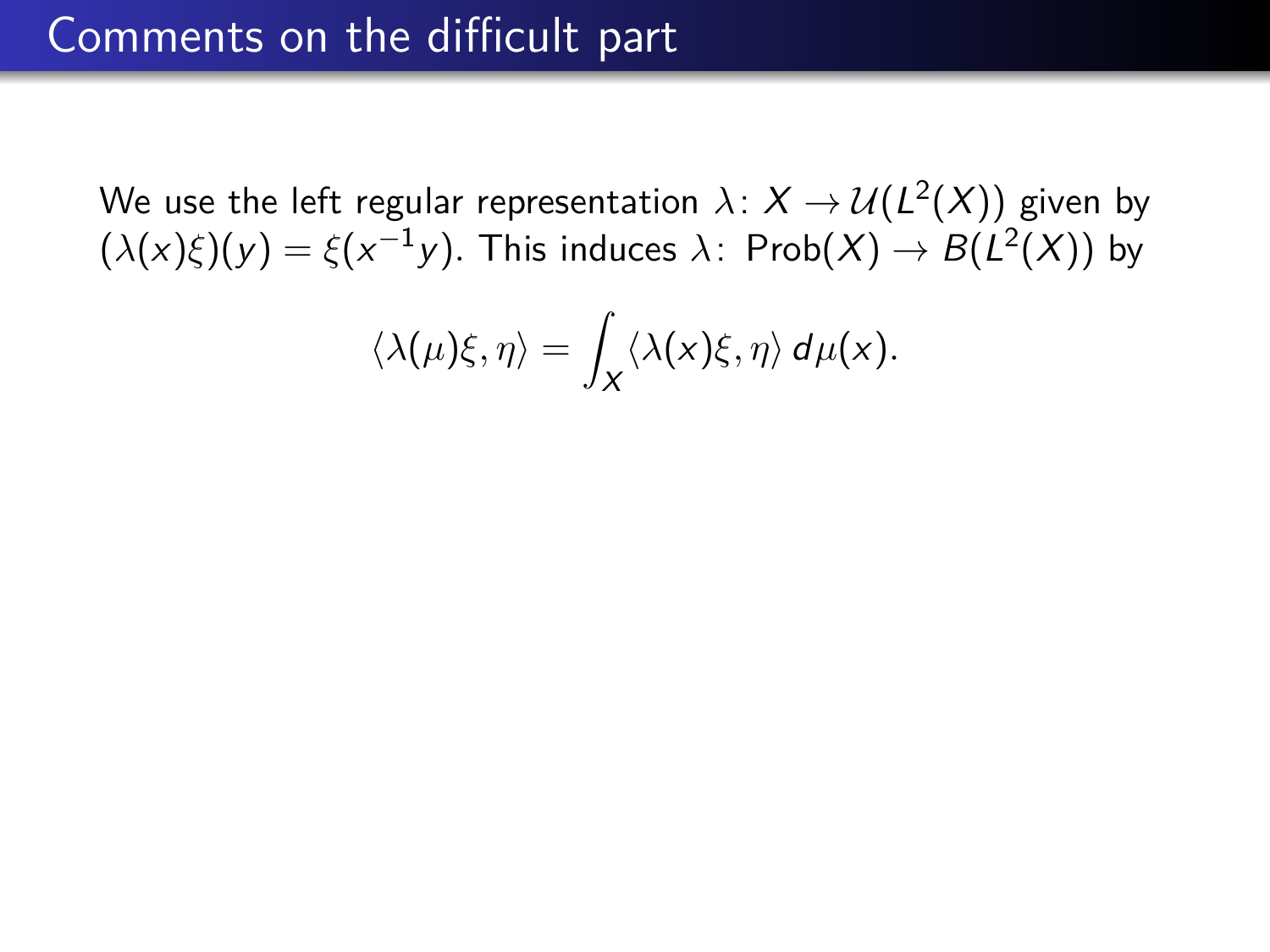$$
\langle \lambda(\mu)\xi, \eta \rangle = \int_X \langle \lambda(x)\xi, \eta \rangle d\mu(x).
$$

Composing with *λ* gives us a map  $\lambda_*\mathcal{L}_{\mathcal{U}} \to \text{Meas}(Z_{\mathcal{U}}, \lambda(\text{Prob}(X))).$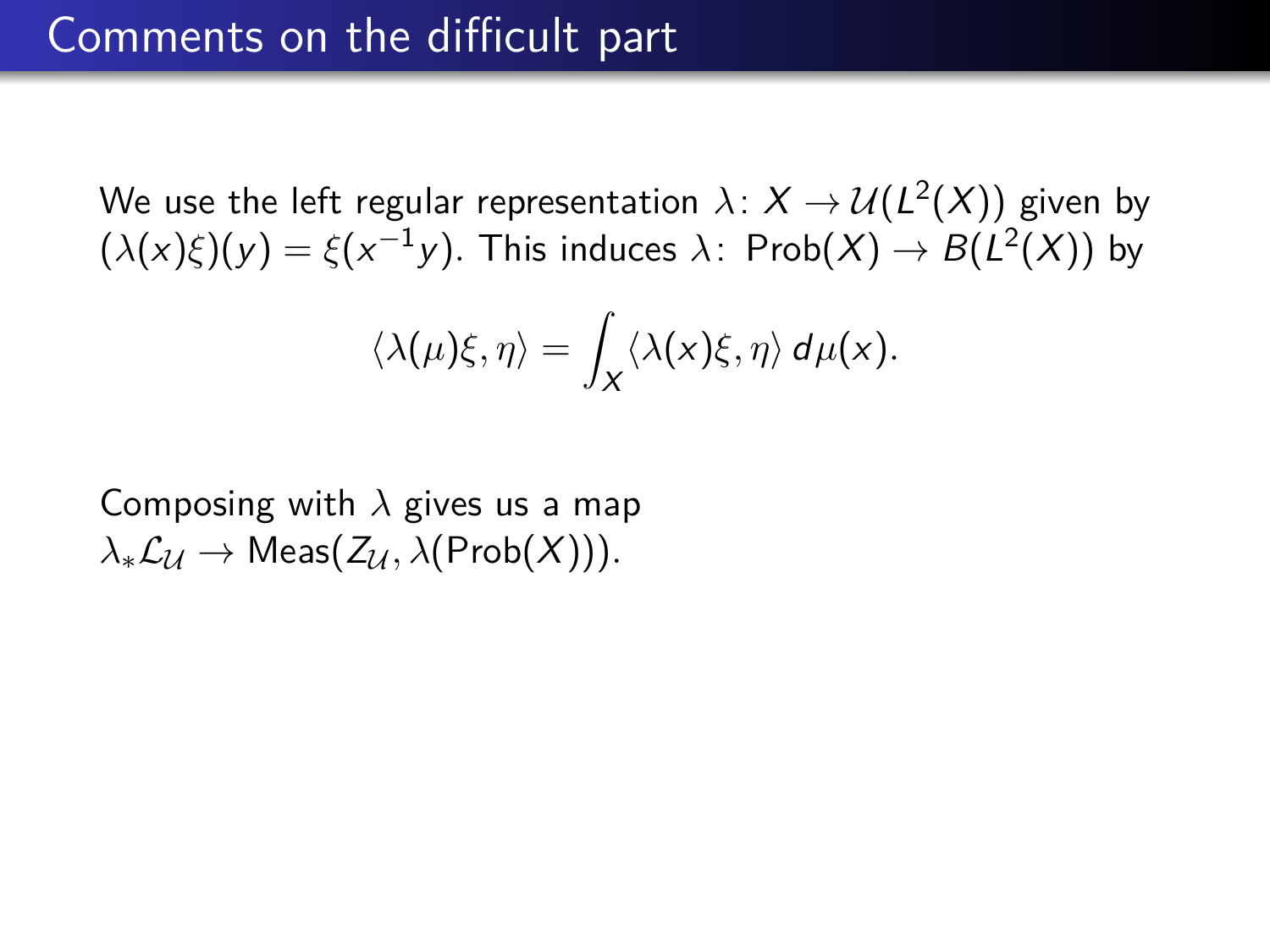$$
\langle \lambda(\mu)\xi, \eta \rangle = \int_X \langle \lambda(x)\xi, \eta \rangle d\mu(x).
$$

Composing with *λ* gives us a map  $\lambda_*\mathcal{L}_\mathcal{U} \to \text{Meas}(Z_\mathcal{U}, \lambda(\text{Prob}(X)))$ . For  $\mu \in \mathcal{L}_\mathcal{U}, \lambda_*(\mu)$  is a projection valued function if and only if  $\mu = m_Y$  for some  $Y \in S_{\mathcal{U}}$ .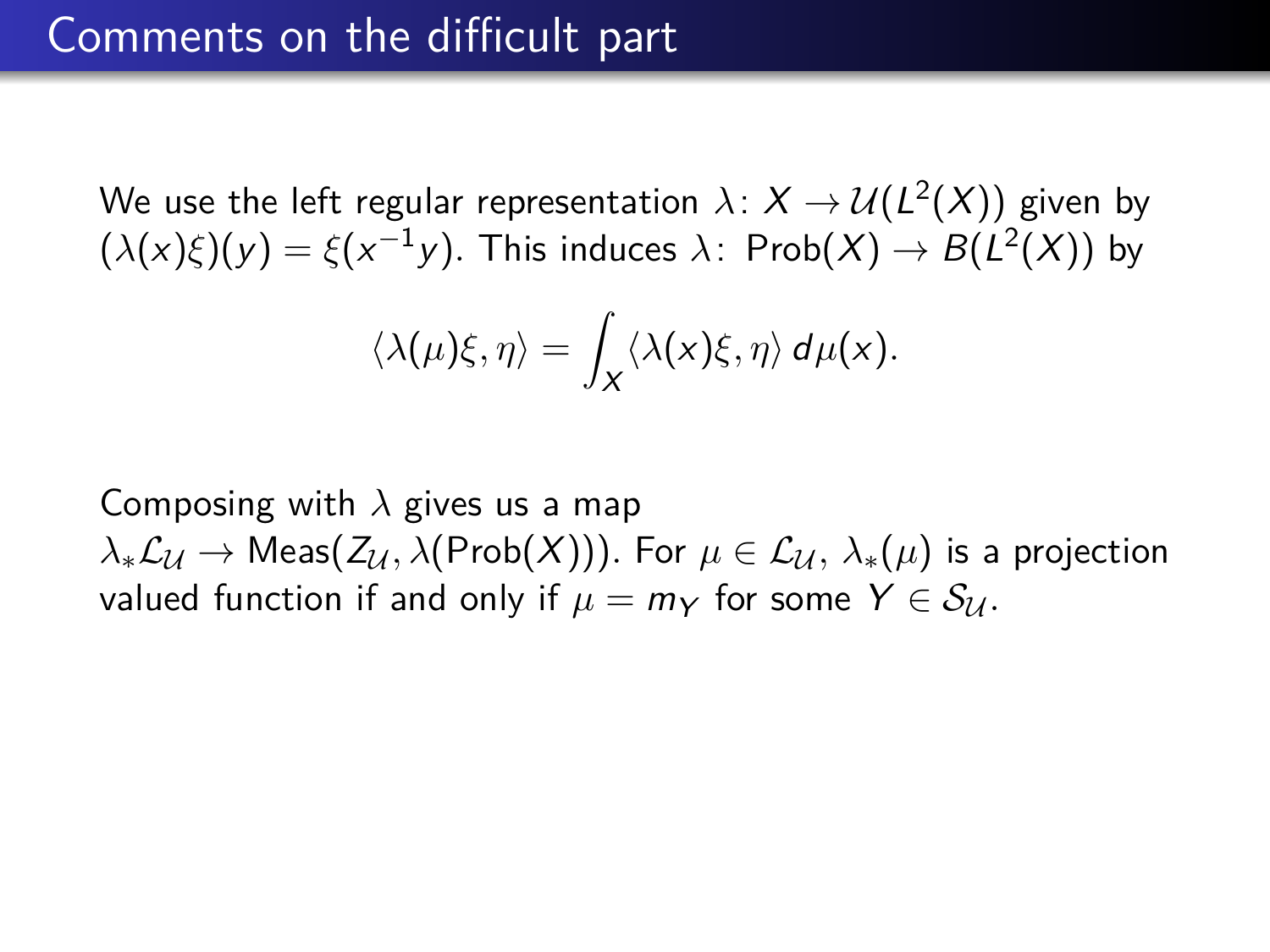$$
\langle \lambda(\mu)\xi,\eta\rangle = \int_X \langle \lambda(x)\xi,\eta\rangle d\mu(x).
$$

Composing with *λ* gives us a map  $\lambda_*\mathcal{L}_\mathcal{U} \to \text{Meas}(Z_\mathcal{U}, \lambda(\text{Prob}(X)))$ . For  $\mu \in \mathcal{L}_\mathcal{U}, \lambda_*(\mu)$  is a projection valued function if and only if  $\mu = m_Y$  for some  $Y \in S_{\mathcal{U}}$ .

We may also view  $\mathsf{Meas}(Z_\mathcal{U},B(L^2(X))) \subseteq B(L^2(Z_\mathcal{U} \times X)).$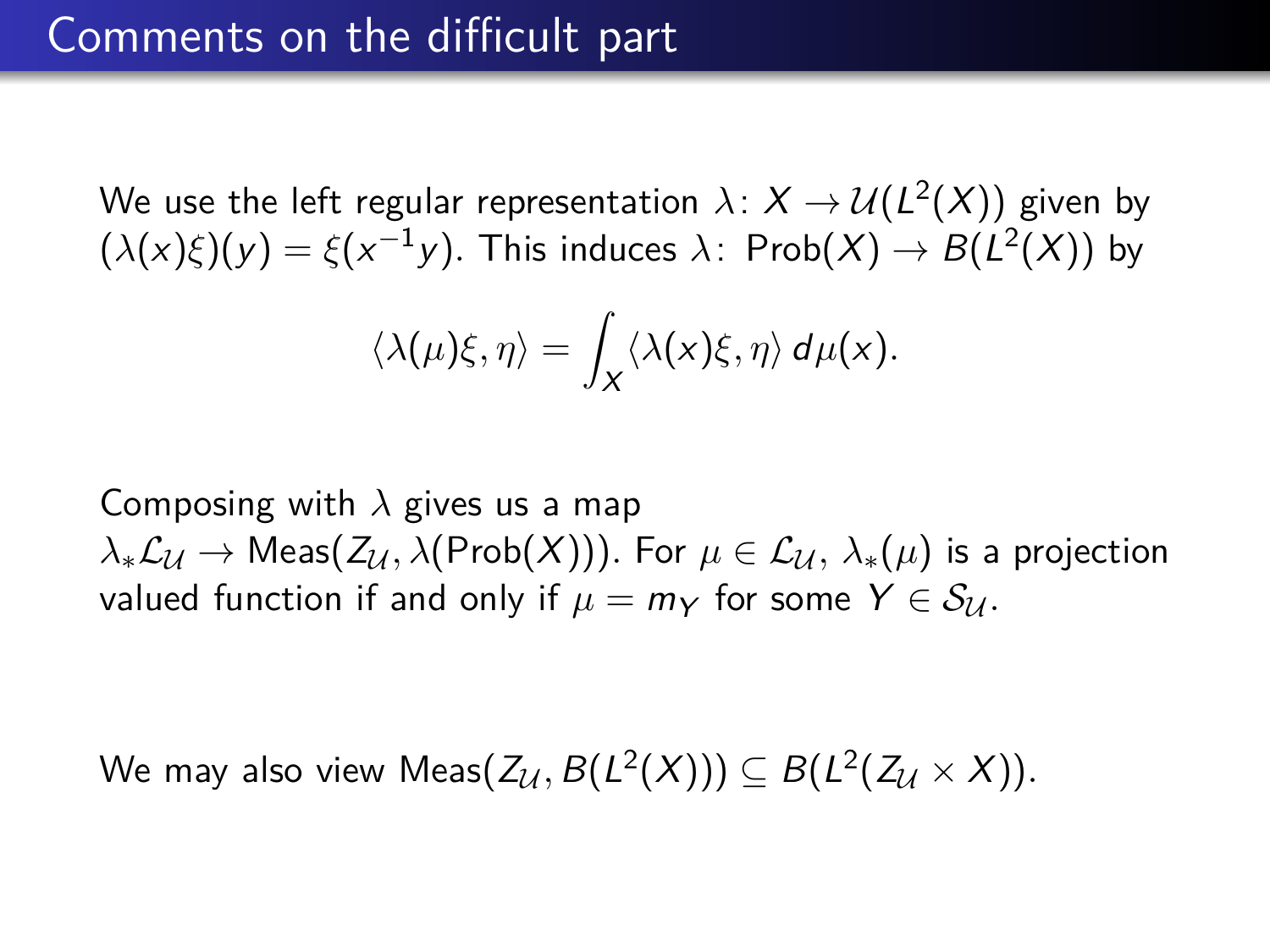Now use that projections in  $B(L^2(Z_{\mathcal{U}}\times X))$  form a complete lattice.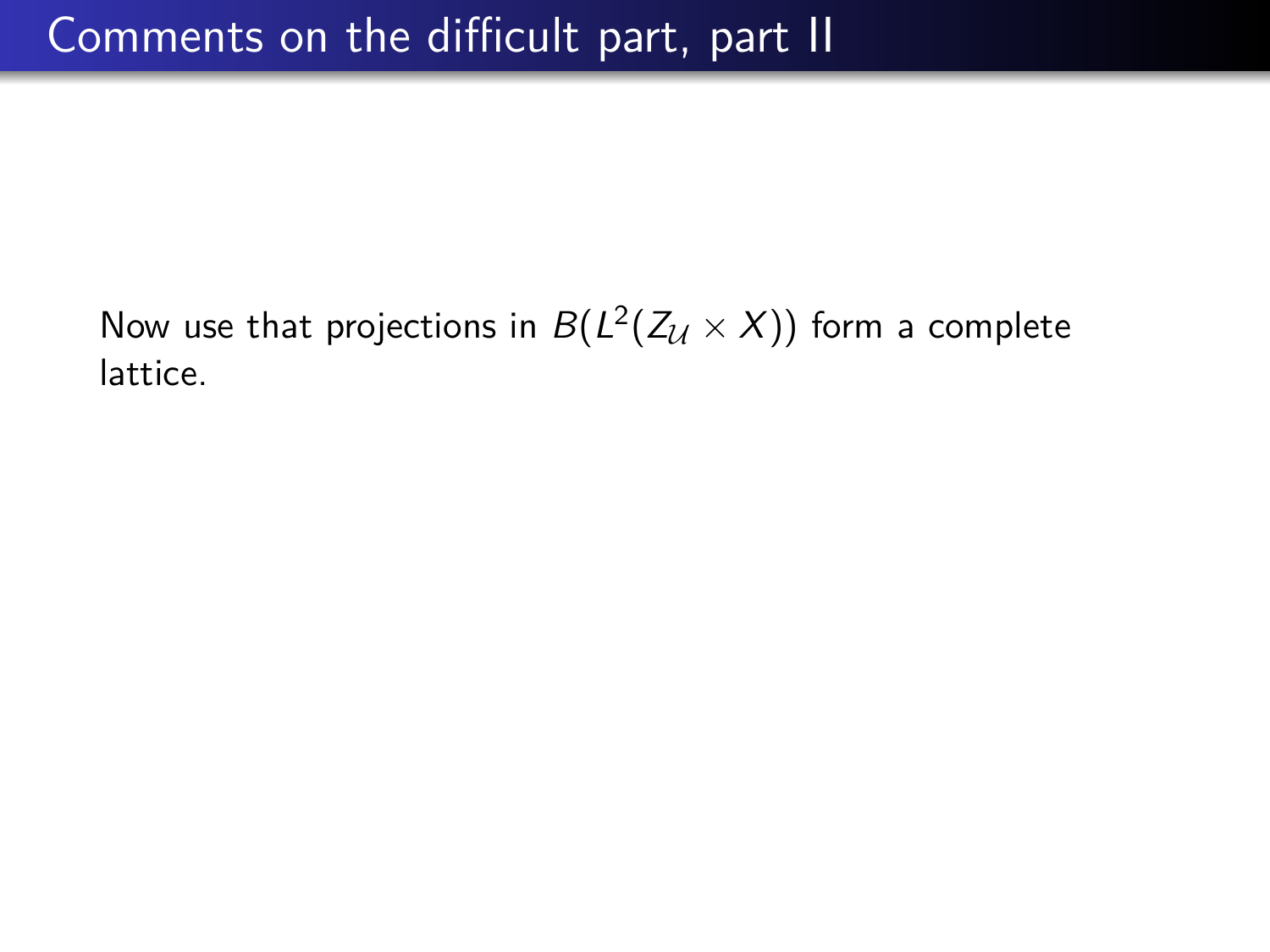Now use that projections in  $B(L^2(Z_{\mathcal{U}}\times X))$  form a complete lattice. And that the join is a strong operator topology limit.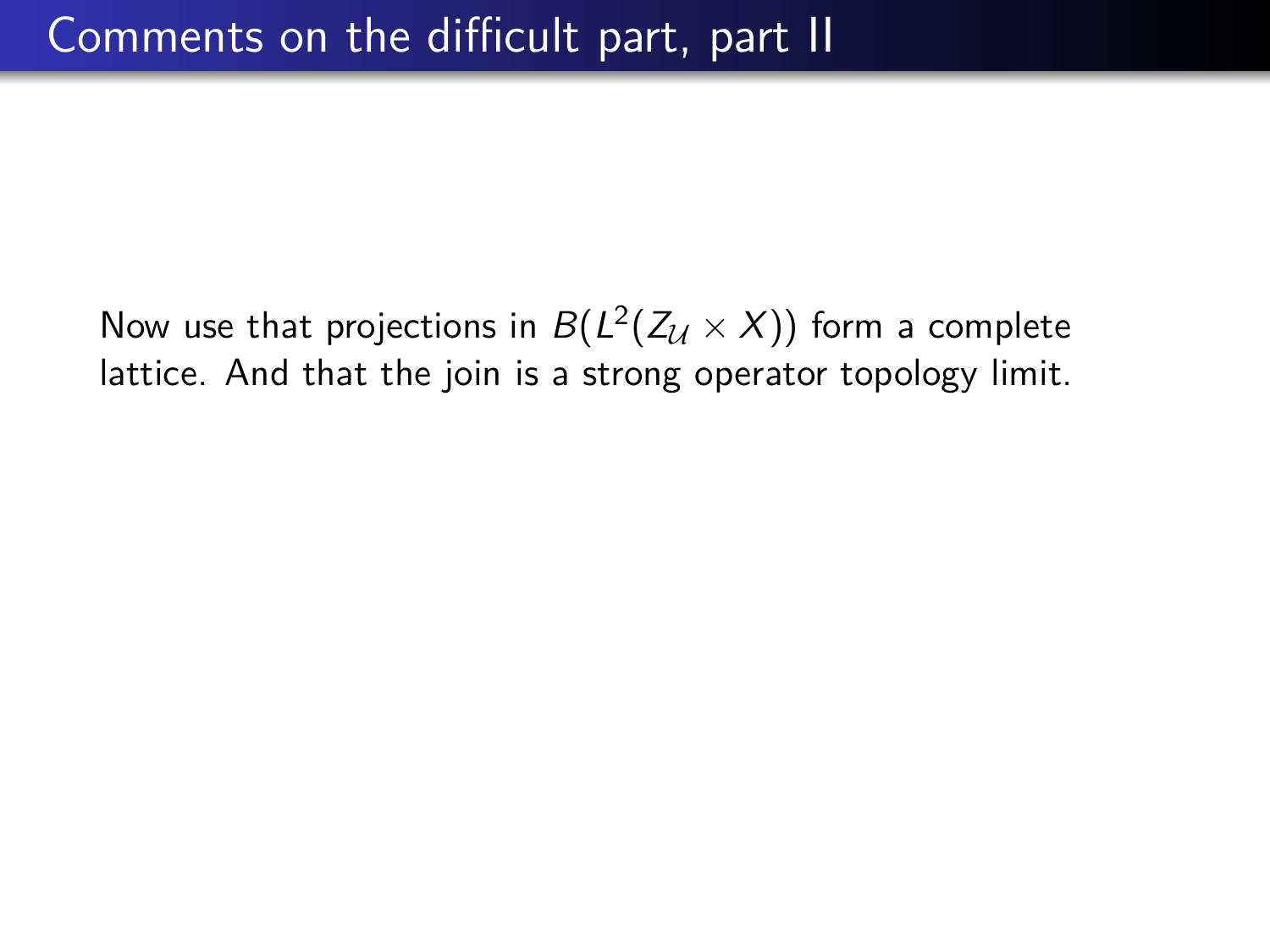Now use that projections in  $B(L^2(Z_{\mathcal{U}}\times X))$  form a complete lattice. And that the join is a strong operator topology limit.

This necessitates showing that  $\lambda_*(\mathcal{L}_U)$  is strong operator topology closed.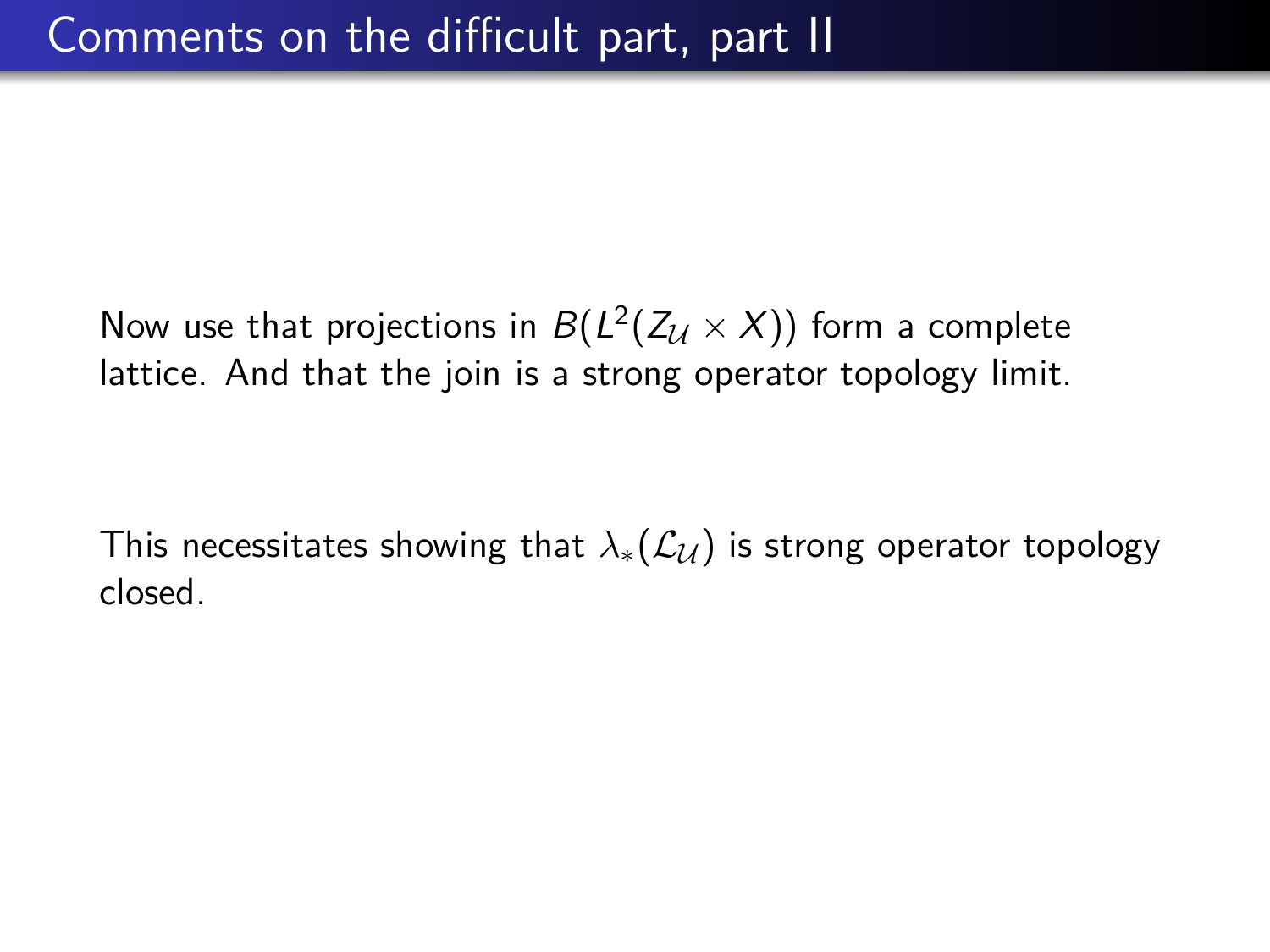Now use that projections in  $B(L^2(Z_{\mathcal{U}}\times X))$  form a complete lattice. And that the join is a strong operator topology limit.

This necessitates showing that  $\lambda_*(\mathcal{L}_U)$  is strong operator topology closed. This follows from a continuous Łos's theorem.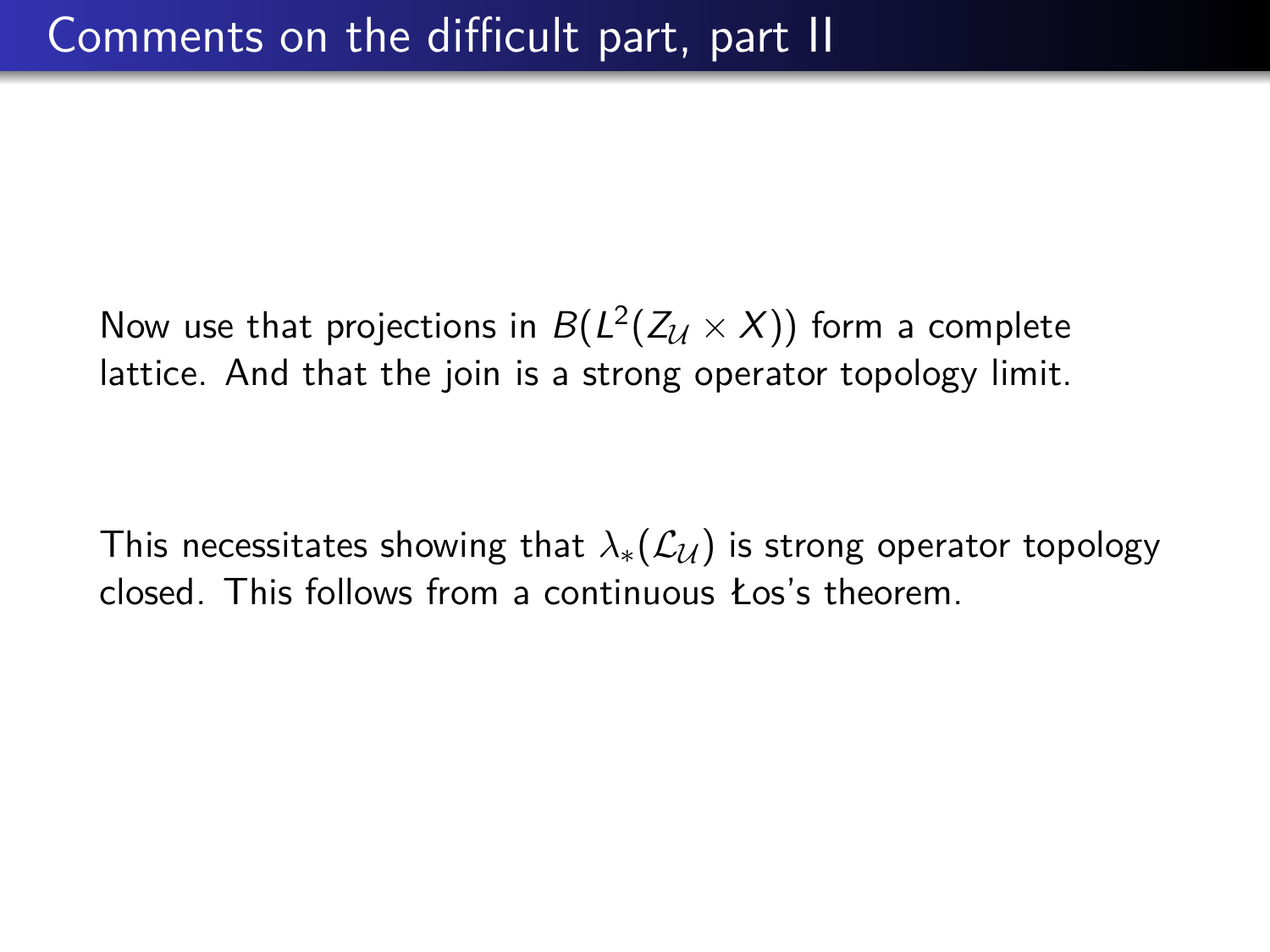Special case: Let  $G'$  be the centralizer of G in  $\prod_{n\to\mathcal{U}}(S_n,d_H).$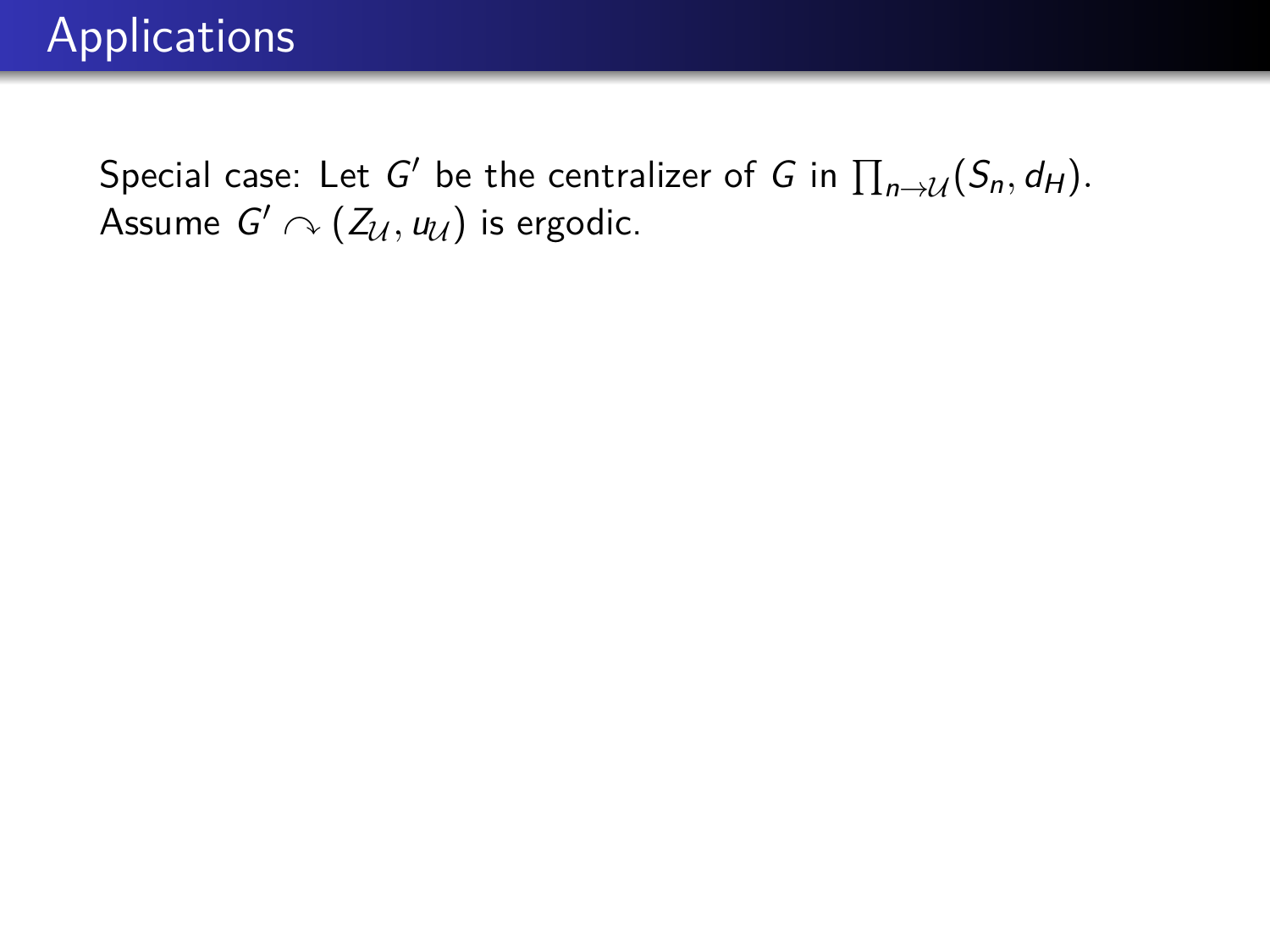This happens if  $G$  is residually finite.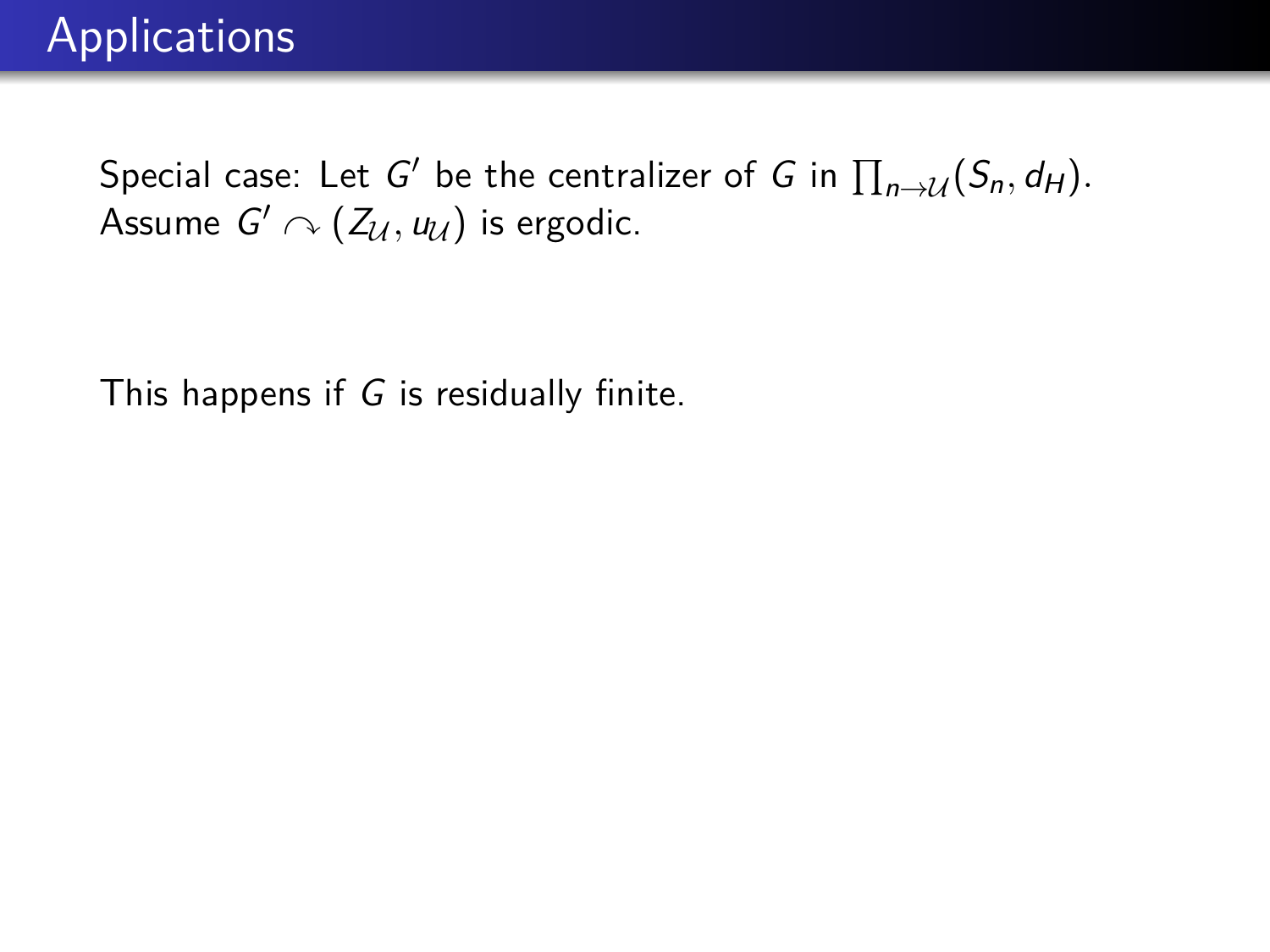This happens if G is residually finite. In this case the maximal element of  $S_{\mathcal{U}}$  is a G-invariant closed subgroup of X.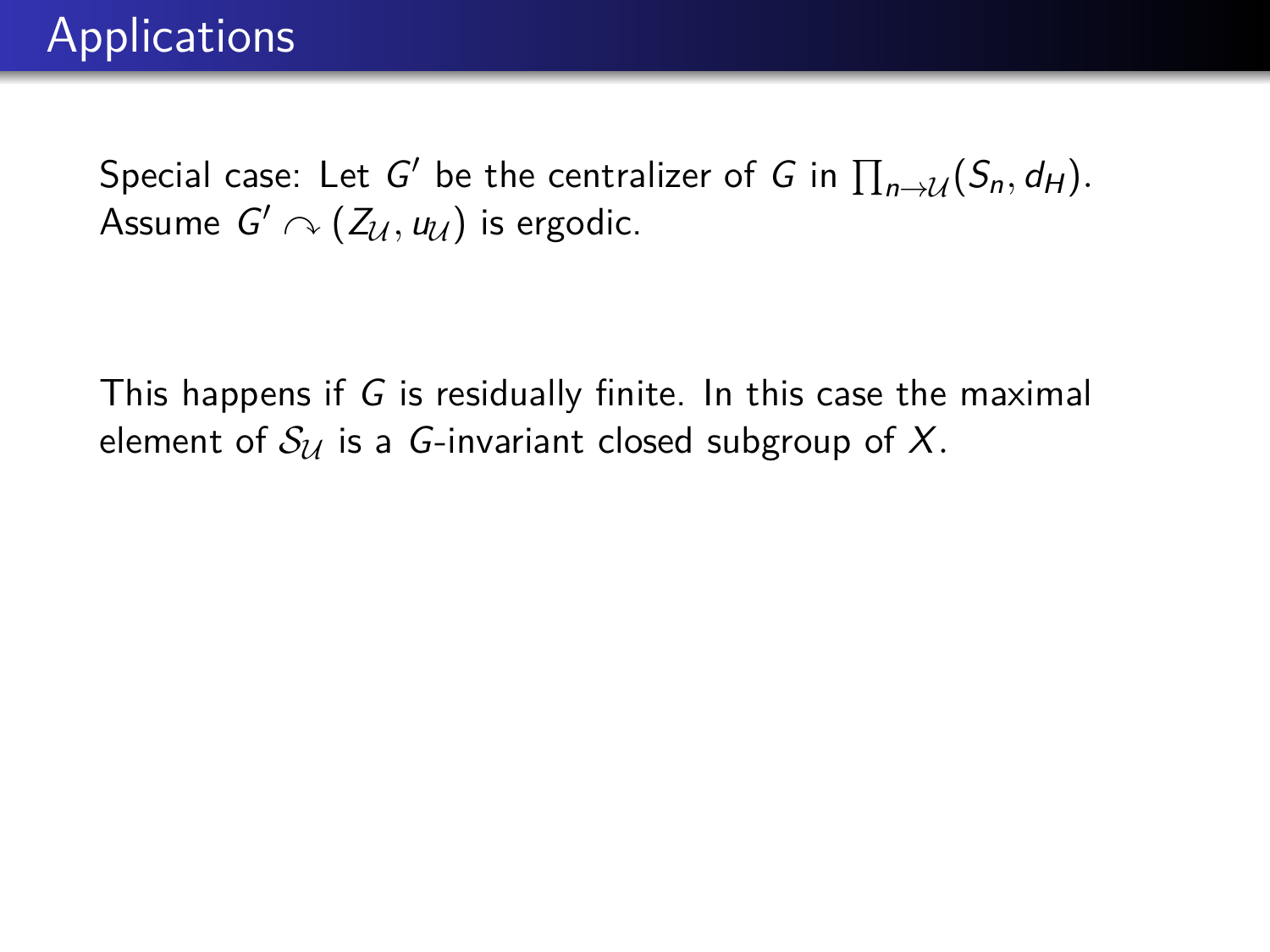This happens if G is residually finite. In this case the maximal element of  $S_{\mathcal{U}}$  is a *G*-invariant closed subgroup of X.

### Theorem

If G is residually finite,  $G \curvearrowright (X, m_X)$  is ergodic, and there is a factor map  $(Z_{\mathcal{U}}, u_{\mathcal{U}}) \rightarrow (X, m_X)$ , then  $h_{\text{top}}(G \cap X) = h_{m_X}(G \cap X).$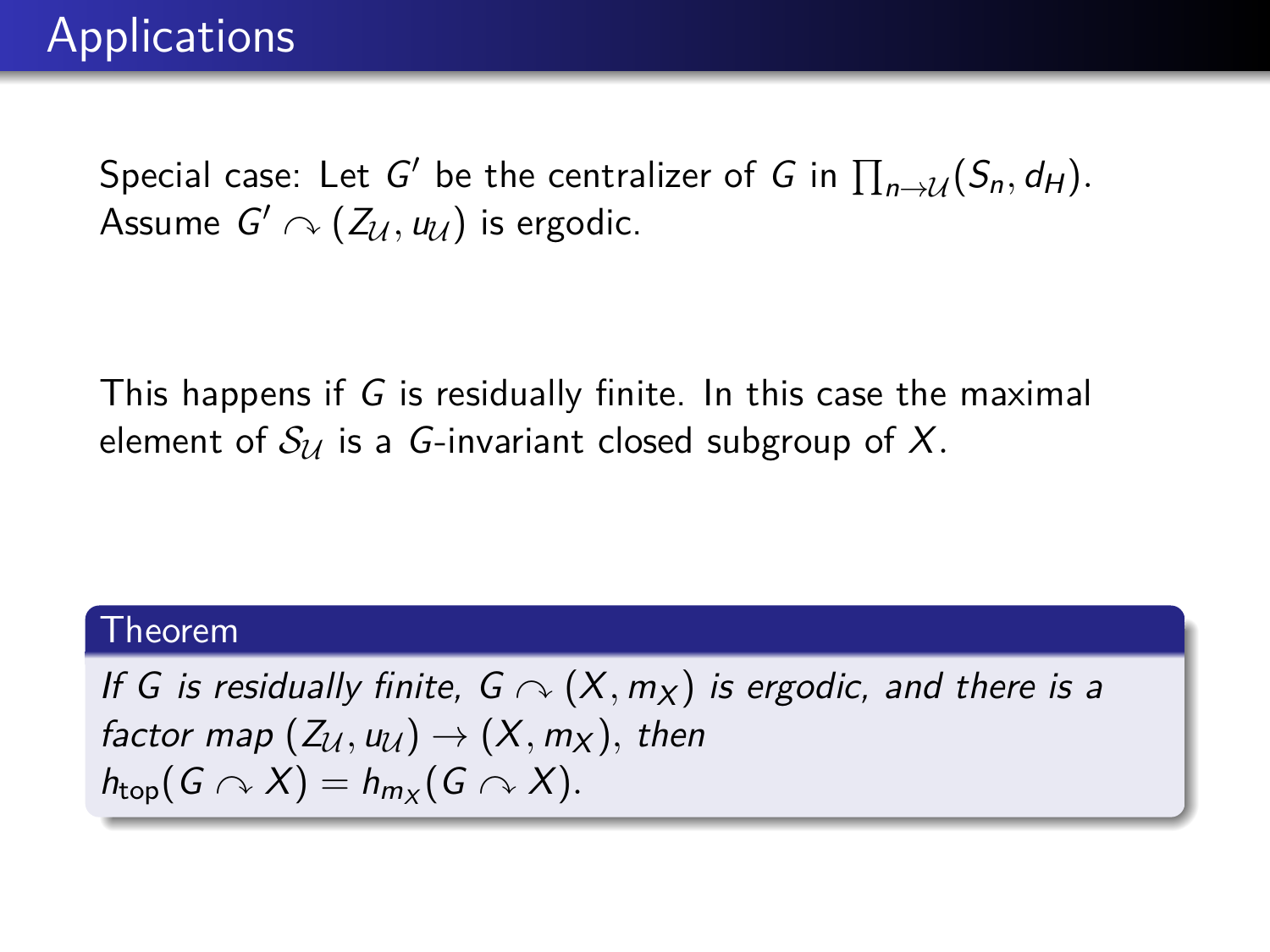If G is residually finite, and  $G \curvearrowright X$  is topologically cpe, then  $h_{\mathsf{top}}(G \curvearrowright X) = h_{m_X}(G \curvearrowright X),$  further  $G \curvearrowright (X, m_X)$  is measure cpe.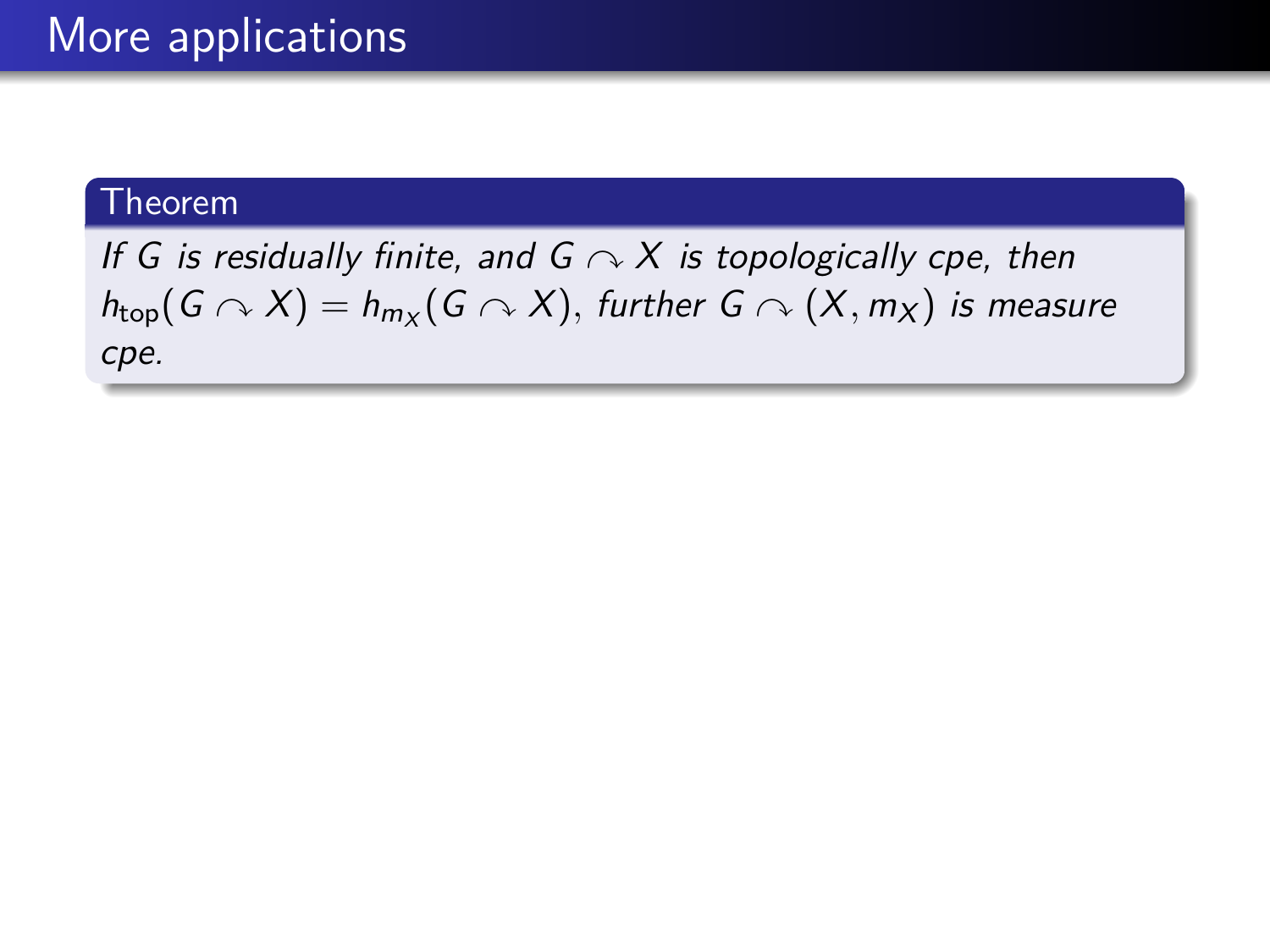If G is residually finite, and  $G \curvearrowright X$  is topologically cpe, then  $h_{\mathsf{top}}(G \curvearrowright X) = h_{m_X}(G \curvearrowright X),$  further  $G \curvearrowright (X, m_X)$  is measure cpe.

There is also a way to make sense of  $h_{m_\mathcal{X}}^{l w^\ast} (G \curvearrowright X)$ .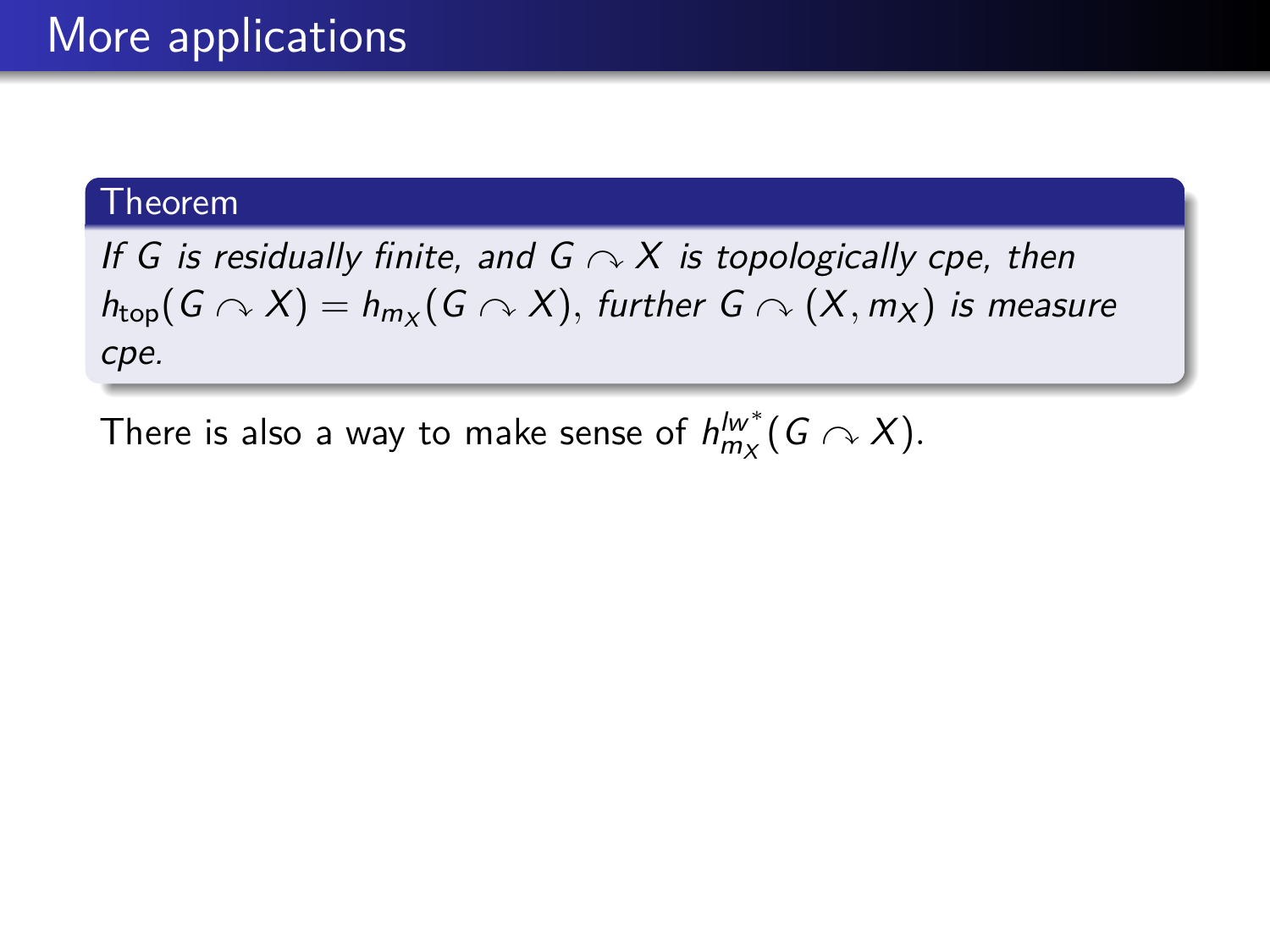If G is residually finite, and  $G \curvearrowright X$  is topologically cpe, then  $h_{\mathsf{top}}(G \curvearrowright X) = h_{m_X}(G \curvearrowright X),$  further  $G \curvearrowright (X, m_X)$  is measure cpe.

There is also a way to make sense of  $h_{m_\mathcal{X}}^{l w^\ast} (G \curvearrowright X)$ .

### Theorem

Suppose G is residually finite. If Y is the maximal element of  $S_{\mathcal{U}}$ , then  $h_{\text{top}}(G \cap X) = h_{\text{top}}(G \cap Y) = h_{m_Y}^{lw^*}(G \cap Y)$ .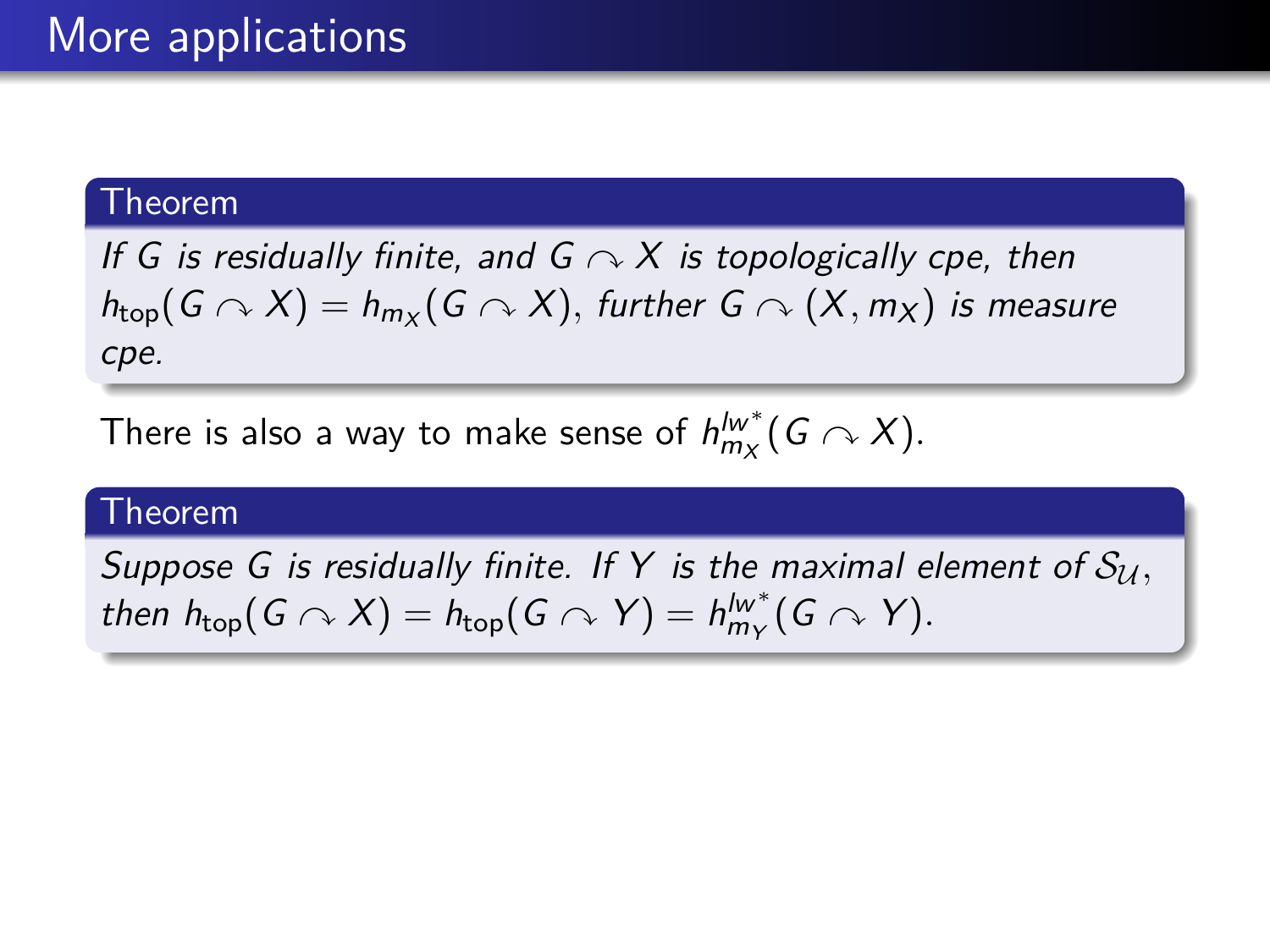If G is residually finite, and  $G \curvearrowright X$  is topologically cpe, then  $h_{\mathsf{top}}(G \curvearrowright X) = h_{m_X}(G \curvearrowright X),$  further  $G \curvearrowright (X, m_X)$  is measure cpe.

There is also a way to make sense of  $h_{m_\mathcal{X}}^{l w^\ast} (G \curvearrowright X)$ .

### Theorem

Suppose G is residually finite. If Y is the maximal element of  $S_{\mathcal{U}}$ , then  $h_{\text{top}}(G \cap X) = h_{\text{top}}(G \cap Y) = h_{m_Y}^{lw^*}(G \cap Y)$ .

Can say the same in the general case, but need to make sense of  $h^{lw^*}_{m_Y}(G \curvearrowright Y)$  for  $Y \in \mathsf{Meas}(\mathcal{Z}_\mathcal{U}, \mathsf{Sub}(X)).$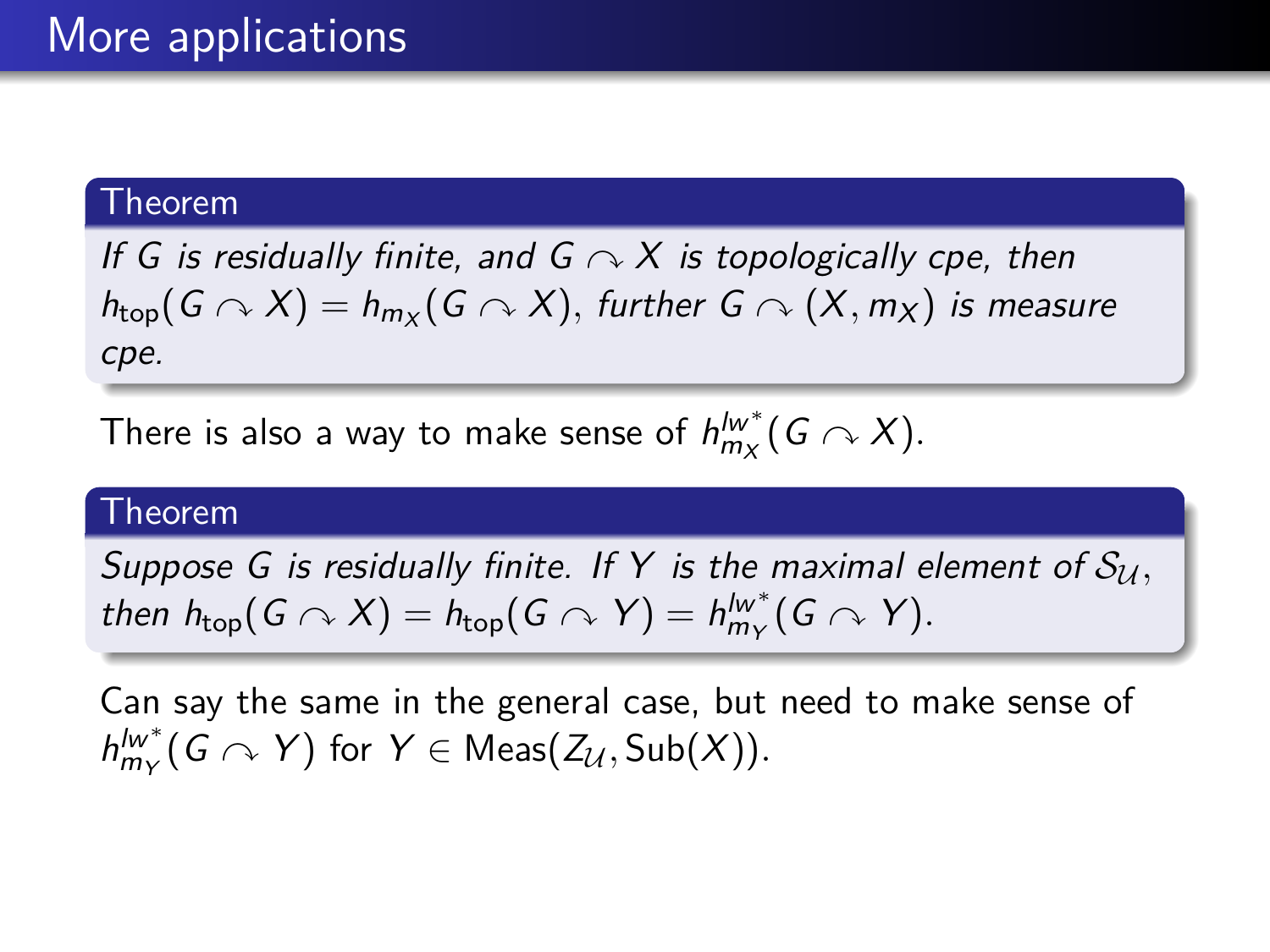If G is residually finite, and  $G \curvearrowright X$  is topologically cpe, then  $h_{\mathsf{top}}(G \curvearrowright X) = h_{m_X}(G \curvearrowright X),$  further  $G \curvearrowright (X, m_X)$  is measure cpe.

There is also a way to make sense of  $h_{m_\mathcal{X}}^{l w^\ast} (G \curvearrowright X)$ .

### Theorem

Suppose G is residually finite. If Y is the maximal element of  $S_{\mathcal{U}}$ , then  $h_{\text{top}}(G \cap X) = h_{\text{top}}(G \cap Y) = h_{m_Y}^{lw^*}(G \cap Y)$ .

Can say the same in the general case, but need to make sense of  $h^{lw^*}_{m_Y}(G \curvearrowright Y)$  for  $Y \in {\sf Meas}(\mathcal{Z}_\mathcal{U},\mathsf{Sub}(X)).$  This also leads naturally to G-invariant random subgroups of X*.*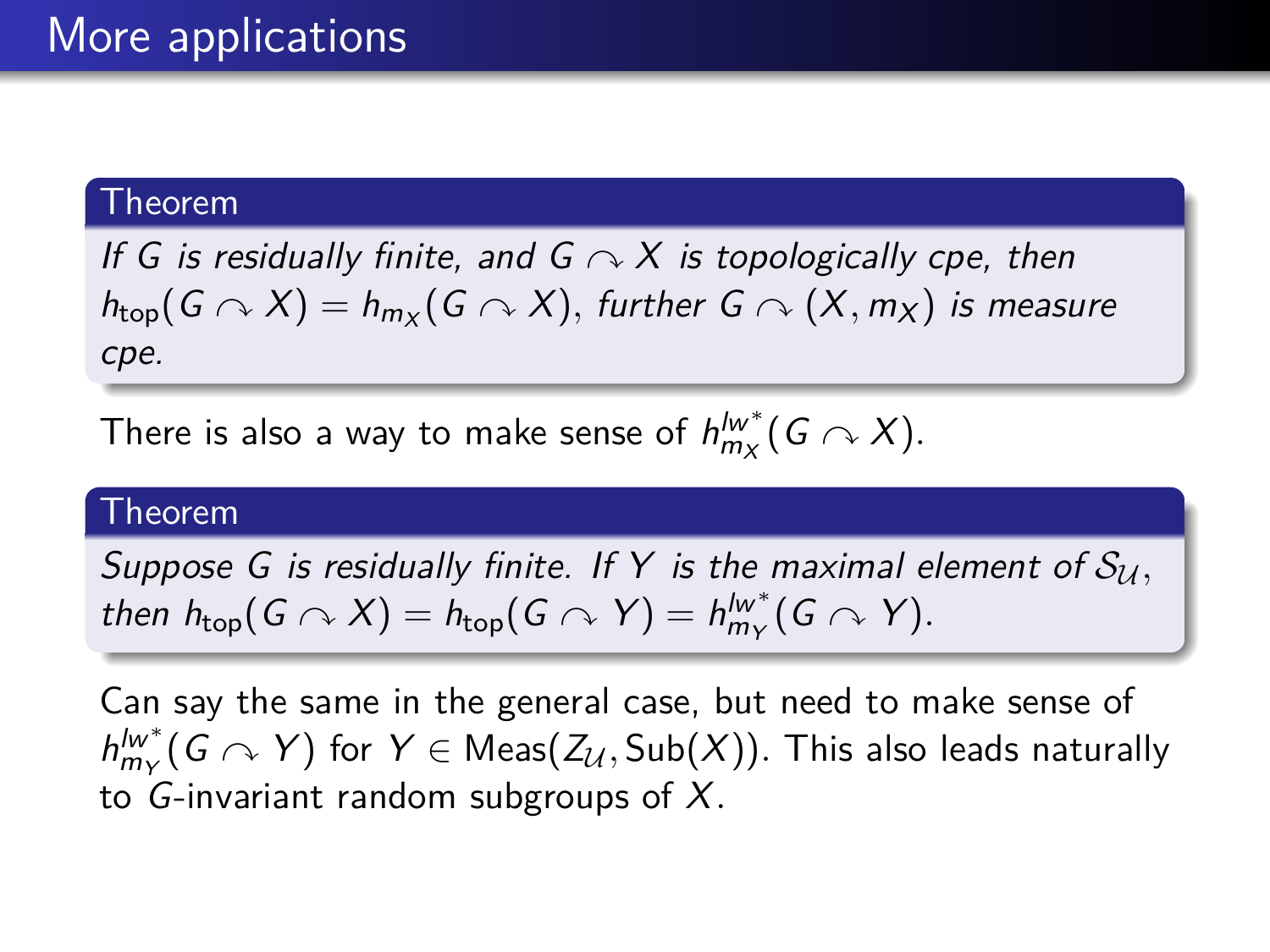The proofs are a combination of ultrafilter analysis, functional analysis, and ergodic theory.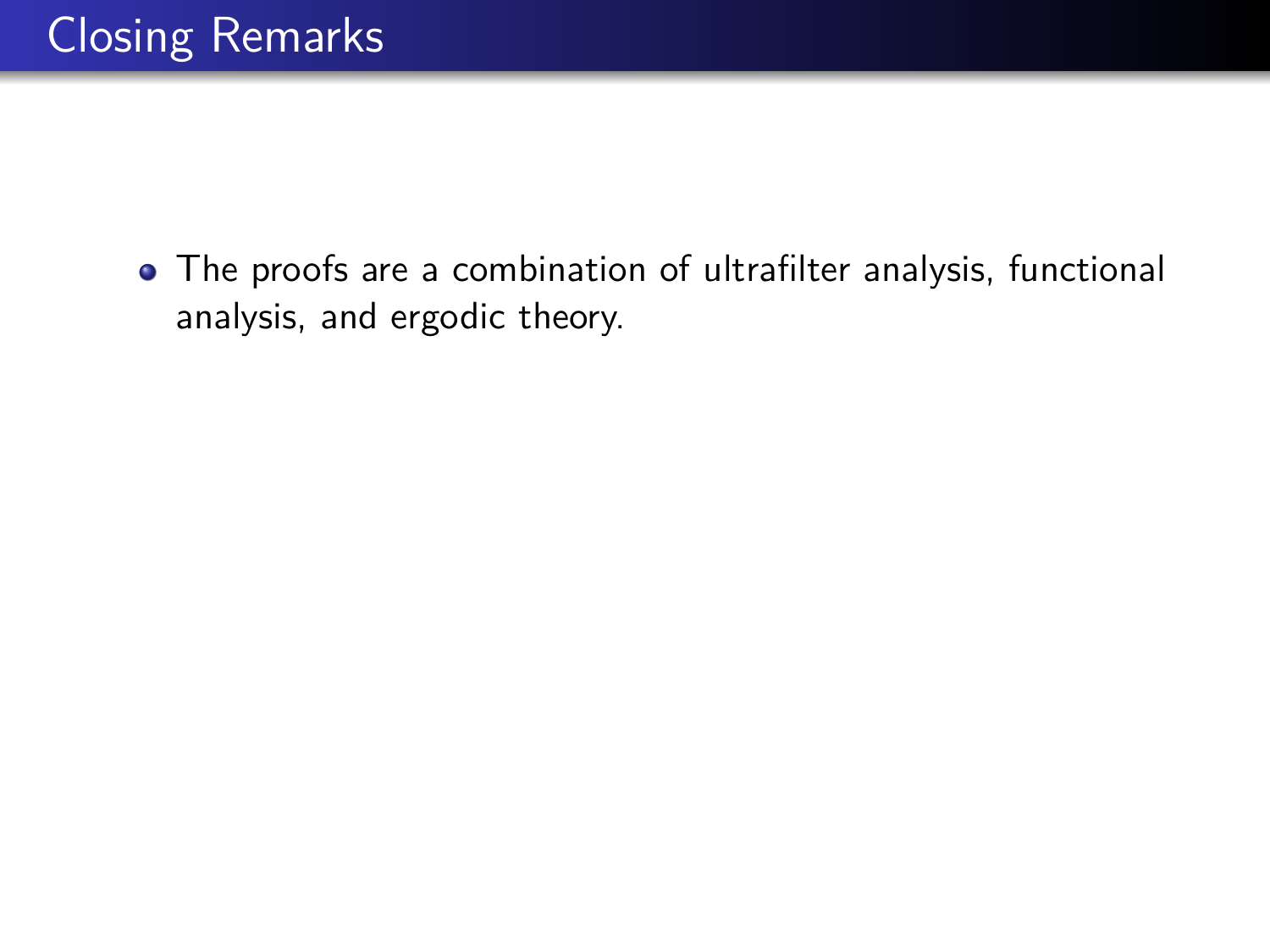- The proofs are a combination of ultrafilter analysis, functional analysis, and ergodic theory.
- Ultrafilter methods are now standard and well-accepted in functional analysis.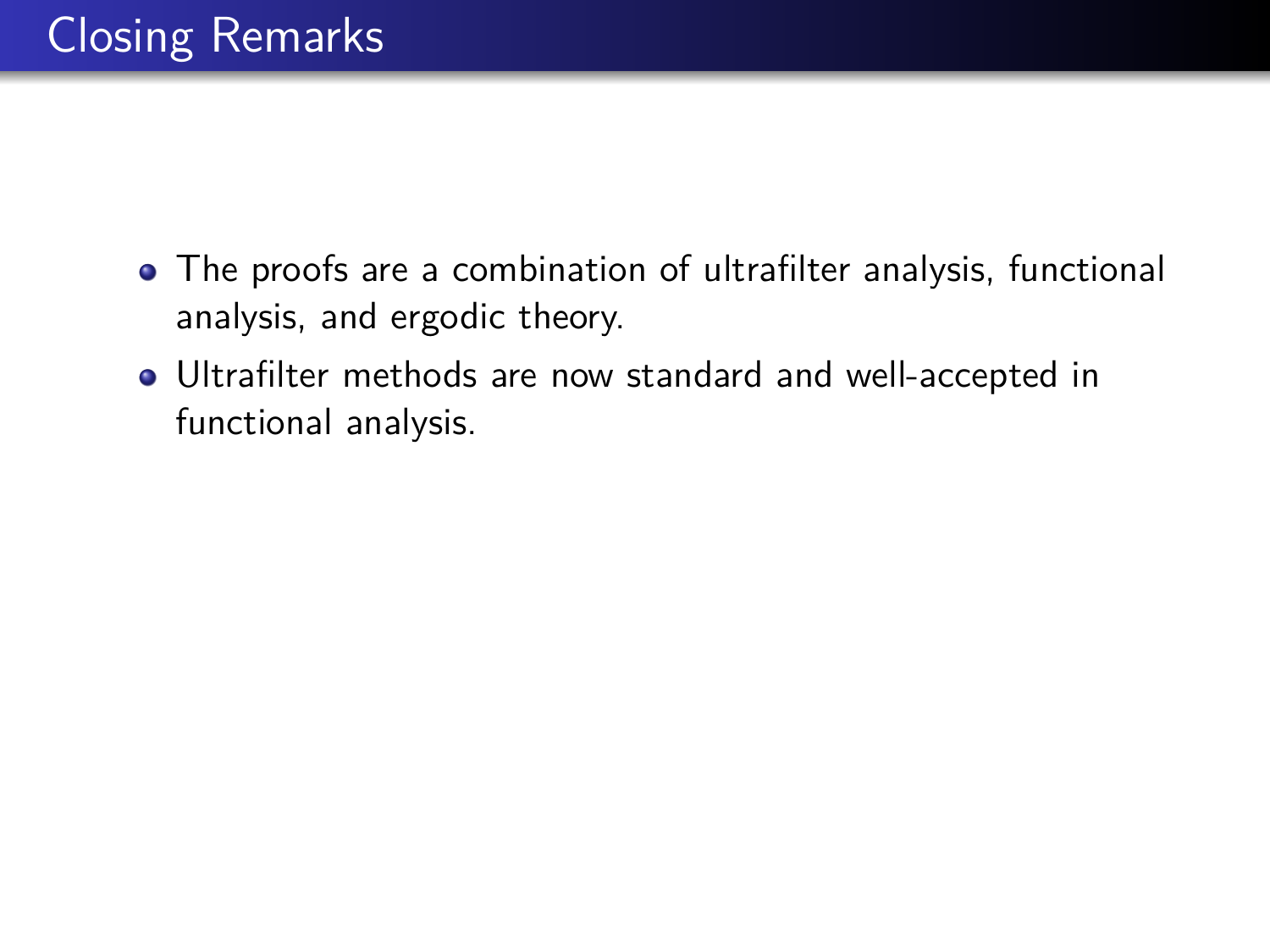- The proofs are a combination of ultrafilter analysis, functional analysis, and ergodic theory.
- Ultrafilter methods are now standard and well-accepted in functional analysis.
- **•** Ergodic theorists tend to think of their subject as "combinatorics plus *ε*" and are heavily influenced by the legacy of Halmos (see: "A nonstandard analysis of Paul Halmos.")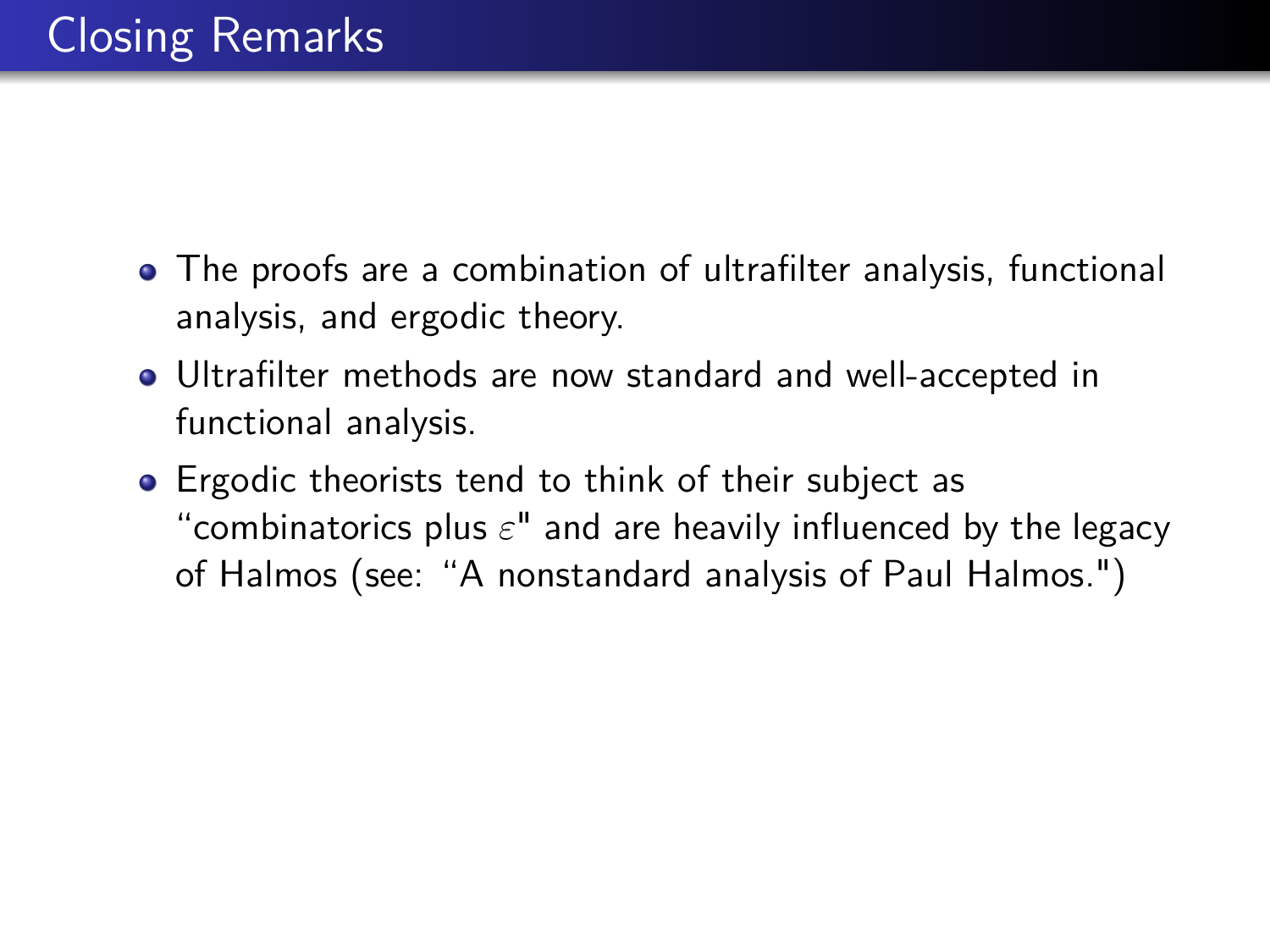- The proofs are a combination of ultrafilter analysis, functional analysis, and ergodic theory.
- Ultrafilter methods are now standard and well-accepted in functional analysis.
- **•** Ergodic theorists tend to think of their subject as "combinatorics plus *ε*" and are heavily influenced by the legacy of Halmos (see: "A nonstandard analysis of Paul Halmos.")
- Because of this, these techniques are a fair bit out of the norm in the ergodic theory community.